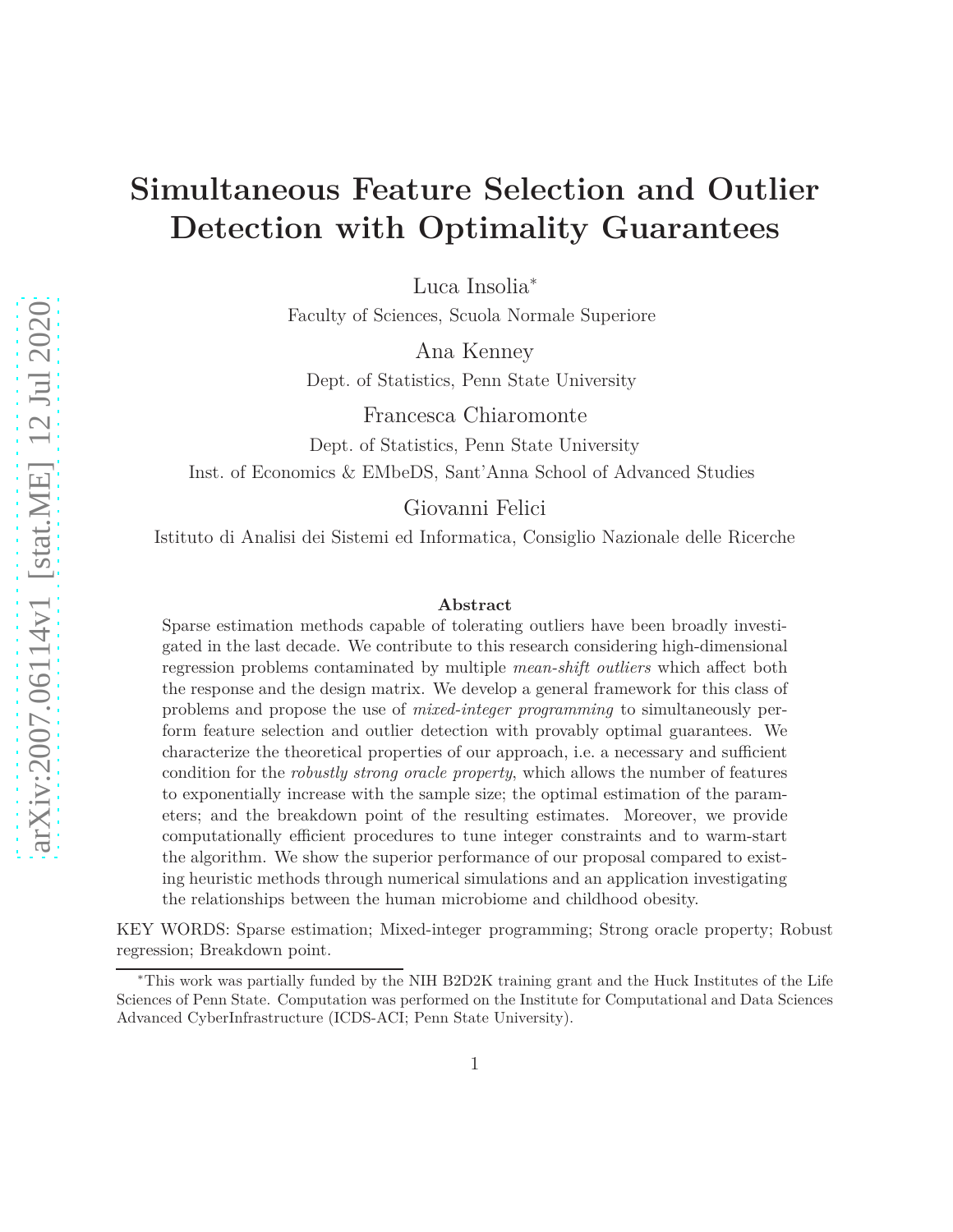#### **1 Introduction**

High-dimensional regression problems have become ubiquitous in most application domains. In these problems the number of features recorded on each observation (or case) is very large – possibly larger than the sample size, and often growing with the sample size itself. The availability of ever larger numbers of potential predictors increases both the chances that some substantial portion of them are irrelevant, and the chances of contamination in the data (i.e. some cases following a different model). Thus, it is critical to employ estimation approaches that address both *sparsity* and *statistical robustness*. The *Mean-Shift Outlier Model* (MSOM) is a common paradigm leading to the exclusion of outliers from the fit [\(Beckman and Cook 1983\)](#page-25-0). In the high-dimensional setting, traditional approaches focused on robustifying information criteria or resampling methods [\(Müller and Welsh 2005](#page-27-0)). In the last decade several *robust penalization methods* have been introduced in the literature. They generally rely on a robustification of soft-selection procedures [\(Alfons et al. 2013\)](#page-24-0), adopting a case-wise robust counterpart of *Maximum Likelihood Estimation* (MLE). The MSOM can be equivalently parametrized with the inclusion of binary variables [\(Cook and Weisberg](#page-25-1) [1982](#page-25-1)), transforming outlier detection into a feature selection problem [\(Morgenthaler et al.](#page-27-1) [2004](#page-27-1)) and motivating the development of methods for *simultaneous feature selection and outlier detection* (SFSOD).

In contrast to existing methodologies which extensively rely on heuristics, we propose a discrete and provably optimal approach to perform SFSOD, highlighting its connections with other approaches. The  $L_0$  constraint has been used separately in the context of feature selection [\(Bertsimas et al. 2016;](#page-25-2) [Bertsimas and Van Parys 2020\)](#page-25-3) and robust estimation [\(Zioutas et al. 2009](#page-28-0); [Bertsimas and Mazumder 2014](#page-25-4)) – both of which can be formulated as a *Mixed-Integer Program* (MIP) and solved with optimality guarantees. We combine these two approaches into a novel formulation and take advantage of existing heuristics to provide effective big- $\mathcal M$  bounds and warm-starts to reduce the computational burden of MIP. We provide theoretical guarantees for our approach, including its high breakdown point, a necessary and sufficient condition to achieve the *robustly strong oracle property* – which holds also in the ultra-high dimensional case with the number of features exponentially increasing with the sample size – and optimal parameter estimation. In contrast to existing methods, our approach requires weaker assumptions and allows both the feature sparsity level and the amount of contamination to depend on the number of predictors and the sample size, respectively. Moreover, we propose criteria to tune, in a computationally efficient and data-driven way, both the sparsity of the solution and the estimated amount of contamination.

The article is organized as follows: Section [2](#page-2-0) discusses the relevant background for outlier detection and feature selection. Section [3](#page-3-0) details our proposal – including a general framework for SFSOD, the MIP formulation and its theoretical properties. Section [4](#page-11-0) presents a simulation study comparing our proposal with state-of-the-art methods and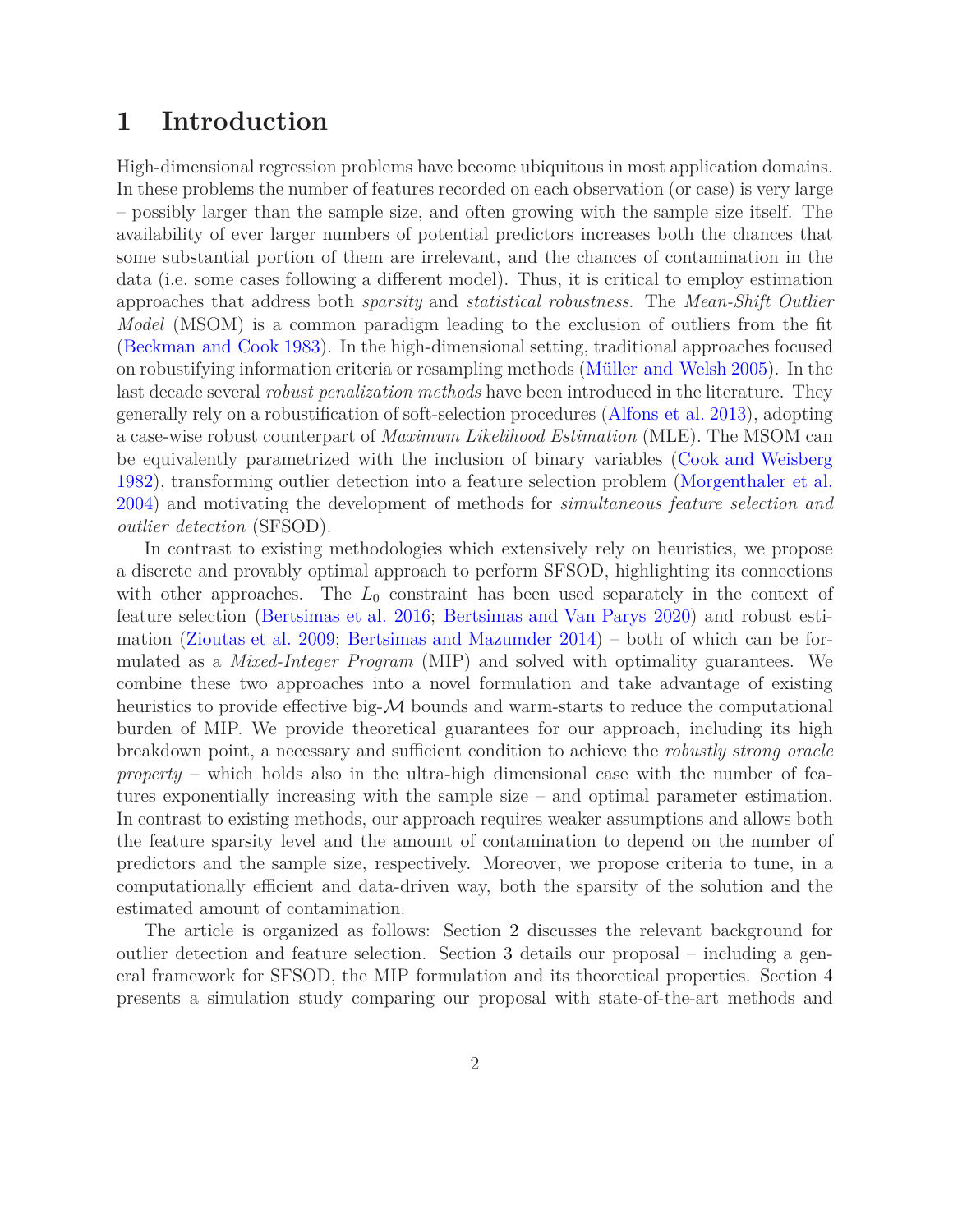Section [5](#page-12-0) presents our real data application investigating the relationships between child obesity and the human microbiome. Final remarks are included in Section [6](#page-15-0) and additional details are provided in the Supplementary Material.

#### <span id="page-2-0"></span>**2 Background**

Consider a regression model of the form  $y = X\beta + \varepsilon$ , where  $y \in \mathbb{R}^n$  is the response vector,  $\boldsymbol{\varepsilon} \in \mathbb{R}^n$  the error vector with a  $N(\mathbf{0}, \sigma^2 \boldsymbol{I}_n)$  distribution  $(\boldsymbol{I}_n)$  is the identity matrix of size *n*),  $\mathbf{X} \in \mathbb{R}^{n \times p}$  the design matrix, and  $\boldsymbol{\beta} \in \mathbb{R}^p$  the vector of regression coefficients. In the following, we describe the relevant background for our proposal. In particular, we briefly review methods for outlier detection, and present the equivalent formulation as a feature selection problem. We then discuss approaches for model selection, focusing on the use of an *L*<sup>0</sup> constraint for best subset selection.

We consider a case-wise contamination mechanism, where each outlying unit might be contaminated in some (or even all) of its dimensions. In particular, we assume that outliers are generated by an MSOM, where the set of outliers  $M = \{i \in \{1, ..., n\} : \varepsilon_i \sim$  $N(\lambda_{\varepsilon_i}, \sigma^2), \lambda_{\varepsilon_i} \neq 0$  has cardinality  $|M| = n_0$ . For a given dimension  $p < n - n_0$ , it is well-known that MLE leads to the removal of outliers from the fit [\(Cook and Weisberg](#page-25-1) [1982](#page-25-1)). Moreover, as is customary, we assume that the MSOM can also affect the design matrix  $\boldsymbol{X}$  with mean shifts  $\lambda_{x_i}$  [\(Maronna et al. 2006](#page-27-2)).

If a regression comprises a single outlier, its position corresponds to the unit with largest absolute Studentized residual, which is a monotone transformation of the deletion residual  $t_i = (y_i - \boldsymbol{x}_i^T \hat{\boldsymbol{\beta}}_{(i)})/(\hat{\sigma}_{(i)}(1 + \boldsymbol{x}_i^T (\boldsymbol{X}_{(i)}^T \boldsymbol{X}_{(i)})^{-1} \boldsymbol{x}_i)^{1/2}$ , where the subscript (*i*) indicates the removal of the *i*-th unit [\(Atkinson 1985](#page-24-1)). Under the null model, *t<sup>i</sup>* is distributed as a Student's *t* with *n* − *p* − 1 degrees of freedom, which can be computed from an MLE fit based on all units and used as a test for outlying-ness of single data points [\(Cook and Weisberg](#page-25-1) [1982](#page-25-1)). The same idea can be easily generalized to regressions with multiple outliers. Operationally though, this was considered ineffective – due to the high likelihood of masking (undetected outlying cases) and swamping (non-outlying cases flagged as outliers) effects [\(Huber and Ronchetti 2009\)](#page-26-0) – and computationally intractable [\(Bernholt 2006\)](#page-25-5). This motivated the development of high-breakdown point estimators such as the Least Trimmed Squares (LTS), S, and MM [\(Maronna et al. 2006,](#page-27-2) see Section [3.3](#page-7-0) for more details); outlier detection and high-breakdown point estimation are historically distinct but closely related areas of statistical research [\(Huber and Ronchetti 2009](#page-26-0)).

Assuming without loss of generality that outliers occupy the first  $n_0$  positions in the data, the MSOM can be equivalently parametrized as  $y = X\beta + D_{n_0}\phi + \varepsilon$ , where the original design matrix  $\boldsymbol{X}$  is augmented with a binary matrix  $\boldsymbol{D}_{n_0} = [\boldsymbol{I}_{n_0}, \boldsymbol{0}]^T$  of size  $n \times n_0$ indexing the *n*<sub>0</sub> outliers [\(Morgenthaler et al. 2004\)](#page-27-1). If  $p < n - n_0$ , the MLE for  $\phi \in \mathbb{R}^{n_0}$ provides prediction residuals for the  $n_0$  units excluded from the fit; i.e. their residuals under a model which excludes them from the estimation process. This is given by  $\phi =$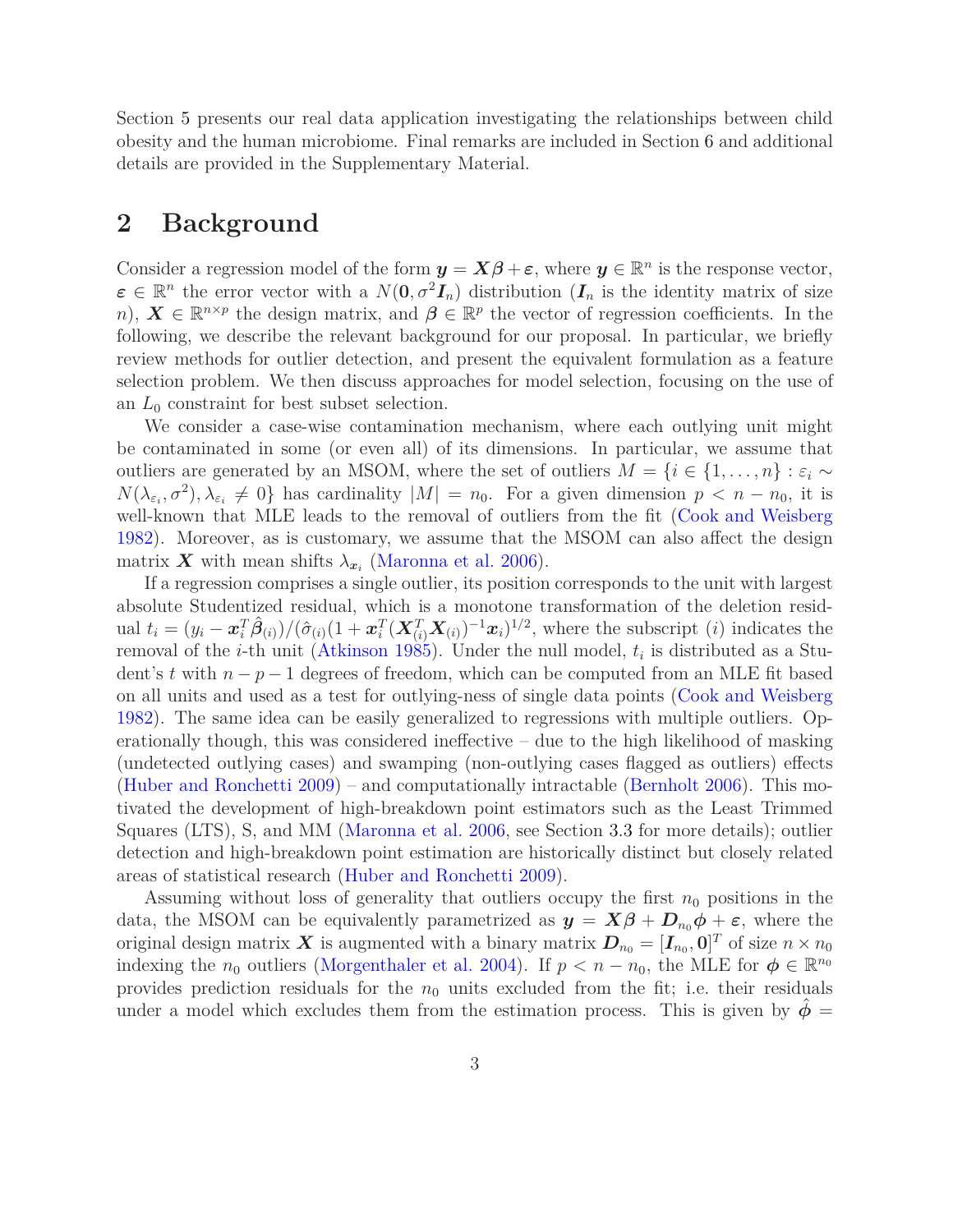$[\boldsymbol{I}_{n_0}-\boldsymbol{H}_{MM}]^{-1}(\boldsymbol{y}_M-\boldsymbol{X}_M^T\boldsymbol{\hat{\beta}}_{(M)}),$  where  $\boldsymbol{H}_{MM}=\boldsymbol{X}_M(\boldsymbol{X}^T\boldsymbol{X})^{-1}\boldsymbol{X}_M^T$ , and the associated tstatistics  $t_M$  provide (multiple) deletion residuals. However, masking and swamping effects can again arise if  $D_{n_0}$  does not index all possible outliers.

Outlier detection in low-dimensional problems can be performed substituting the identity matrix  $I_n$  in place of  $D_{n_0}$  and applying feature selection methods to  $\phi \in \mathbb{R}^n$  to identify outlying cases. The literature contains examples of both convex [\(McCann 2006](#page-27-3); [Taylan et al. 2014](#page-28-1); [Liu and Jiang 2019\)](#page-27-4) and non-convex [\(She and Owen 2011;](#page-27-5) [Liu et al.](#page-26-1) [2017](#page-26-1); [Gómez 2019](#page-26-2); [Barratt et al. 2020\)](#page-24-2) penalization methods applied to this problem; notably, the latter are necessary to achieve high-breakdown point estimates.

Penalization methods are also the hallmark of feature selection in high dimensional problems, where they seek to induce sparsity estimating  $p_0 < p$  non-zero coefficients in  $\beta$ – whose dimension *p* can exceed *n*. Soft penalization methods such as Lasso [\(Tibshirani](#page-28-2) [1996](#page-28-2)), SCAD [\(Fan and Li 2001\)](#page-25-6), adaptive Lasso [\(Zou 2006](#page-28-3)) and MCP [\(Zhang 2010](#page-28-4)) rely on non-differentiable continuous penalties, which can be convex or non-convex. They can be formulated as  $\hat{\beta} = \arg \min_{\beta} \|\mathbf{y} - \mathbf{X}\beta\|_2^2 + R_{\omega}(\beta)$ , where the penalty function  $R_{\omega}(\beta)$ depends on a tuning parameter *ω*.

Best subset selection, a traditional hard penalization method, solves feature selection combinatorially, comparing all possible models of size  $p_0$  [\(Miller 2002](#page-27-6)). This can be formulated as a MIP through an  $L_0$  constraint on  $\beta$ , where the  $L_0$  pseudo-norm is defined as  $\|\boldsymbol{\beta}\|_0 = \sum_j I(\beta_j \neq 0)$  (*I*(·) is the indicator function). The MIP formulation of best subset selection is computationally intractable [\(Natarajan 1995](#page-27-7)) and was previously considered impossible to solve with optimality guarantees for regression problems with *p* larger than a few tens [\(Hastie et al. 2015](#page-26-3)). Nevertheless, improvements in optimization solvers and hardware components, which experienced a 450 billion factor speed-up between 1991 and 2015 alone, now allow one to efficiently solve problems of realistic size with provable optimality [\(Bertsimas et al. 2016\)](#page-25-2). Modern MIP solvers are based on implicit enumeration methods along with constraints such as *cutting planes* that tighten the relaxed problem (*Branch & Bound* and *Branch & Cut*, [Schrijver 1986\)](#page-27-8). Optimality is certified monitoring the gap between the best feasible solution and the relaxation of the problem. Importantly, MIP methods can recover the subset of true active features (i.e. they satisfy oracle properties, see Section [3.3\)](#page-7-0) under weaker assumptions compared to soft penalization methods.

### <span id="page-3-0"></span>**3 Proposed methodology**

We focus on a regression comprising both outliers and inactive features, where one has to tackle at the same time an *unlabeled* MSOM problem (i.e. one where the identity, number and strength of outliers are unknown, [Beckman and Cook 1983\)](#page-25-0) and the sparse estimation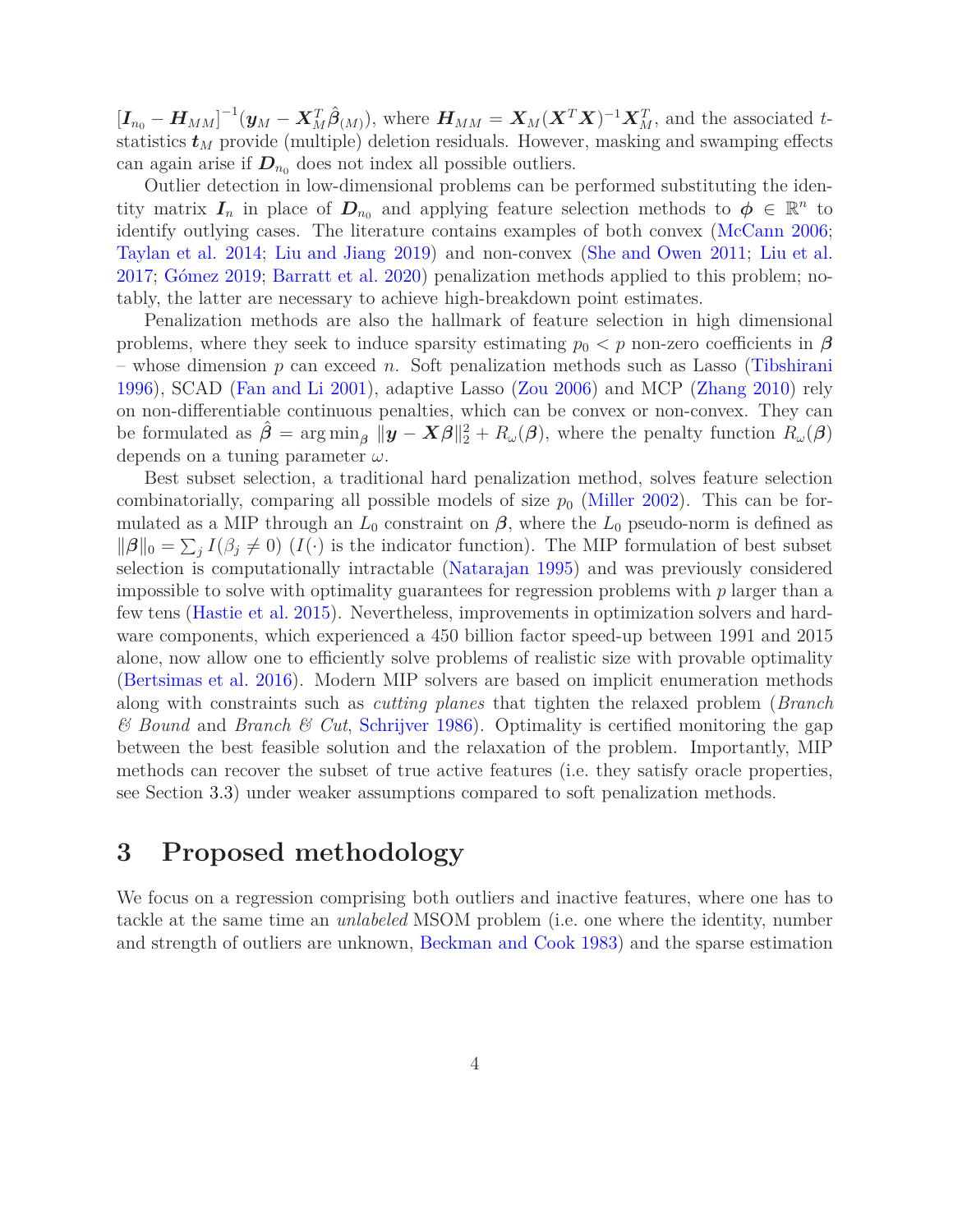of *β*. SFSOD can be framed as an optimization problem; namely:

<span id="page-4-0"></span>
$$
\left[\hat{\boldsymbol{\beta}}, \hat{\boldsymbol{\phi}}\right] = \underset{\boldsymbol{\beta}, \boldsymbol{\phi}}{\arg \min} \sum_{i=1}^{n} \rho(y_i, f(\boldsymbol{x}_i; \boldsymbol{\beta}) + \phi_i)
$$
\n
$$
\text{s.t.} \quad R_{\omega}(\boldsymbol{\beta}) \le c_{\beta}
$$
\n
$$
R_{\gamma}(\boldsymbol{\phi}) \le c_{\phi},
$$
\n
$$
(1)
$$

where  $\rho(\cdot)$  is a loss function,  $f(\cdot)$  defines the relation between predictors and response vector, and  $R_\omega(\beta)$  and  $R_\gamma(\phi)$  are penalties subject to sparsity-inducing constraints, which may depend on tuning constants  $\omega$  and  $\gamma$ . Non-zero coefficients in  $\hat{\beta}$  and  $\hat{\phi}$  identify active features and outlying units, respectively. Although in this article we focus on linear regression the framework in [\(1\)](#page-4-0) is very general; it comprises Generalized Linear Models, several classification techniques and non-parametric methods.

Many approaches have been recently developed to solve [\(1\)](#page-4-0) using *Ordinary Least Squares* (OLS) as the loss function  $\rho(\cdot)$ . Both penalties  $R_\omega(\beta)$  and  $R_\gamma(\phi)$  are generally convex [\(Morgenthaler et al. 2004](#page-27-1); [Menjoge and Welsch 2010;](#page-27-9) [Lee et al. 2012](#page-26-4); [Kong et al. 2018\)](#page-26-5) although some non-convex procedures have been considered [\(She and Owen 2011\)](#page-27-5). Similar ideas have been explored from a Bayesian perspective [\(Hoeting et al. 1996\)](#page-26-6) and for the estimation of units' weights [\(Li 2012;](#page-26-7) [Xiong and Joseph 2013\)](#page-28-5). Robust soft penalization methods also can be cast into [\(1\)](#page-4-0), abandoning the explicit use of  $\phi$  and adopting a robust loss  $\rho(\cdot)$  in place of the OLS. These include MM-estimators for ridge regression [\(Maronna](#page-27-10) [2011](#page-27-10)), sparse-LTS [\(Alfons et al. 2013\)](#page-24-0), bridge MM-estimators [\(Smucler and Yohai 2017\)](#page-28-6), enet-LTS [\(Kurnaz et al. 2017\)](#page-26-8), penalized elastic net S-estimators [\(Freue et al. 2019](#page-25-7)), and penalized M-estimators [\(Loh 2017;](#page-27-11) [Chang et al. 2018;](#page-25-8) [Amato et al. 2020\)](#page-24-3), as well as their re-weighted counterparts. Indeed, through specific penalties, M-estimators can be equivalently formulated as feature selection problems [\(She and Owen 2011](#page-27-5)). Related approaches include the robust LARS [\(Khan et al. 2007\)](#page-26-9), robust adaptive Lasso [\(Machkour et al. 2017\)](#page-27-12), and penalized exponential squared loss [\(Wang et al. 2013\)](#page-28-7).

While [\(1\)](#page-4-0) highlights an important parallel between SFSOD and robust soft penalization, existing heuristic methods suffer several drawbacks. Some rely on restrictive assumptions or their finite-sample and asymptotic performance in terms of feature selection and outlier detection is not well-established. Others rely heavily on an initial subset of cases identified as non-outlying. Yet others provide a down-weighting of all units, which complicates interpretation and the objective identification of outliers, or have an asymptotic breakdown point of 0%, so they in fact do not tolerate outliers in the first place. Finally, some methods require tuning of several parameters in addition to  $\omega$  and  $\gamma$ , which can severely increase computational burden. Our proposal solves [\(1\)](#page-4-0) with optimality guarantees, from both optimization and theoretical perspectives. This preserves the intrinsic discreteness of the problem, facilitating implementation, interpretation, and generalizations.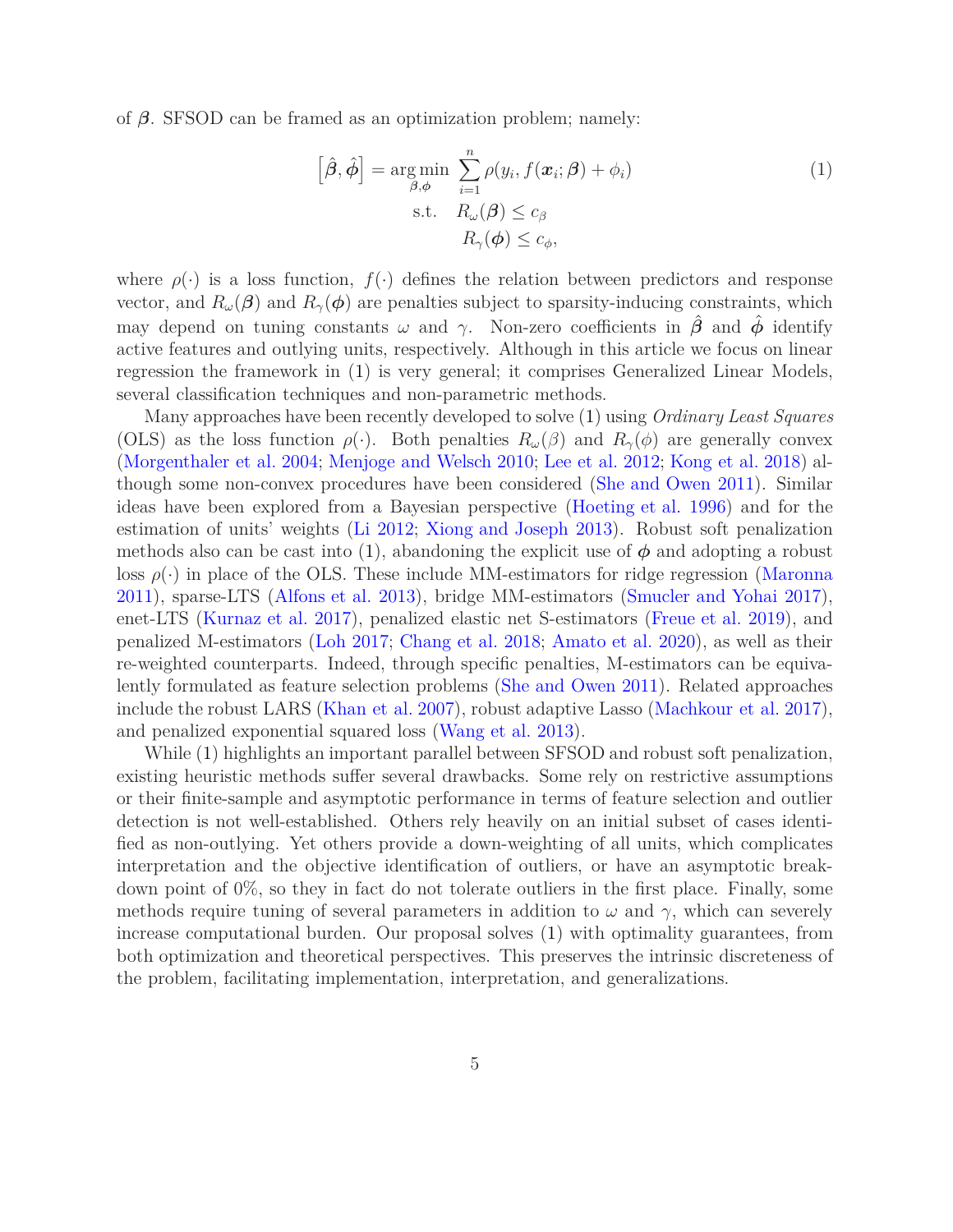#### **3.1 MIP formulation**

We impose two separate integer constraints on  $\beta$  and  $\phi$  in [\(1\)](#page-4-0), combining in a single framework the use of  $L_0$  constraints for feature selection [\(Bertsimas et al. 2016;](#page-25-2) [Kenney et al.](#page-26-10) [2018](#page-26-10); [Bertsimas and Van Parys 2020\)](#page-25-3) and outlier detection [\(Bertsimas and Mazumder 2014;](#page-25-4) [Zioutas et al. 2009\)](#page-28-0). In particular, we consider the following MIP formulation:

$$
\left[\hat{\boldsymbol{\beta}}, \hat{\boldsymbol{\phi}}\right] = \underset{\boldsymbol{\beta}, z^{\beta}, \boldsymbol{\phi}, z^{\phi}}{\arg \min} \frac{1}{n} \rho(\boldsymbol{y} - \boldsymbol{X}\boldsymbol{\beta} - \boldsymbol{\phi})
$$
\n(2)

$$
\text{s.t.} \quad -\mathcal{M}_j^\beta z_j^\beta \le \beta_j \le \mathcal{M}_j^\beta z_j^\beta \tag{2a}
$$

$$
-\mathcal{M}_i^{\phi} z_i^{\phi} \le \phi_i \le \mathcal{M}_i^{\phi} z_i^{\phi} \tag{2b}
$$

<span id="page-5-5"></span><span id="page-5-4"></span><span id="page-5-3"></span><span id="page-5-0"></span>
$$
\sum_{j=1}^{p} \beta_j^2 \le \lambda \tag{2c}
$$

<span id="page-5-1"></span>
$$
\sum_{j=1}^{p} z_j^{\beta} \le k_p \tag{2d}
$$

<span id="page-5-2"></span>
$$
\sum_{i=1}^{n} z_i^{\phi} \le k_n \tag{2e}
$$

$$
\beta_j \in \mathbb{R}, \quad z_j^{\beta} \in \{0, 1\}, \qquad j = 1, \dots, p \tag{2f}
$$

<span id="page-5-6"></span>
$$
\phi_i \in \mathbb{R}, \quad z_i^{\phi} \in \{0, 1\}, \qquad i = 1, \dots, n,
$$
\n(2g)

where  $\mathcal{M}^{\beta}$  and  $\mathcal{M}^{\phi}$  in constraints (2a) and (2b) are the so-called big- $\mathcal M$  bounds [\(Schrijver](#page-27-8) [1986](#page-27-8)). In our proposal these are vectors of lengths *p* and *n*, respectively, which can be tailored for each  $\beta_j$  and  $\phi_i$ . In the *L*<sub>0</sub>-norm constraints [\(2d\)](#page-5-1) and [\(2e\)](#page-5-2),  $k_p$  and  $k_n$  are positive integers modulating sparsity for feature selection and outlier detection, respectively – for the latter, we can think of sparsity as a level of trimming (i.e. outlier removal). In the  $L_2$ -norm ridge-like constraint [\(2c\)](#page-5-3),  $\lambda$  is a positive scalar that can be used to counteract strong collinearities among the features [\(Hoerl and Kennard 1970\)](#page-26-11). Here it also modulates a trade-off between continuity and unbiasedness in the estimation of *β*, and allows one to calibrate the intrinsic discreteness of the problem – making its solutions more stable with respect to small data perturbations [\(Breiman 1995](#page-25-9)) and weak signal-to-noise ratio regimes [\(Hastie et al. 2017\)](#page-26-12).

Although solving [\(2\)](#page-5-0) plainly with state-of-the-art software may be computationally intractable for large dimensions, with the appropriate implementation it can be used to tackle many real-world applications optimally and efficiently. Another important advantage of our framework from an application standpoint is that it allows one to easily incorporate additional constraints to leverage structure in the data – such as groups [\(Zou and Hastie](#page-28-8) [2005](#page-28-8)), ranked features [\(Tibshirani et al. 2005](#page-28-9)), hierarchical interactions [\(Bien et al. 2013\)](#page-25-10) and compositional information [\(Lin et al. 2014\)](#page-26-13). Moreover, the  $L_0$ -penalty (also called entropy penalty) is not equivalent to the  $L_0$  constrained formulation used in MIP due to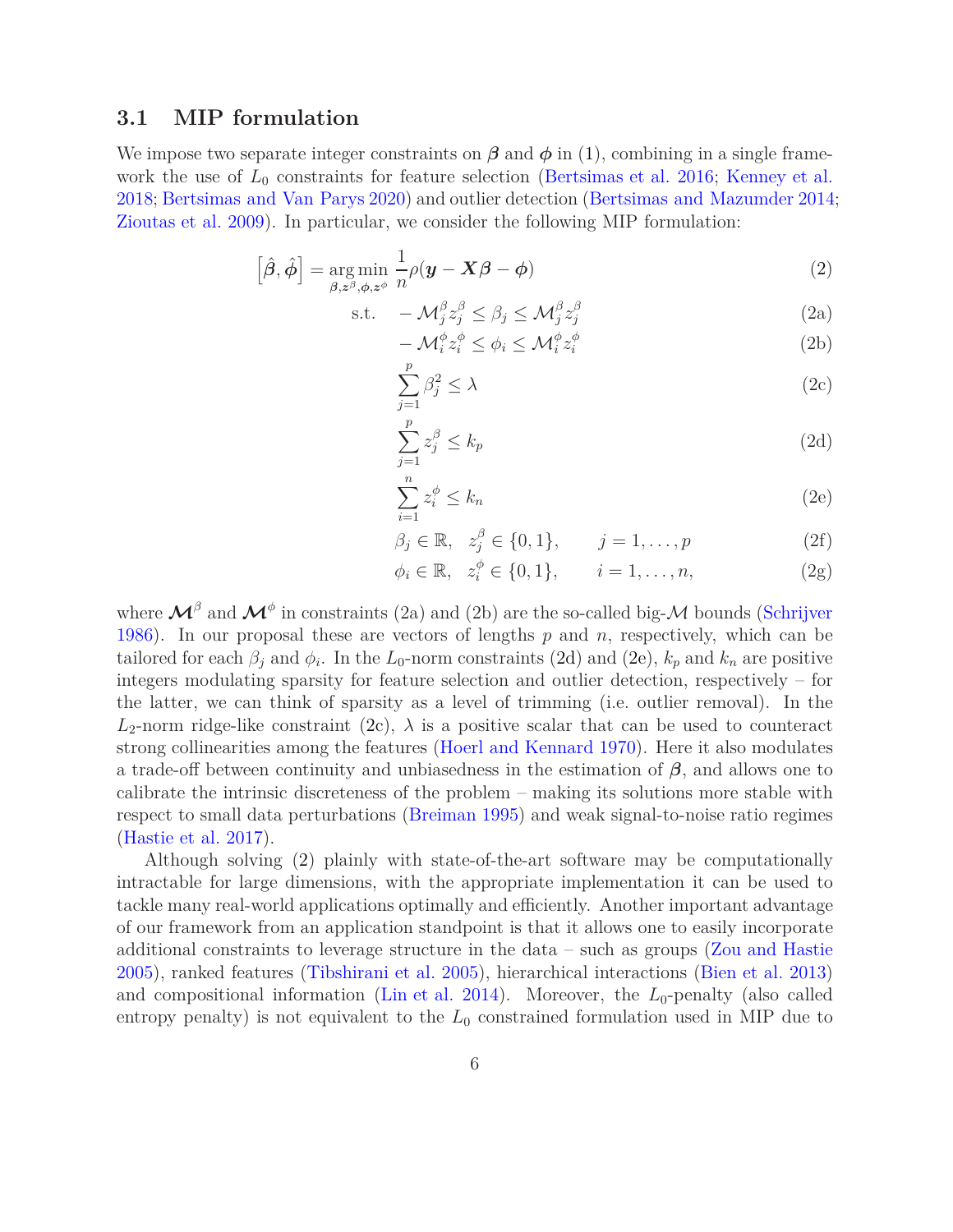<span id="page-6-0"></span>non-convexity [\(Shen et al. 2013](#page-28-10)).

#### **3.2 Some implementation details**

As customary in feature selection problems, we do not penalize the intercept and we standardize features at the outset. Because the regressions we focus on comprise outliers, we use a robust standardization; both  $y$  and  $X$  are centered to have zero medians, and each  $X_j$  is also scaled to have unit median absolute deviation (MAD); results in the output are given in the original scale. Although binary features are often standardized [\(Tibshirani 1997\)](#page-28-11), since the constraints on  $\beta$  and  $\phi$  are separate, we do not standardize the binary variables used in the outlier detection component of the problem. Note that the interpretation of the entries in  $\phi$  as prediction residuals indicates that they are already on the same scale under the null model.

Setting the big- $\mathcal M$  bounds for [\(2\)](#page-5-0) is made even more complicated due to the "double" nature of SFSOD. A robust estimator of the regression coefficients, say  $\hat{\beta}$ , can be used to set  $\mathcal{M}^{\beta} = \tilde{\beta}c$  and  $\mathcal{M}^{\phi} = (\mathbf{y} - \mathbf{X}\tilde{\beta})c = \tilde{e}c$ , where  $c \geq 1$  is a suitable multiplicative constant. We generalize this approach using an *ensemble*  $\tilde{\beta}_t$  (for  $t = 1, \ldots, T$ ) of preliminary estimators and setting  $\mathcal{M}_{j}^{\beta} = \max_{z} \left( |\tilde{\beta}_{t_{j}}| \right) c$  and  $\mathcal{M}_{i}^{\phi} = \max_{t} (|\tilde{e}_{t_{j}}|) c$ . The ensemble guarantees that, if at least one of the  $\tilde{\beta}_t$ 's is reasonably close to the optimal solution, the MIP will easily recover such solution. Importantly, having also non-robust or non-sparse estimators in the ensemble does not negatively affect solution quality but only convergence speed.

The MIP formulation in  $(2)$  critically depends on the big- $\mathcal M$  bounds; they should be large enough to retain the optimal solution, yet small enough to avoid unnecessary computations and numerical instability. If identifying suitable bounds is not possible, we use an alternative strategy based on *Specially Ordered Sets of Type 1* (SOS-1) [\(Bertsimas et al.](#page-25-2) [2016](#page-25-2)). These allow only one variable in the set to be non-zero, e.g.,  $(1 - z_j^{\beta})$  $j^{\beta}, \beta_j$ ) = 0  $\iff$  $(1-z_j^{\beta})$  $j^{\beta}, \beta_j$  : SOS-1. Hence, constraints [\(2a\)](#page-5-4) and [\(2b\)](#page-5-5) can be equivalently formulated as:

$$
(1 - z_j^{\beta}, \beta_j) : SOS-1, \qquad j = 1, \dots, p \tag{3a}
$$

$$
(1 - z_i^{\phi}, \phi_i) : SOS-1, \qquad i = 1, \dots, n,
$$
 (3b)

which can be solved via modern MIP solvers such as Gurobi or CPLEX. SOS-1 constraints in [\(2\)](#page-5-0) guarantee that the global optimum can be reached, and generally outperform big- $\mathcal M$ bounds when these are difficult to reasonably set.

The formulation in [\(2\)](#page-5-0) also, and critically, requires the tuning of  $k_p$ ,  $k_n$  and, if a ridge-like constraint is included in the model,  $\lambda$ . Performing this simultaneously along an extensive grid of values can be computationally unviable for MIP. We therefore proceed as follows: **(i)** fix  $\lambda$  (possibly, in turn, to a few values in a meaningful range); **(ii)** fix  $k_n$  to a starting value larger than a reasonable expectation on the amount of contamination in the problem  $(n_0)$ ; (iii) holding fixed the  $k_n$  starting value from (ii), tune  $k_p$  through cross-validation or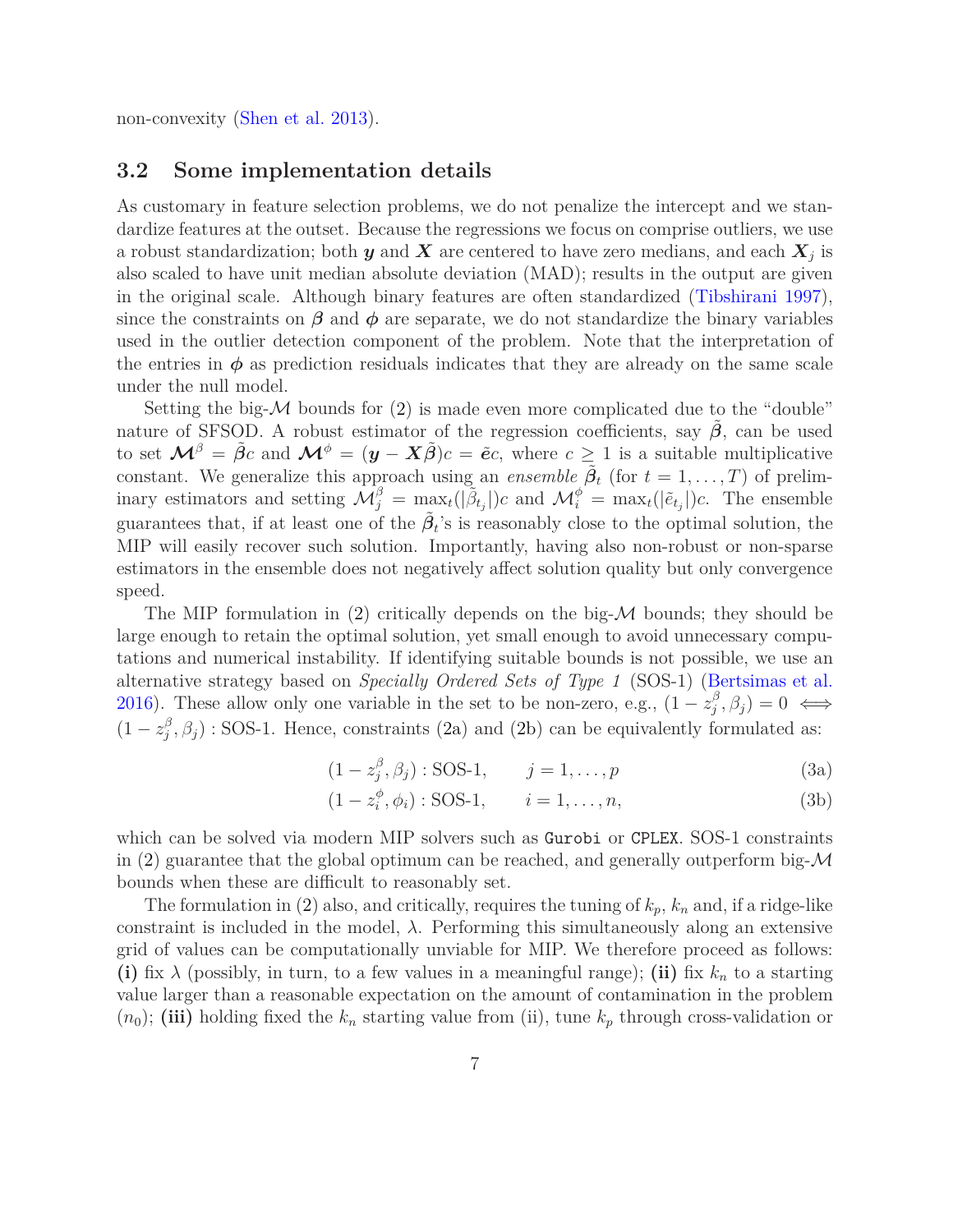an information criterion; **(iv)** holding fixed the  $k_p$  value selected in (iii), refine downward the value of  $k_n$ .

For cross-validation in (iii) we use the computationally efficient integrated scheme introduced in [Kenney et al.](#page-26-10) [\(2018\)](#page-26-10), robustifying the performance measure (the mean squared prediction error) with an upper trimmed sum. Choosing the trimming level is again not trivial, because cross-validation folds might contain different proportions of outliers. In order to be conservative, we fix the trimming proportion to  $3k_n/n$  on the test fold and to  $2k_n/n$  on the training folds. For information criteria in (iii) the situation is more straightforward, as one can compute robust values for them using only cases identified as non-outlying in any given MIP run. Refining  $k_n$  downward in (iv) improves efficiency in estimating  $\beta$ , which can be low if the starting  $k_n$  in (ii) is substantially larger than the true  $n_0$ , excluding non-outlying cases from the fit. Assuming that the selected model of size  $k_p$  in (iii) is close to the true  $p_0$  active features, iteratively reducing  $k_n$  provides an effective strategy to pinpoint when outliers start to be included in the fit. Similarly to the Forward Search algorithm [\(Atkinson and Riani 2000](#page-24-4)), this can be done monitoring an appropriate statistic (e.g., the minimum absolute deletion residuals) along iterations.

#### <span id="page-7-0"></span>**3.3 Theoretical results**

In this Section, we characterize the theoretical properties of our proposal through two groups of results. The first comprises properties established under the general framework introduced in  $(2)$ . The second comprises key properties established under an  $L_2$ -norm loss function  $(\rho(\cdot) = ||\cdot||_2^2)$ ; namely, the *robustly strong oracle property* and *optimal parameter estimation* for SFSOD. All proofs are provided in the Supplementary Material.

Without much loss of generality, we assume that [\(2\)](#page-5-0) has a unique global minimum, and that the loss function is such that  $\rho(x) \geq 0$  with  $\rho(0) = 0$  (this is the case for OLS and many other instances, such as estimation in quantile regression and robust estimators). Our first result connects our proposal to a large class of penalized methods based on trimming.

<span id="page-7-1"></span>*Proposition* 1 (Sparse trimming). For any  $\lambda$ , *n*, *p*,  $k_n$  and  $k_p$ , the  $\hat{\beta}$  estimator produced solving [\(2\)](#page-5-0) is the same as the one produced solving

<span id="page-7-2"></span>
$$
\underset{\beta}{\arg\min} \frac{1}{n} \sum_{i=1}^{n-k_n} (\rho(y_i - \boldsymbol{x}_i^T \boldsymbol{\beta}))_{i:n} = \frac{1}{n} \sum_{i=1}^{n-k_n} (\rho(e_i))_{i:n}
$$
\n
$$
\text{s.t.} \quad (2a), (2c), (2d), (2f)
$$
\n
$$
(4)
$$

where  $e_i$  (for  $i = 1, \ldots, n$ ) are the residuals, and  $(\rho(e_1))_{1:n} \leq \ldots \leq (\rho(e_n))_{n:n}$  the order statistics of their  $\rho(\cdot)$  transformation.

Proposition [1](#page-7-1) demonstrates the equivalence of our formulation to a trimmed loss problem, where the level of trimming is directly controlled by the  $L_0$  constraint on  $\phi$ . This extends a well-known result for unpenalized OLS and motivates the formulation in [\(1\)](#page-4-0) as a general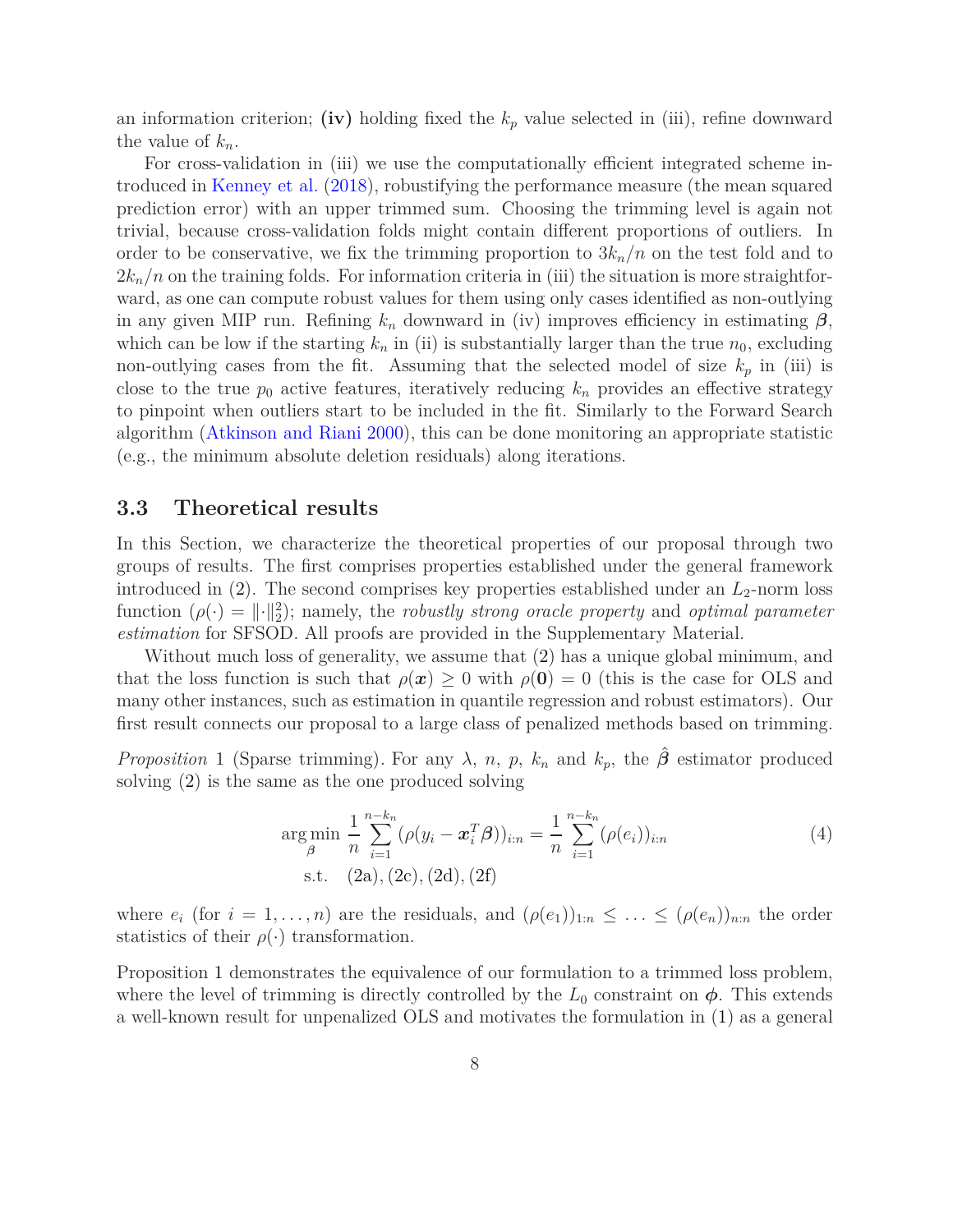framework for SFSOD. In particular, [\(4\)](#page-7-2) includes as special cases the LTS and the Trimmed Likelihood Estimator [\(Rousseeuw and Yohai 1984](#page-27-13); [Hadi and Luceño 1997\)](#page-26-14). Thus, our MIP approach for SFSOD inherits the desirable properties of these robust estimators.

The largest proportion of outliers that an estimator can tolerate before becoming arbitrarily biased is referred to as the *breakdown point*. In symbols, consider a sample  $\mathbf{Z} = (z_1, \ldots, z_n)$  with  $z_i = (y_i, x_i^T)$ . The *maximum bias* for an estimator, say  $\tau$ , is  $b^*(n_0; \tau, Z) = \sup_{\tilde{Z}} ||\tau(\tilde{Z}) - \tau(Z)||_2$ , where  $\tilde{Z}$  represents *Z* after the replacement of  $n_0$ points by arbitrary values. The *finite-sample replacement breakdown point* (BdP henceforth), defined as  $\epsilon^*(\tau, \mathbf{Z}) = \min_{n_0} [n_0/n : b^*(n_0; \tau, \mathbf{Z}) \to \infty]$ , represents the maximum proportion of observations that, when arbitrarily replaced, still provide bounded estimates [\(Donoho and Huber 1983\)](#page-25-11). Our second result shows that our MIP approach for SFSOD achieves arbitrarily large BdP.

<span id="page-8-0"></span>*Proposition* 2 (Breakdown point). For any  $\lambda$ , *n*, *p*,  $k_n$  and  $k_p$ , the the BdP of the  $\hat{\beta}$  estimator produced solving [\(2\)](#page-5-0) is  $\epsilon^* = (k_n + 1)/n$ .

Thus,  $k_n \geq n_0$  is the only requirement to achieve the largest possible BdP. Similar results were obtained for the low-dimensional Least Quantile Estimator [\(Bertsimas and Mazumder](#page-25-4) [2014](#page-25-4)), the LTS estimator with a Lasso penalty [\(Alfons et al. 2013\)](#page-24-0), and MM-estimators with a ridge or elastic net penalty [\(Maronna 2011](#page-27-10); [Kurnaz et al. 2017\)](#page-26-8). However, there are two caveats: the BdP can be misleading for non-equivariant estimators [\(Smucler and Yohai](#page-28-6) [2017](#page-28-6)), and it only guarantees against the worst-case scenario – infinite maximum bias – as it does not account for the presence of large but finite biases in *β*ˆ. This motivates the development of the robustly strong oracle property as well as optimal parameter estimation under the *L*2-norm to provide additional theoretical guarantees.

Next, we exclude the ridge-like penalty and take  $\rho(\cdot) = ||\cdot||_2^2$ , making [\(2\)](#page-5-0) a *Mixed*-*Integer Quadratic Program* (MIQP). In this setting, we prove that under certain conditions our approach satisfies the *robustly strong oracle property* (see Definition [1,](#page-9-0) based on [Fan et al. 2014\)](#page-25-12). In the following, we use the  $L_0$  sparsity assumption on  $\beta$  and  $\phi$ as in [Zhang and Zhang](#page-28-12) [\(2012](#page-28-12)). Recall that MSOM leads to outlier removal (see Sec-tion [2\)](#page-2-0), and we showed in Proposition [1](#page-7-1) that the  $L_0$  constraint on  $\phi$  controls the level of trimming from the fit, thus this sparsity assumption on  $\phi$  is equivalent to the presence of MSOM outliers. In our SFSOD problem, as customary in feature selection literature, let  $\theta_0 = (\beta_0^T, \phi_0^T)^T \in \mathbb{R}^{p+n}$  be the true parameter vector, and decompose it as  $\bm{\theta}_0 = (\bm{\theta}_{\mathcal{S}}^T, \bm{\theta}_{\mathcal{S}^c}^T)^T = [(\bm{\beta}_{\mathcal{S}_{\beta}}^T, \bm{\phi}_{\mathcal{S}_{\phi}}^T), (\bm{\beta}_{\mathcal{S}_{\beta}^c}^T, \bm{\phi}_{\mathcal{S}_{\phi}^c}^T)]^T$  where  $\bm{\theta}_{\mathcal{S}}$  contains only the true non-zero regression coefficients. Let  $\hat{\theta}_0$  be the *robust oracle estimator*  $\hat{\theta}_0 = (A_S^T A_S)^{-1} A_S^T \mathbf{y}$ , where  $A_{\mathcal{S}} = [X_{\mathcal{S}_{\beta}}, I_{\mathcal{S}_{\phi}}]$  is the  $n \times (p_0 + n_0)$  matrix restricted to the active features belonging to  $\mathcal{S}_{\beta}$  and the outlying cases belonging to  $\mathcal{S}_{\phi}$ .  $\hat{\theta}_0$  behaves as if the sets of active features and outliers are both known in advance.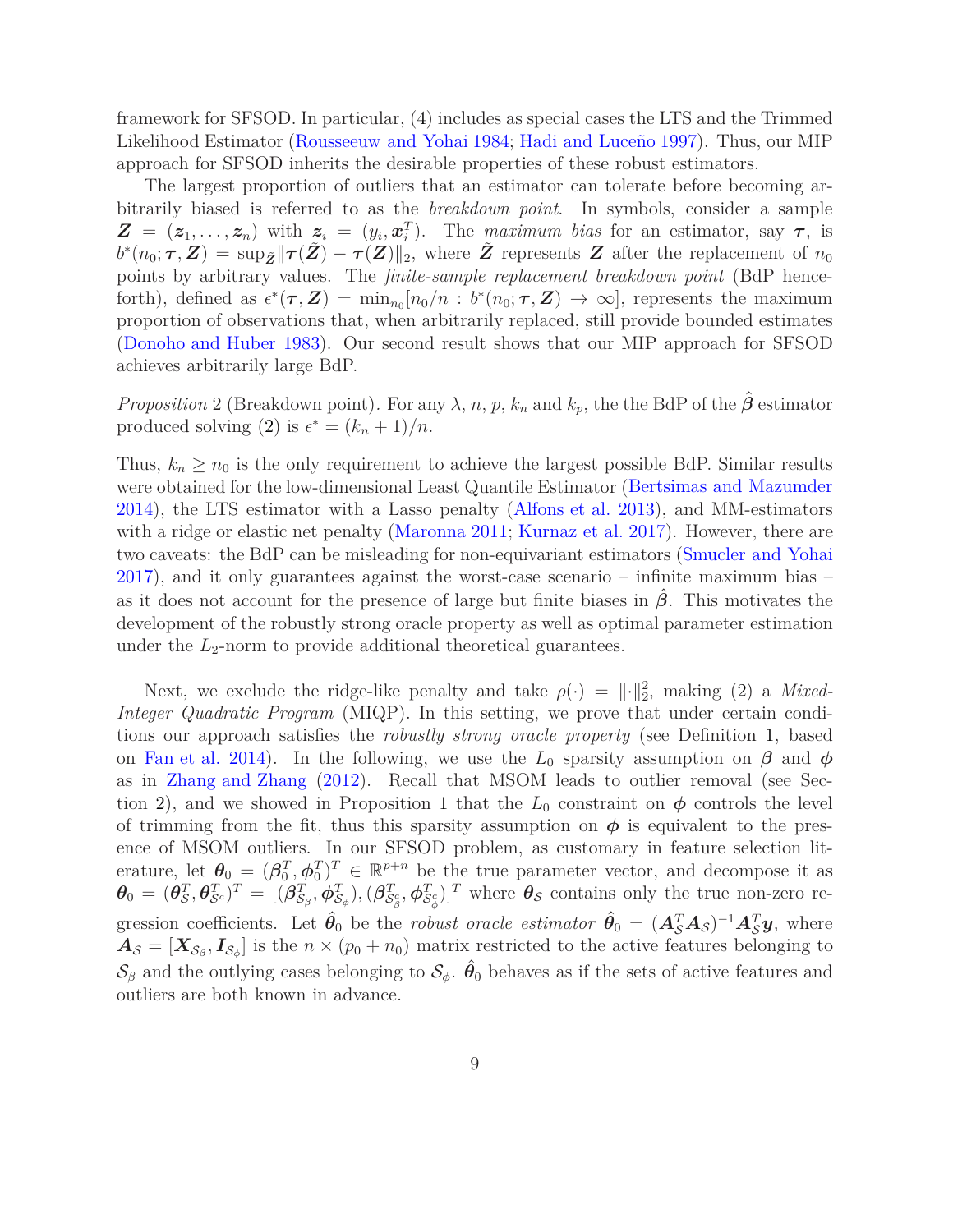<span id="page-9-0"></span>*Definition* 1 (Robustly strong oracle property). An estimator  $\hat{\beta}$  with support  $\hat{S}_{\beta}$  satisfies the robustly strong oracle property if (asymptotically) there exists tuning parameters which guarantee  $P(\hat{S}_{\beta} = S_{\beta}) \ge P(\hat{\beta} = \hat{\beta}_0) \to 1$  in presence of MSOM outliers.

Such robust version of the oracle property is stronger and more general than the oracle property in the sense of [Fan and Li](#page-25-6) [\(2001\)](#page-25-6), as it implies both SFSOD consistency and sign consistency (see also [Bradic et al. 2011\)](#page-25-13). Thus, SFSOD consistency depends on the achievability of the robust oracle estimator which we investigate by extending the theoretical framework developed by [Shen et al.](#page-28-10) [\(2013\)](#page-28-10) for feature selection. This requires weaker assumptions compared to other penalization methods [\(Zhang and Zhang 2012\)](#page-28-12), and we generalize it to the presence of MSOM outliers. Intuitively, if the robust oracle estimator is achievable (i.e. if it has the lowest in-sample mean squared error for models of the same size), it is also the solution of our MIQP when the integer constraints are set to  $k_p = p_0$ and  $k_n = n_0$ . Achievability depends on the difficulty of the problem, as measured by the *minimal degree of separation* between the true model and a least favorable model – indexed by the supports  $S$  and  $S$ , respectively. This is defined as

$$
\Delta_{\theta}(\boldsymbol{A}) = \min_{\boldsymbol{\theta}_{\tilde{\mathcal{S}}}: \tilde{\mathcal{S}} \neq \mathcal{S}, |\tilde{\mathcal{S}}_{\beta}| \leq p_0, |\tilde{\mathcal{S}}_{\phi}| \leq n_0} \frac{\|\boldsymbol{A}_{\mathcal{S}} \boldsymbol{\theta}_{\mathcal{S}} - \boldsymbol{A}_{\tilde{\mathcal{S}}} \boldsymbol{\theta}_{\tilde{\mathcal{S}}}\|_2^2}{n \max(|\mathcal{S} \backslash \tilde{\mathcal{S}}|, 1)},
$$

which relates to the signal-to-noise-ratio and can be bounded as  $\Delta_{\theta} \leq \Delta_{\beta} + \Delta_{\phi}$  (with  $\Delta_{\beta}$ and  $\Delta_{\phi}$  defined similarly to  $\Delta_{\theta}$  using *X* and  $I_n$ , respectively). We control this level of difficulty in Proposition [3,](#page-9-1) which provides a *necessary* condition for SFSOD consistency over  $B(u, l) = {\theta : ||\theta||_0 \le u, \Delta_\theta \ge l}$ , the *L*<sub>0</sub>-band with upper and lower radii *u* and *l*, respectively (a subset of the  $L_0$ -ball  $B(u, 0)$  excluding a neighborhood of the origin).

<span id="page-9-1"></span>*Proposition* 3 (Necessary condition for SFSOD consistency). For any support estimate  $\hat{\mathcal{S}}$ and  $u > l > 0$ ,  $\sup_{\theta_0 \in B(u,l)} P(\hat{S} = S) \to 1$  implies that

<span id="page-9-2"></span>
$$
\Delta_{\theta} \ge l = \frac{\sigma^2}{n} \max\{d_{\beta}\log(p), d_{\phi}\log(n)\},\tag{5}
$$

where  $d_{\beta} > 0$  (which may depend on *X*) and  $d_{\phi} > 0$  are constants independent of *n* and *p*.

This lower bound on  $\Delta_{\theta}$  indicates one can focus on solving the most difficult task between outlier detection and feature selection; if this is achievable, *a fortiori*, the other will be as well. Next, we provide a *sufficient* condition for SFSOD consistency based on a finitesample result bounding the probability that our proposal differs from the robust oracle estimator. Note that for our formulation  $\hat{S}^{L_0} = S \iff \hat{\theta}_{L_0} = \hat{\theta}_0$ .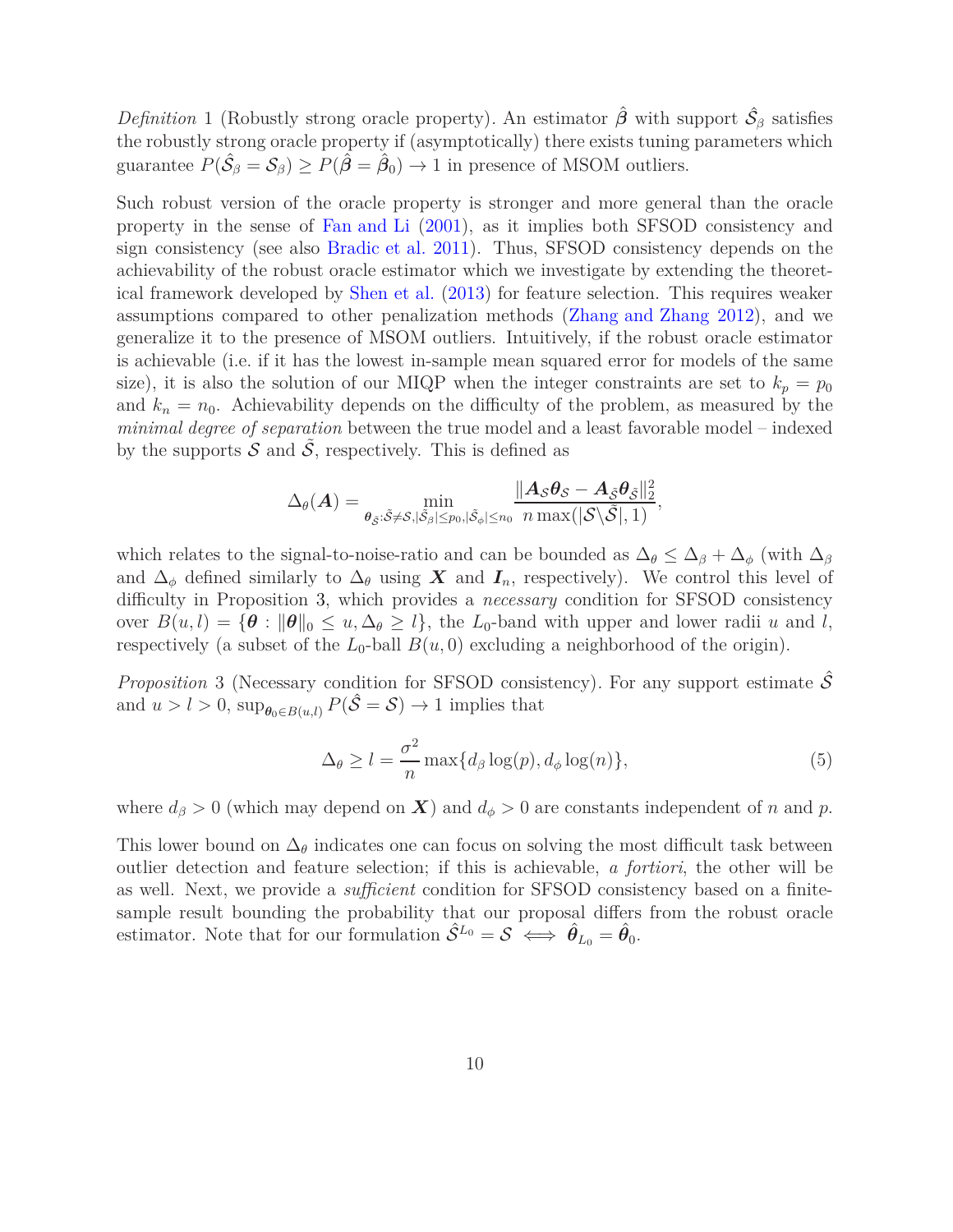<span id="page-10-1"></span>*Proposition* 4 (Oracle reconstruction for MIQP). For any  $n, p, n_0$  and  $p_0$ , the  $\hat{\theta}_{L_0}$  estimator produced solving [\(2\)](#page-5-0) with  $k_p = p_0$  and  $k_n = n_0$  is such that

<span id="page-10-2"></span>
$$
P(\hat{\theta}_{L_0} \neq \hat{\theta}_0) \leq \frac{5e-1}{e-1} \max \left\{ \exp\left(-\frac{n}{18\sigma^2} \left[\Delta_{\beta_0} - 36\sigma^2 \frac{\log(p)}{n}\right]\right), \exp\left(-\frac{n}{18\sigma^2} \left[\Delta_{\phi_0} - 36\sigma^2 \frac{\log(n)}{n}\right]\right) \right\}.
$$
 (6)

Based on these results, one can easily prove the robustly strong oracle property as follows.

<span id="page-10-0"></span>*Proposition* 5 (MIQP robustly strong oracle property). Assume that  $u_{\theta} = u_{\phi} + u_{\beta}$ , where  $u_{\phi} < n - k_p$  and  $u_{\beta} < \min(n - k_n, p)$ , and that there exists a constant  $d_{\theta} > 36$  such that  $l_{\theta} = d_{\theta}\sigma^2/n \max\{\log(p), \log(n)\}\$ . Then, under [\(5\)](#page-9-2) and for  $(n, p) \to \infty$ , the estimator  $\hat{\theta}_{L_0}$ produced solving [\(2\)](#page-5-0) with  $k_p = p_0$  and  $k_n = n_0$  satisfies

- 1. Robustly strong oracle property:  $\sup_{\theta_0 \in B(u_\theta, l_\theta)} P(\hat{S}^{L_0} = S) \geq \sup_{\theta_0 \in B(u_\theta, l_\theta)} P(\hat{\theta}_{L_0} = S)$  $\hat{\theta}_0$   $\to$  1 uniformly over  $B(u_{\theta}, l_{\theta}) = {\theta : ||\theta||_0} = (p_0 + n_0) \le u_{\theta}, \Delta_{\theta} \ge l_{\theta}}.$
- 2. Asymptotic normality:  $\sqrt{n}(\hat{\theta}_{L_0} \theta_0) \rightarrow^d N(\mathbf{0}, \Sigma_{\theta}^{-1})$  $\sigma^2(A_S^T A_S/n)^{-1}$ .

Proposition [5\(](#page-10-0)1) provides a sufficient condition for SFSOD consistency and the robust oracle reconstruction up to a constant term  $d_{\theta}$ . Note that the number of features is allowed to exponentially increase with the sample size – so these properties hold also in ultra-high dimensional settings where  $p = O(e^{n\alpha})$  with  $\alpha = \frac{\Delta_{\theta}}{d_{\theta}\sigma^2} > 0$ . Proposition [5\(](#page-10-0)2) guarantees asymptotic efficiency of MIQP estimates, which achieve the Cramér–Rao lower bound as if the true sets of features and outliers are known a priori, and allows one to perform statistical inference. Importantly, existing penalized M-estimators provide weaker results under stronger assumptions [\(Loh 2017](#page-27-11); [Smucler and Yohai 2017](#page-28-6); [Amato et al. 2020\)](#page-24-3). We conclude with a result showing that our proposal attains optimal parameter estimation with respect to the  $L_2$ -norm in the presence of MSOM outliers.

<span id="page-10-3"></span>*Proposition* 6 (Optimal parameter estimation)*.* Under the same conditions of Proposition [5,](#page-10-0) the estimator  $\hat{\theta}_{L_0}$  produced solving [\(2\)](#page-5-0) with  $k_p = p_0$  and  $k_n = n_0$  provides

- 1. Optimal *L*<sub>2</sub>-norm prediction error:  $n^{-1}E||A(\hat{\theta}_{L_0} \theta_0)||_2^2 = \sigma^2(p_0 + n_0)/n$ .
- 2. Risk-minimax optimality for parameter estimation:  $\sup_{\theta_0 \in B(u_{\theta}, l_{\theta})} n^{-1} E \|\mathbf{A}(\hat{\theta}_{L_0} \theta_0)\|_2^2 =$  $\inf_{\tau_n} \sup_{\theta_0 \in B(u_\theta, l_\theta)} n^{-1} E \Vert A(\tau_n - \theta_0) \Vert_2^2 = \sigma^2 u_\theta/n.$

Finally, we note that the theoretical guarantees developed in this Section can be extended in a similar fashion to other penalization methods, albeit under stronger assumptions. For instance, one might consider the regularized  $L_0$ -penalty or the trimmed  $L_1$ -penalty. Importantly, our results do hold also when  $p_0$  depends on  $p$  and/or  $n_0$  depends on  $n$  which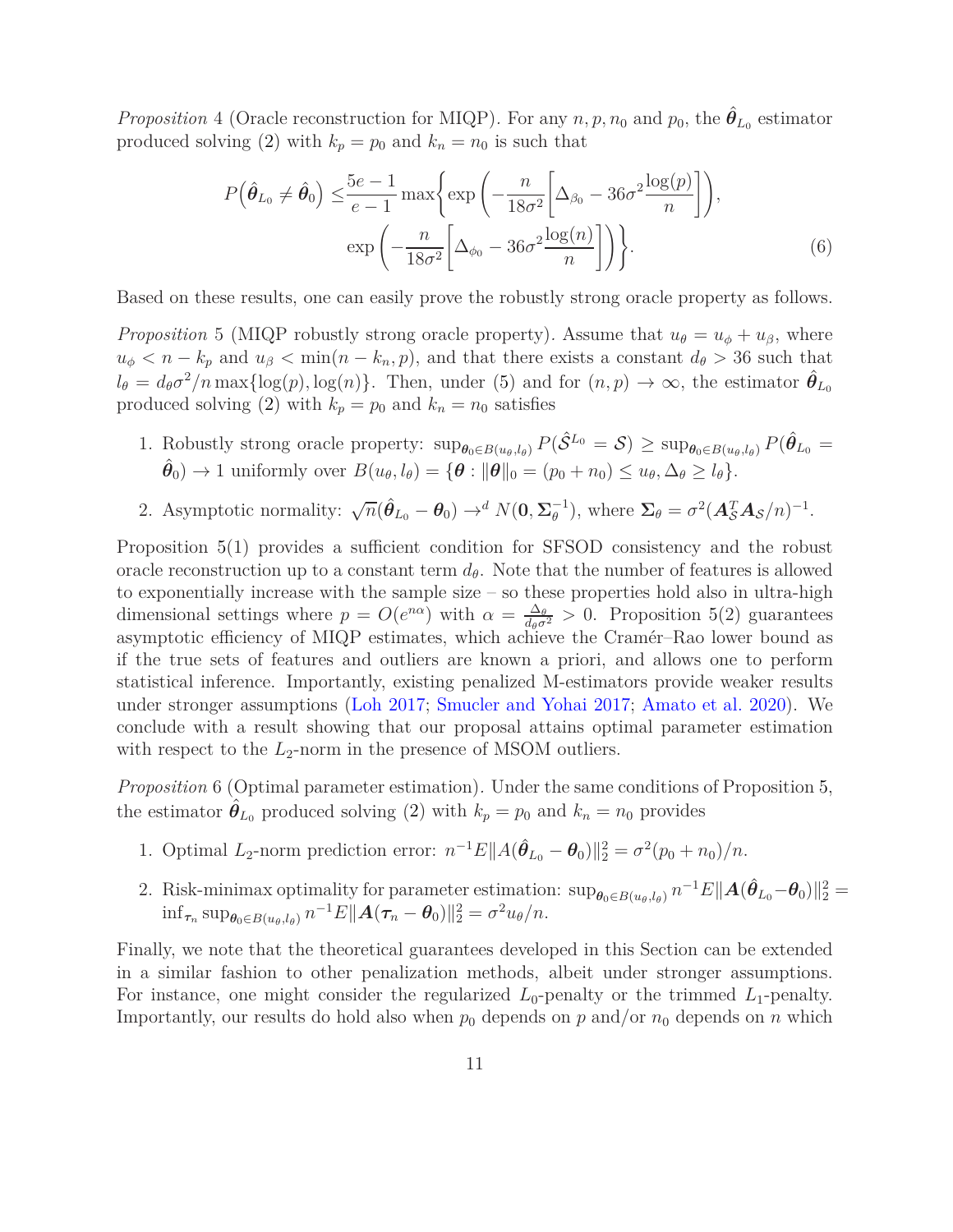has yet to be established for other methods in the literature [\(Shen et al. 2013\)](#page-28-10). We stress the fact that all results for the proposed formulation rely on the identification of the true  $k_p$  and  $k_n$  tuning parameters. While this is a standard requirement to establish oracle properties (see [Fan and Li 2001\)](#page-25-6), it highlights the importance of proper tuning for these bounds (see Section [3\)](#page-3-0).

#### <span id="page-11-0"></span>**4 Simulation study**

We use simulations to investigate the performance of our proposal and compare it with state-of-the-art heuristic methods. The simulated data is generated as follows. The first column of the  $n \times p$  design matrix **X** comprises all 1's (for the model intercept) and we draw the remaining entries of each row independently from a  $(p-1)$ -variate Gaussian  $N(\mathbf{0}, \Sigma_X)$ , we fix the values of the *p*-dimensional coefficient vector  $\beta$  as to comprise  $p_0$  nonzero entries (including the intercept), and we draw each entry of the *n*-dimensional error vector  $\varepsilon$  independently from a univariate Gaussian  $N(\mathbf{0}, \sigma_{SNR}^2)$ . Here the positive scalar  $\sigma_{\text{SNR}}^2$  is used to modulate the signal-to-noise-ratio SNR =  $var(\mathbf{X}\boldsymbol{\beta})/\sigma_{\text{SNR}}^2$  characterizing each experiment. Next, without loss of generality, we contaminate the first  $n_0$  cases with an MSOM, adding the scalar mean shifts  $\lambda_{\varepsilon}$  and  $\lambda_{X}$ , respectively, to the errors and each of the  $p_0 - 1$  active predictors.

Specific simulation scenarios are defined through the values of the parameters listed above. Here, we present results for  $\Sigma_X = I_{p-1}$  (uncorrelated features),  $p_0 = 5$  active features with  $\beta_i = 2$  (without loss of generality these correspond to  $j = 1, \ldots, 5$ ), SNR = 5, fraction of contamination  $n_0/n = 0.1$ , mean shifts  $\lambda_{\epsilon} = -10$  and  $\lambda_{\chi} = 10$ , increasing sample sizes  $n = 50, 100, 150,$  and a "low"- and a "high"-dimensional setting with  $p =$ 50*,* 200. Results for additional simulation scenarios are provided in the Supplementary Material.

Replicating each scenario a certain number of (independent) times, say *q*, and creating (independent) test data, say  $(y^*, X^*)$ , from the same generating scheme but without contamination, we compare methods with a variety of criteria, namely: (i) out-of-sample prediction performance, measured by the *root mean squared prediction error* RMSPE =  $\sqrt{n^{-1}\sum_{i=1}^{n}(y_i^* - \boldsymbol{x}_i^*\boldsymbol{\hat{\beta}})^2}$ ; (ii) estimation accuracy for *β*, measured by the *average mean squared error*  $MSE(\hat{\beta}) = p^{-1} \sum_{j=1}^{p} MSE(\hat{\beta}_j)$ , where for each  $\hat{\beta}_j$  we form  $MSE(\hat{\beta}_j) = q^{-1} \sum_{i=1}^{q}$  $(\hat{\beta}_{ji} - \hat{\beta}_j)^2 = (\bar{\beta}_j - \hat{\beta}_j)^2 + q^{-1} \sum_{i=1}^q (\hat{\beta}_{ji} - \bar{\beta}_j)^2$ , decomposed in squared bias and variance (here  $\bar{\beta}_j = q^{-1} \sum_{i=1}^q \hat{\beta}_{ji}$ ); (iii) feature selection accuracy, measured by the *false positive rate*  $FPR(\hat{\beta}) = |\{j \in \{1, ..., p\} : \hat{\beta}_j \neq 0 \land \beta_j = 0\}| / |\{j \in \{1, ..., p\} : \beta_j = 0\}|$  and the *false negative rate*  $\text{FNR}(\hat{\beta}) = |\{j \in \{1, ..., p\} : \hat{\beta}_j = 0 \land \beta_j \neq 0\}| / |\{j \in \{1, ..., p\} : \beta_j \neq 0\}|$ ; (iv) outlier detection accuracy, which is similarly measured by  $FPR(\phi)$  and  $FNR(\phi)$ ; (v) computational burden, measured as CPU time in seconds (this is used as a rough evaluation, since software implementations of different methods are not entirely comparable).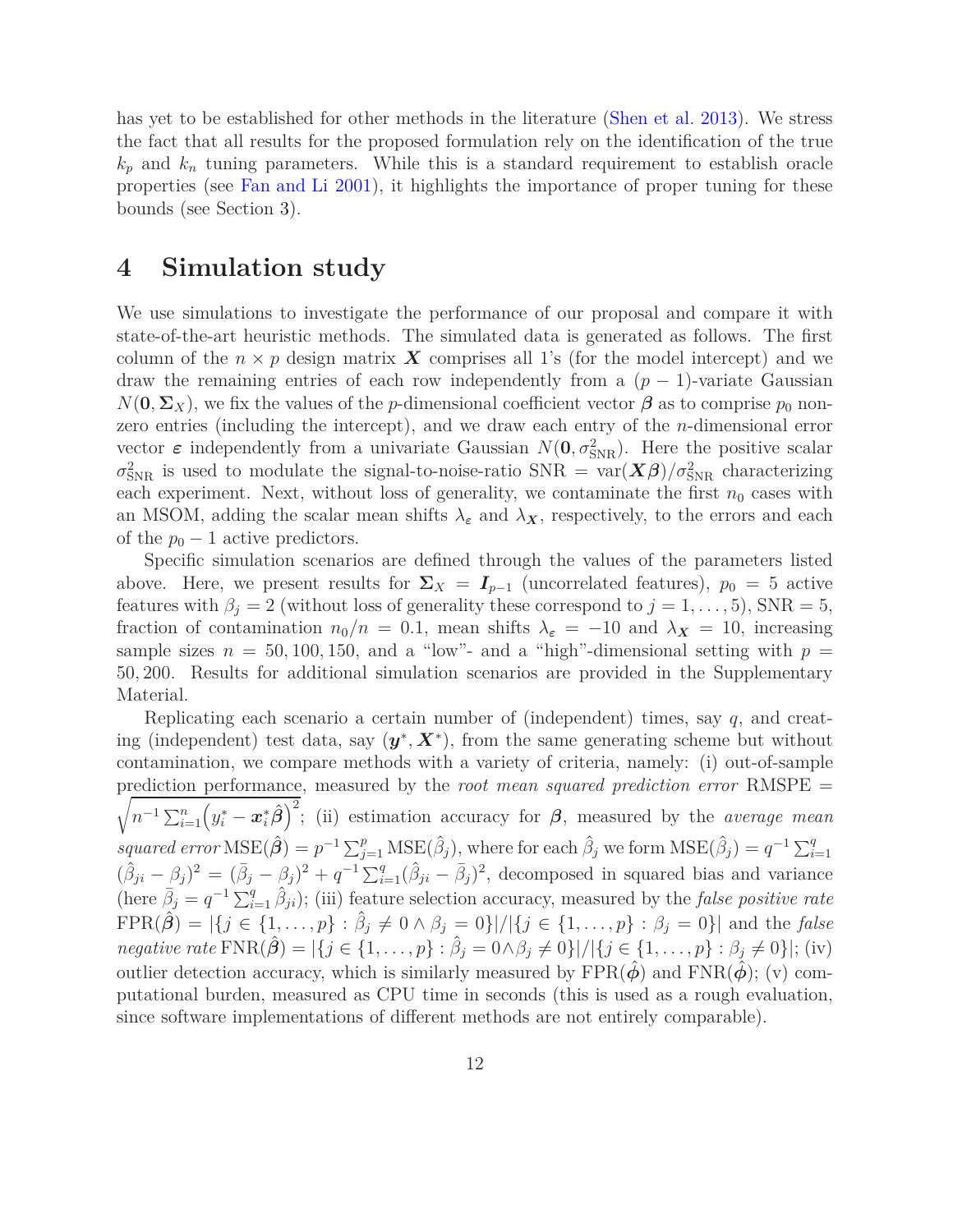Using the robust oracle estimator as a benchmark, we compare the following estimators: (a) sparse-LTS [\(Alfons et al. 2013\)](#page-24-0), (b) enet-LTS [\(Kurnaz et al. 2017\)](#page-26-8), and (c) our proposal described in Section [3](#page-3-0) (denoted MIP in result tables). All methods trim the true number of outliers  $(k_n = n_0)$  and only their feature sparsity level  $k_p$  is tuned. Additional implementation details can be found in the Supplementary Material.

Table [1](#page-13-0) provides means and standard deviations (SD) of simulation results over  $q = 100$ replications. Our proposal substantially outperforms competing methods in most criteria. In particular, for the low-dimensional setting  $(p = 50)$ , its RMSPE converges faster to the oracle solution and the variance of its  $\hat{\beta}$  decreases faster as *n* increases (the bias is essentially non-existent for all methods). Notably, the  $FPR(\hat{\beta})$  of sparse-LTS and enet-LTS increases with the sample size, while our approach avoids these type II errors. Even with these sparser solutions, we retain comparable (and at times lower)  $FNR(\beta)$ . Our method struggles most when  $n = 50$ , suggesting that additional work for tuning MIP may be beneficial in under-sampled problems. All methods perform very well in terms of FPR $(\phi)$  and FNR $(\phi)$ , though enet-LTS is slightly worse for  $n = 50$ . As expected, the computational burden of our procedure is substantially higher than that of the competing heuristic methods – though we note that averages here are not representative, as there is a marked right skew in the distribution of computing times across replications. For comparison we provide medians and MAD in Table B.3 of the Supplementary Material and find that results are even stronger. For example, the average computing time with  $n = 150$  and  $p = 200$  is 946.07 minutes compared to a median of 599 minutes. Our experience suggests that the growth in computational burden is mainly due to increases in the absolute number of outliers as the sample size increases.

Similar conclusions hold under the high-dimensional scenario with  $n < p = 200$ . Our proposal outperforms other methods in most criteria and converges faster to the oracle solution as *n* increases. The increased problem complexity causes right skews in the distributions across replications (see again Table B.3 of the Supplementary Material for results in terms of medians and MADs), and increases the computational burden of all methods. Also notably,  $FPR(\hat{\phi})$  and  $FNR(\hat{\phi})$  for outlier detection are higher compared to the low-dimensional setting.

In the Supplementary Material we report results for additional simulation scenarios, e.g., with weaker SNR and collinear features. Our method outperformed others in most of these settings as well (see Supplementary Material for details and further discussion).

### <span id="page-12-0"></span>**5 Application**

In this Section we investigate the relation between childhood obesity and the human microbiome using our approach. We use data from [Craig et al.](#page-25-14) [\(2018\)](#page-25-14) – who linked child weight gain to oral and gut microbiota compositions as part of the *Intervention Nurses Start Infants Growing on Healthy Trajectories* (INSIGHT) study [\(Paul et al. 2014\)](#page-27-14). We note that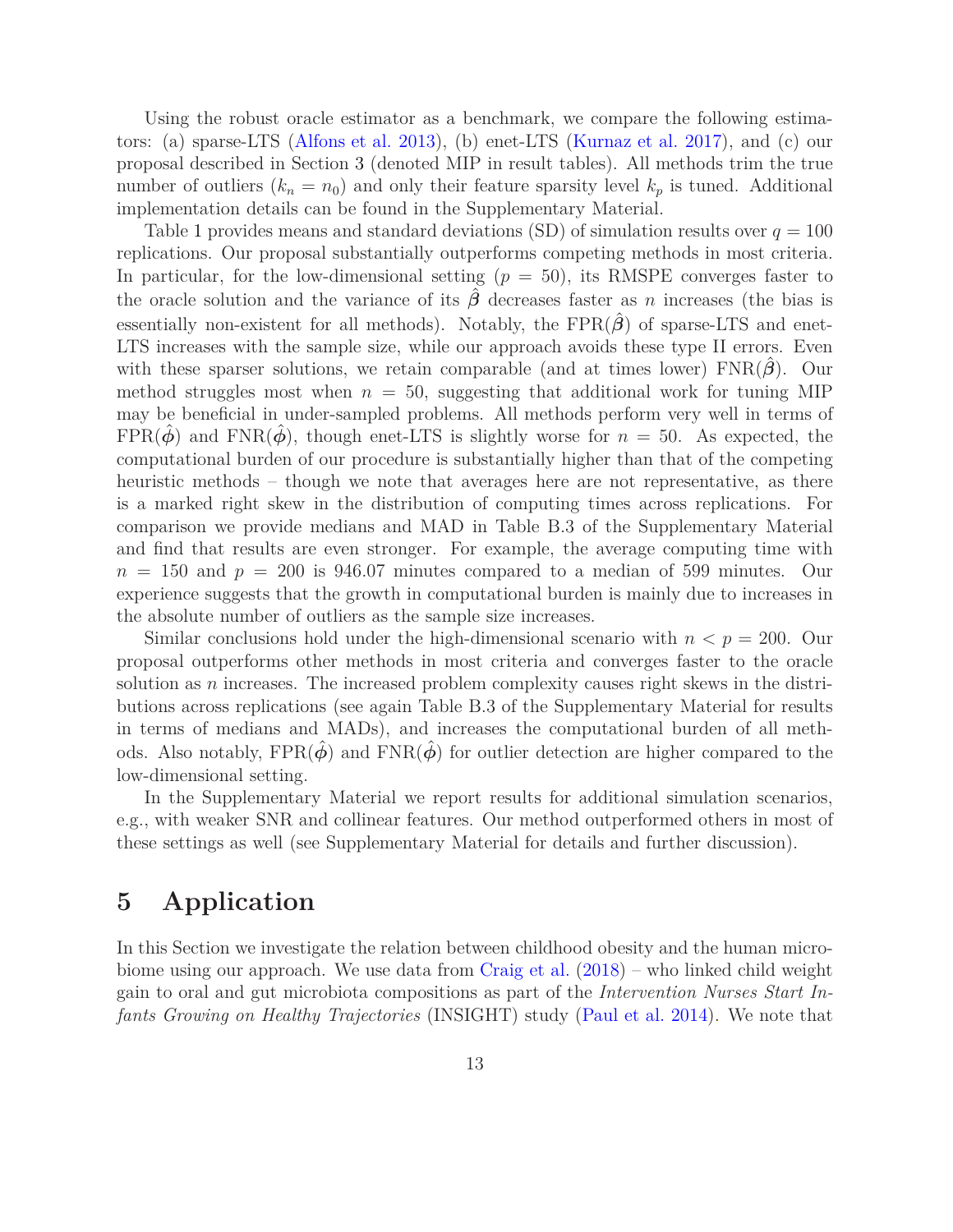| $\boldsymbol{n}$ | $\mathcal{p}$ | Method                                       | <b>RMSPE</b>                                         | $var(\hat{\beta})$                                   | bias $(\hat{\beta})^2$                               | $\text{FPR}(\hat{\beta})$                            | $\text{FNR}(\hat{\beta})$                            | $\text{FPR}(\hat{\phi})$                             | $\text{FNR}(\hat{\phi})$                             | Time                                                         |
|------------------|---------------|----------------------------------------------|------------------------------------------------------|------------------------------------------------------|------------------------------------------------------|------------------------------------------------------|------------------------------------------------------|------------------------------------------------------|------------------------------------------------------|--------------------------------------------------------------|
| 50               | $50^{\circ}$  | Oracle<br>EnetLTS<br>SparseLTS<br><b>MIP</b> | 1.91(0.29)<br>2.56(0.97)<br>2.52(0.44)<br>2.22(0.80) | 0.01(0.00)<br>0.05(0.00)<br>0.06(0.00)<br>0.04(0.00) | 0.00(0.00)<br>0.03(0.00)<br>0.00(0.00)<br>0.00(0.00) | 0.00(0.00)<br>0.20(0.23)<br>0.53(0.07)<br>0.00(0.00) | 0.00(0.00)<br>0.03(0.12)<br>0.00(0.00)<br>0.08(0.16) | 0.00(0.00)<br>0.01(0.02)<br>0.00(0.01)<br>0.00(0.00) | 0.00(0.00)<br>0.04(0.17)<br>0.00(0.00)<br>0.00(0.00) | 0.00(0.00)<br>14.72(0.68)<br>1.53(0.21)<br>11.21(9.86)       |
| 100              | 50            | Oracle<br>EnetLTS<br>SparseLTS<br><b>MIP</b> | 1.86(0.16)<br>2.01(0.21)<br>2.15(0.20)<br>1.91(0.32) | 0.00(0.00)<br>0.01(0.00)<br>0.03(0.00)<br>0.01(0.00) | 0.00(0.00)<br>0.00(0.00)<br>0.00(0.00)<br>0.00(0.00) | 0.00(0.00)<br>0.27(0.22)<br>0.66(0.08)<br>0.00(0.00) | 0.00(0.00)<br>0.00(0.00)<br>0.00(0.00)<br>0.01(0.06) | 0.00(0.00)<br>0.00(0.01)<br>0.00(0.01)<br>0.00(0.00) | 0.00(0.00)<br>0.00(0.00)<br>0.00(0.00)<br>0.00(0.00) | 0.00(0.00)<br>12.26(0.22)<br>2.23(0.34)<br>40.62(30.78)      |
| 150              | 50            | Oracle<br>EnetLTS<br>SparseLTS<br><b>MIP</b> | 1.81(0.16)<br>1.92(0.19)<br>1.99(0.19)<br>1.82(0.20) | 0.00(0.00)<br>0.01(0.00)<br>0.02(0.00)<br>0.00(0.00) | 0.00(0.00)<br>0.00(0.00)<br>0.00(0.00)<br>0.00(0.00) | 0.00(0.00)<br>0.39(0.27)<br>0.68(0.08)<br>0.00(0.00) | 0.00(0.00)<br>0.00(0.00)<br>0.00(0.00)<br>0.00(0.03) | 0.00(0.00)<br>0.00(0.00)<br>0.00(0.00)<br>0.00(0.00) | 0.00(0.00)<br>0.00(0.00)<br>0.00(0.00)<br>0.00(0.00) | 0.00(0.00)<br>12.67(0.22)<br>4.32(0.84)<br>433.42(246.43)    |
| 50               | 200           | Oracle<br>EnetLTS<br>SparseLTS<br><b>MIP</b> | 1.89(0.25)<br>3.28(1.19)<br>2.95(1.04)<br>2.44(1.30) | 0.00(0.00)<br>0.03(0.00)<br>0.02(0.00)<br>0.02(0.00) | 0.00(0.00)<br>0.02(0.00)<br>0.01(0.00)<br>0.00(0.00) | 0.00(0.00)<br>0.17(0.10)<br>0.16(0.01)<br>0.00(0.01) | 0.00(0.00)<br>0.19(0.32)<br>0.08(0.21)<br>0.11(0.25) | 0.00(0.00)<br>0.02(0.03)<br>0.01(0.03)<br>0.01(0.03) | 0.00(0.00)<br>0.16(0.30)<br>0.09(0.25)<br>0.07(0.23) | 0.00(0.00)<br>44.50(2.84)<br>3.44(0.54)<br>23.32(33.84)      |
| 100              | 200           | Oracle<br>EnetLTS<br>SparseLTS<br>МIР        | 1.81(0.20)<br>2.74(1.20)<br>2.31(0.26)<br>1.88(0.36) | 0.00(0.00)<br>0.02(0.00)<br>0.01(0.00)<br>0.00(0.00) | 0.00(0.00)<br>0.01(0.00)<br>0.00(0.00)<br>0.00(0.00) | 0.00(0.00)<br>0.25(0.16)<br>0.31(0.02)<br>0.00(0.00) | 0.00(0.00)<br>0.09(0.21)<br>0.00(0.00)<br>0.02(0.07) | 0.00(0.00)<br>0.02(0.03)<br>0.00(0.01)<br>0.00(0.00) | 0.00(0.00)<br>0.14(0.31)<br>0.00(0.00)<br>0.00(0.00) | 0.00(0.00)<br>55.36(5.37)<br>11.29(2.25)<br>421.32(826.02)   |
| 150              | 200           | Oracle<br>EnetLTS<br>SparseLTS<br>MIP        | 1.81(0.15)<br>2.59(1.29)<br>2.25(0.20)<br>1.84(0.23) | 0.00(0.00)<br>0.02(0.00)<br>0.01(0.00)<br>0.00(0.00) | 0.00(0.00)<br>0.01(0.00)<br>0.00(0.00)<br>0.00(0.00) | 0.00(0.00)<br>0.25(0.14)<br>0.41(0.04)<br>0.00(0.00) | 0.00(0.00)<br>0.07(0.16)<br>0.00(0.00)<br>0.01(0.03) | 0.00(0.00)<br>0.02(0.03)<br>0.00(0.00)<br>0.00(0.00) | 0.00(0.00)<br>0.12(0.28)<br>0.00(0.00)<br>0.00(0.00) | 0.00(0.00)<br>75.70(180.69)<br>18.91(2.74)<br>946.07(987.32) |

<span id="page-13-0"></span>Table 1: Mean (SD in parenthesis) of RMSPE, variance and squared bias for *β*ˆ, FPR and FNR for feature selection and outlier detection, and computing time, based on 100 simulation replications.

all data are publicly available; raw microbiota reads were deposited in SRA under BioProject number PRJNA420339 (see <www.ncbi.nlm.nih.gov/bioproject/PRJNA420339>) and phenotype information was deposited under dbGaP study number phs001498.v1.p1 (see [www.ncbi.nlm.nih.gov/projects/gap/cgi-bin/study.cgi?study\\_id=phs001498.v1.p1](www.ncbi.nlm.nih.gov/projects/gap/cgi-bin/study.cgi?study_id=phs001498.v1.p1)). While previous work [\(Goodson et al. 2009;](#page-26-15) [Haffajee and Socransky 2009;](#page-26-16) [Zeigler et al. 2012\)](#page-28-13) focused on the relationship between adult and/or adolescent obesity and microbiome compositions, [Craig et al.](#page-25-14) [\(2018\)](#page-25-14) connected infant weight gain (which is known to be predictive of obesity later in life, [Taveras et al. 2009\)](#page-28-14) to oral and gut microbiota of the child, as well as oral microbiome of the mother. The goal of our analysis is to further study these relationships – selecting relevant bacterial types (features) while accounting for potential outliers in the data.

Based on the pre-processing in [Craig et al.](#page-25-14) [\(2018](#page-25-14)), we retained 215 child oral, 189 child gut, and 215 maternal oral samples. Correspondingly, we considered the abundances of 77, 74 and 78 bacterial "types", respectively – which the original authors obtained aggregating phylogenetically very sparse and correlated abundance data (we further filtered based on those with a MAD of zero). We also focused on one among the phenotypes studied in [Craig et al.](#page-25-14) [\(2018\)](#page-25-14); namely, *Conditional Weight Gain Score* (CWG) – a continuous measure computed from weight gain between birth and six months, which is commonly used in pediatric research [\(Griffiths et al. 2009](#page-26-17); [Savage et al. 2016\)](#page-27-15) (a positive CWG indicates an accelerated weight gain).

We thus applied our approach along with enet-LTS, sparse-LTS and classical Lasso to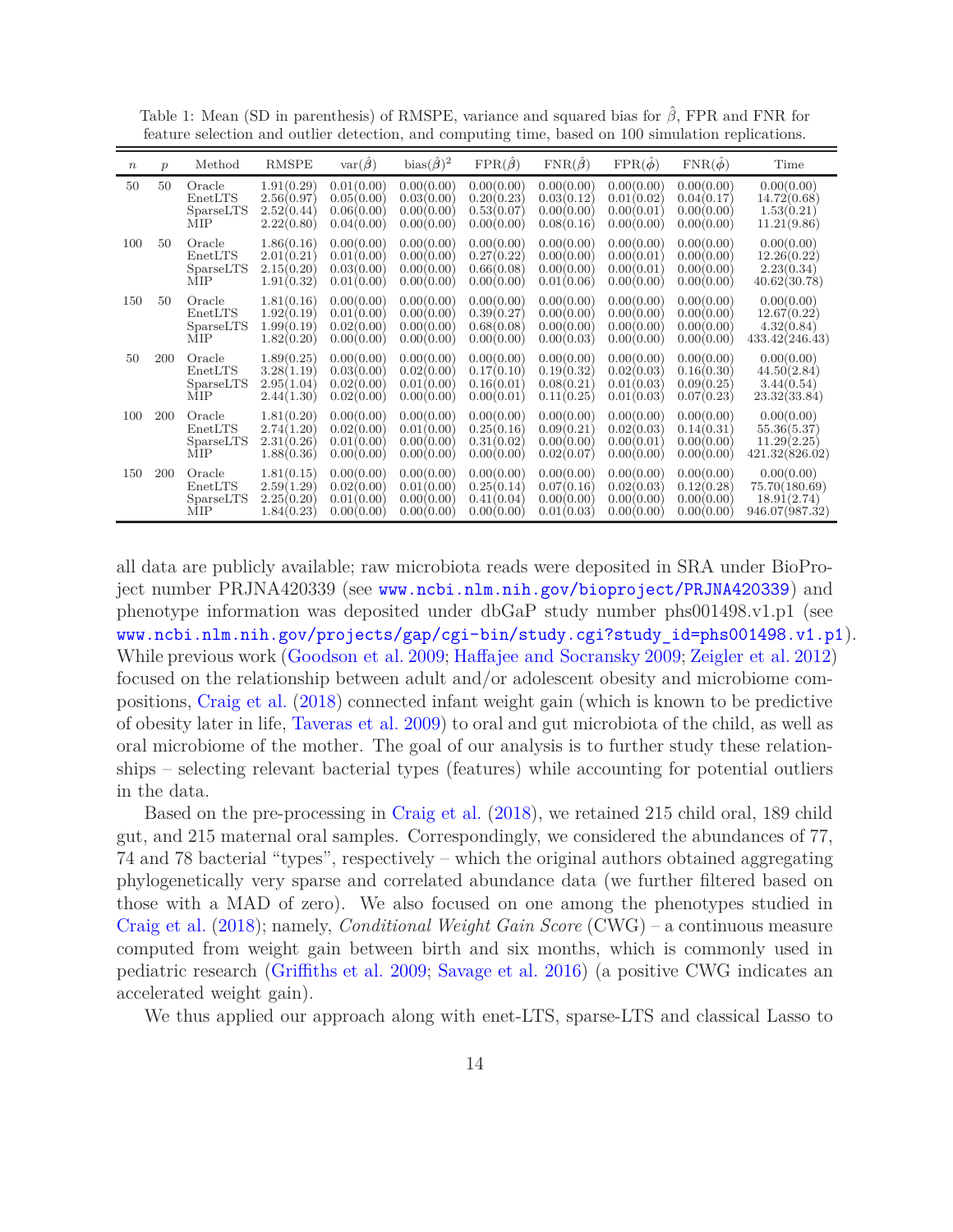three main models; the regressions of CWG on bacterial types abundances in child oral, child gut, and maternal oral samples. The problem sizes were thus  $215 \times 78,189 \times 75,$ and  $215 \times 79$  with the addition of an intercept term. For each regression we split the data at random into a training  $(n^{tr} \approx 0.8n)$  and a test  $(n^{te} \approx 0.2n)$  set, and followed the approach in [Mishra](#page-27-16) [\(2019\)](#page-27-16) to produce a (robustly) *scaled prediction error* estimate (SPE; see Supplementary Material for more details). We fixed the trimming proportion to 10% for robust procedures, and we repeated the analysis on five different training and test splits for all methods. Table [2](#page-14-0) provides, for each of the three regressions, means and SD of results over the five splits – including SPE, number of features selected on the training set  $(\hat{p}_0^{\text{tr}})$ , and number of *non-outlying* cases identified in the test set  $(n^{te} - \hat{n}_0^{te})$ ; medians and MADs are in Table C.1 of the Supplementary Material. The last column contains the total number of features selected on the full data  $(\hat{p}_0^{\text{full}})$ .

|               | reatures selected on the full data. Robust methods use 10% trimming. |                 |               |                                      |                                                      |                                                    |                                                      |                             |  |  |  |  |
|---------------|----------------------------------------------------------------------|-----------------|---------------|--------------------------------------|------------------------------------------------------|----------------------------------------------------|------------------------------------------------------|-----------------------------|--|--|--|--|
| Data          | $n^{\rm tr}$                                                         | $n^{\text{te}}$ | $\mathcal{p}$ | Method                               | <b>SPE</b>                                           | $\hat{p}_0^{\text{tr}}$                            | $n^{\text{te}} - \hat{n}_0^{\text{te}}$              | $\hat{p}^{\textrm{full}}_0$ |  |  |  |  |
| Child oral    | 172                                                                  | 43              | 78            | EnetLTS<br>SparseLTS<br>MIP<br>Lasso | 0.27(0.11)<br>0.34(0.08)<br>0.30(0.04)<br>0.52(0.05) | 58.8(0.86)<br>57.4(6.2)<br>2.8(0.8)<br>3.6(2.14)   | 34.0(1.79)<br>33.8(1.50)<br>34.4(1.33)<br>34.4(1.60) | 60<br>55<br>10              |  |  |  |  |
| Child gut     | 152                                                                  | 38              | 75            | EnetLTS<br>SparseLTS<br>MIP<br>Lasso | 0.43(0.13)<br>0.33(0.02)<br>0.29(0.04)<br>0.60(0.13) | 57.6(0.24)<br>57.4(4.69)<br>4.0(1.26)<br>3.2(1.05) | 28.6(1.17)<br>30.0(1.30)<br>30.8(0.97)<br>31.4(1.54) | 54<br>74                    |  |  |  |  |
| Maternal oral | 172                                                                  | 43              | 79            | EnetLTS<br>SparseLTS<br>MIP<br>Lasso | 0.42(0.03)<br>0.42(0.14)<br>0.35(0.09)<br>0.75(0.09) | 63.6(1.63)<br>56.6(5.32)<br>4.0(1.05)<br>1.0(0.00) | 34.2(1.07)<br>34.2(1.02)<br>36.8(0.80)<br>37.2(0.97) | 65<br>60                    |  |  |  |  |

<span id="page-14-0"></span>Table 2: Mean (SD in parenthesis) of SPE, number of features selected on the training set, and number of non-outlying points identified in the test set, based on five train-test splits. Last column: number of features selected on the full data. Robust methods use 10% trimming.

Our proposal outperforms competing methods for the child gut and maternal oral regressions (with SPEs lower by 14-52% and 15-53%, respectively). For the child oral regression, it has SPE 13% higher than enet-LTS but still produces lower SPE than sparse-LTS and Lasso by  $10\%$  and  $42\%$  – while selecting substantially sparser solutions (we also note that based on the median SPE in Table C.1 our method is actually 22% better than enet-LTS). Unsurprisingly, the non-robust Lasso results in the weakest solutions in terms of prediction error. Outliers within the training data of each split may pull it towards very sparse but poorly predictive solutions. In comparison, our solutions are equally sparse (we select on average 1-3 features in addition to the intercept) but with much better prediction power.

When applied to the full datasets, enet-LTS and sparse-LTS select a very large number of bacterial type abundances, hindering interpretation. In contrast, our procedure produces very sparse solutions. In the child oral and gut microbiota, it selects only one bacterial type – in both cases belonging to the Firmicutes phylum and having a positive effect on CWG [\(Craig et al. 2018](#page-25-14) identified different bacteria types, but always from the Firmicutes and with positive effects). In the mother oral microbiome, our method selects five bacterial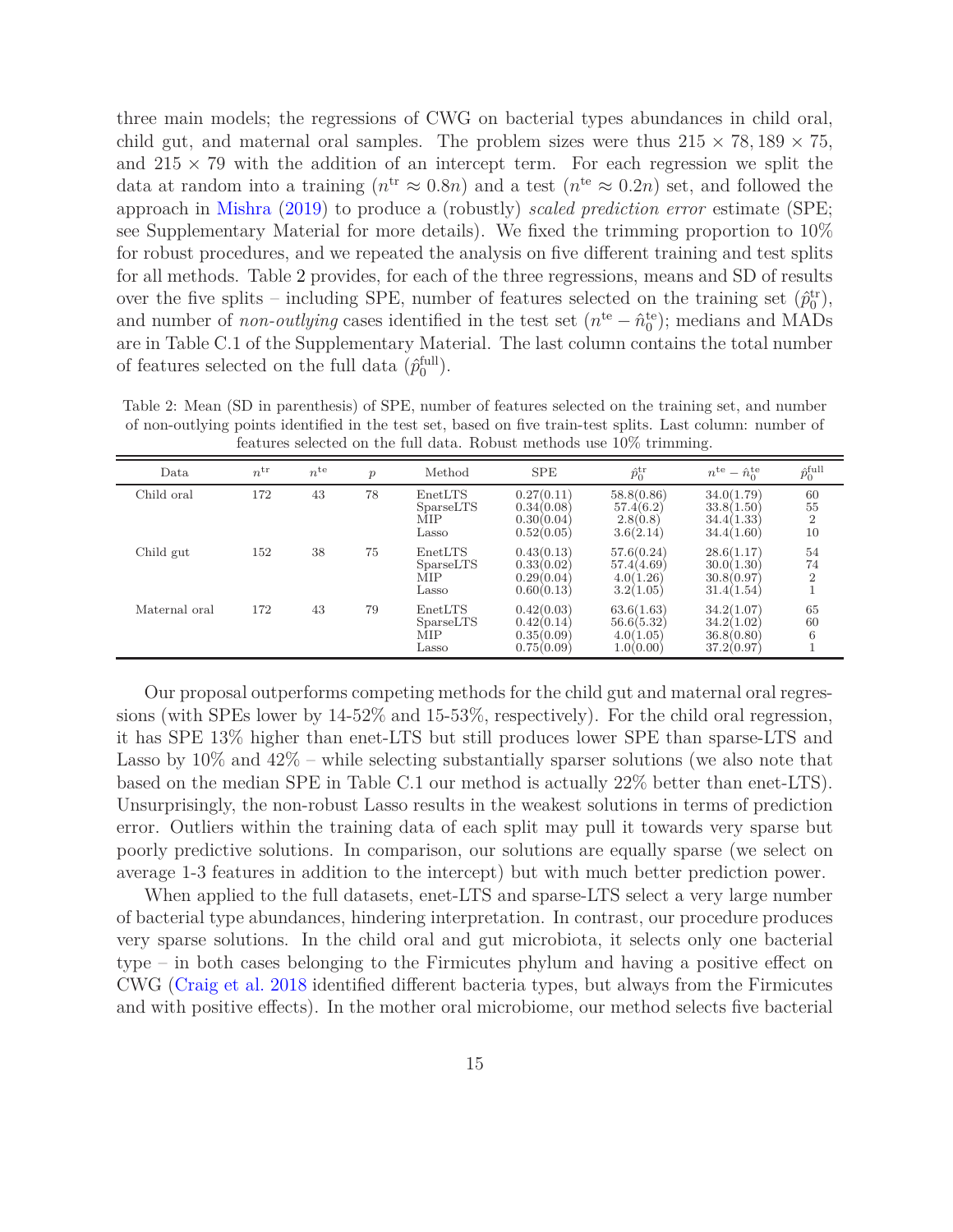types – one from the Bacteroidetes (positive effect), two from the Firmicutes (both positive), one from the Fusobacteria (negative), and one from the Proteobacteria (negative). These too do not coincide with the bacterial types selected in [Craig et al.](#page-25-14) [\(2018](#page-25-14)) – except for the Fusobacteria type. However, other Bacteriodetes and Proteobacteria types were selected by [Craig et al.](#page-25-14) [\(2018\)](#page-25-14) and the signs of the effects are all consistent with ours.

The Lasso also produces sparse solutions, though for the child gut and mother oral microbiota it only selects the intercept. In the child oral microbiome, Lasso selects 9 bacterial types – one from Actinobacteria (positive effect), two from Bacteriodetes (both negative), four from Firmicutes (three negative, one positive), and two from Proteobacteria (one positive, one negative) groups. Of those, two of the Firmicutes types were also selected in [Craig et al.](#page-25-14) [\(2018\)](#page-25-14), and one other was selected by our approach. The effects of these types do not appear consistent with those found in [Craig et al.](#page-25-14) [\(2018\)](#page-25-14) – even at the broad level of phyla. For instance, Bacteriodetes types were found to have positive effects in previous work (and in our results), but the effect is negative in the Lasso solution. Similarly, Firmicutes types were found to have positive effects, but in the Lasso solution three of the four selected ones have negative effects. Overall, these results demonstrate not only that our proposal is very competitive in terms of predictive power (compared to other robust and non-robust methods), but also that it provides parsimonious, interpretable and informative solutions consistent with findings in existing literature.

#### <span id="page-15-0"></span>**6 Final remarks**

Our proposal provides a general framework to simultaneously perform sparse estimation and outlier detection that can be used for Linear Models, as well as Generalized Linear Models and several classification and non-parametric methods. In our main results, we focus specifically on Linear Models (as do existing heuristic approaches) – but we directly tackle the original problem and preserve its discrete nature; this facilitates implementation, interpretation, and generalizations. Importantly, we provide optimal guarantees from both optimization and theoretical perspectives, and verify that these hold in numerical experiments.

Specifically, our approach relies on  $L_0$  constraints – extending prior work where they were used separately for feature selection our outlier detection. Our simultaneous MIP formulation can handle problems of considerable size, and produces solutions that improve upon existing heuristic methods. Although our formulation provides provably optimal solutions from the optimization perspective, it is crucial to tune its integer constraints. Thus, we also provide computationally efficient, data-driven approaches to induce sparsity in the coefficients and the estimated amount of contamination.

Theoretical properties characterizing our proposal include its high breakdown point, the *robustly strong oracle property* – which holds in ultra-high dimensional settings where the number of predictors grows exponentially with the sample size – and optimality in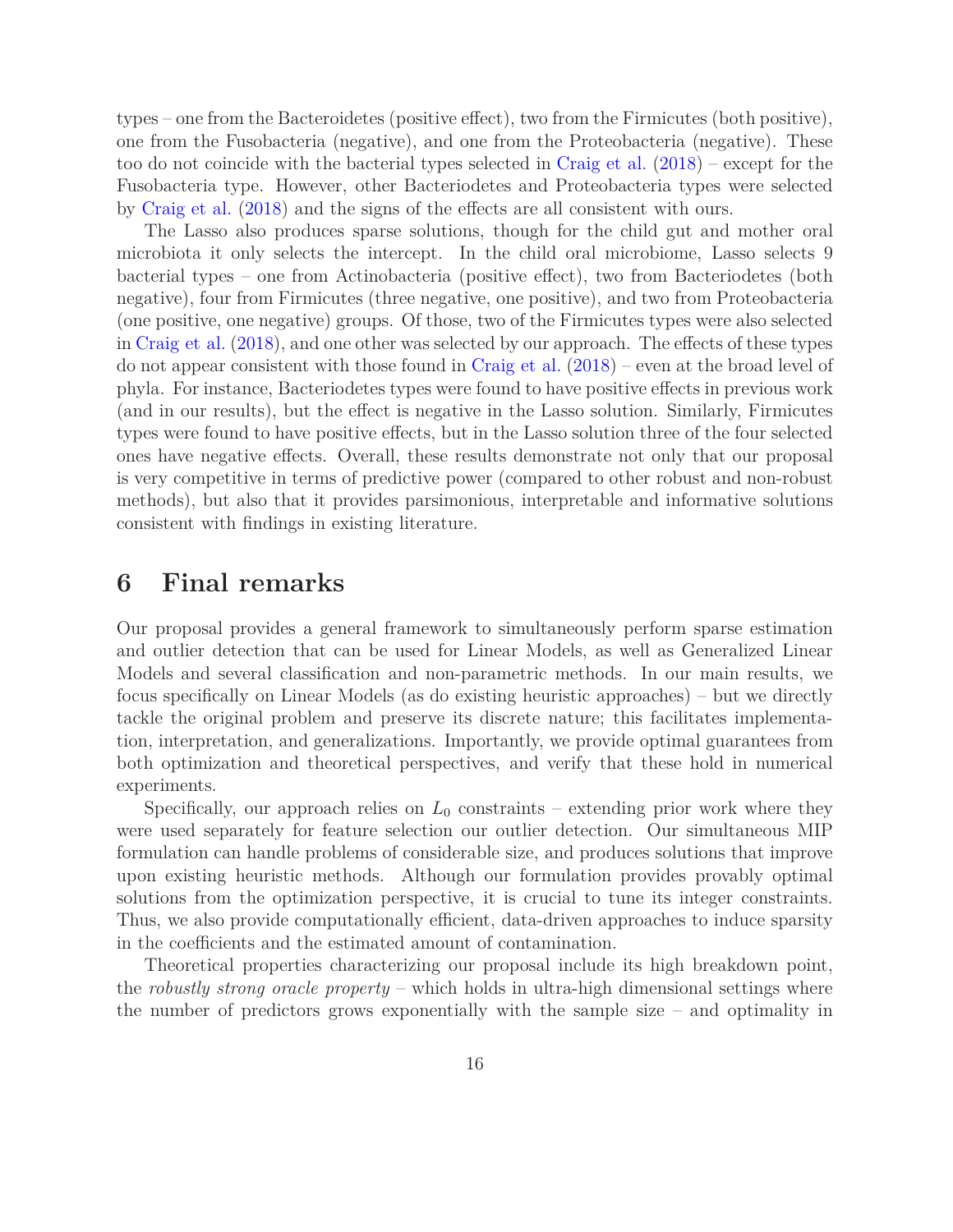parameter estimation with respect to the *L*2-norm (i.e. optimal prediction error and riskminimaxity). Notably, our proposal requires weaker assumptions than prior methods in the literature and, unlike such methods, it allows the sparsity level and/or the amount of contamination to grow with the number of predictors and/or the sample size.

In addition to performing numerical experiments, we presented a real-world application investigating the relationship between childhood obesity and the human microbiome. Our proposal outperformed existing heuristic methods in terms of predictive power, robustness and solution sparsity, and produced results consistent with prior childhood obesity studies.

The work presented here can be expanded in several directions. Even with modern solvers, larger problems and optimal tuning can make utilizing MIPs computationally challenging. We are pursuing ways to reduce the computational burden  $-e.g.,$  efficiently and effectively exploring the graph built by Branch & Bound algorithms [\(Gatu et al. 2007\)](#page-25-15), extending the *perspective formulation* [\(Frangioni and Gentile 2006](#page-25-16)) to the presence of MSOM outliers, and generating high-quality initial solutions for warm-starts and big- $\mathcal M$  bounds through continuous methods [\(Bertsimas and Mazumder 2014](#page-25-4)). To improve solution quality, we are further exploring the addition of a ridge-like term, which would naturally benefit from the extension of the perspective formulation, as well as robust versions of whitening methods for feature de-correlation [\(Kenney et al. 2018](#page-26-10)). Finally, we are particularly interested in the class of Generalized Linear Models and Gaussian graphical models, where the use of  $L_0$  constraints for sparse estimation has already been investigated from a theoretical perspective [\(Shen et al. 2012](#page-27-17)). However, an effective implementation in modern MIP solvers is not trivial and the possible presence of adversarial contamination has not received much attention in the literature.

#### **SUPPLEMENTARY MATERIAL**

#### **Appendix A: Theoretical results**

*Proof of Proposition [1.](#page-7-1)* For the considered loss function  $\rho(\cdot)$ , with an additional ridge penalty and  $L_0$  constraints on  $\beta$  and  $\phi$ , any feasible solution behaves similarly to the unpenalized OLS case – whose proof is usually based on the Sherman–Morrison formula [\(Atkinson 1985;](#page-24-1) [Chatterjee and Hadi 1988\)](#page-25-17). Indeed, the additional *k<sup>n</sup>* degrees of freedom in [\(2\)](#page-5-0) are used to zero-out the largest transformed residuals as in [\(4\)](#page-7-2). We can write [\(2\)](#page-5-0) as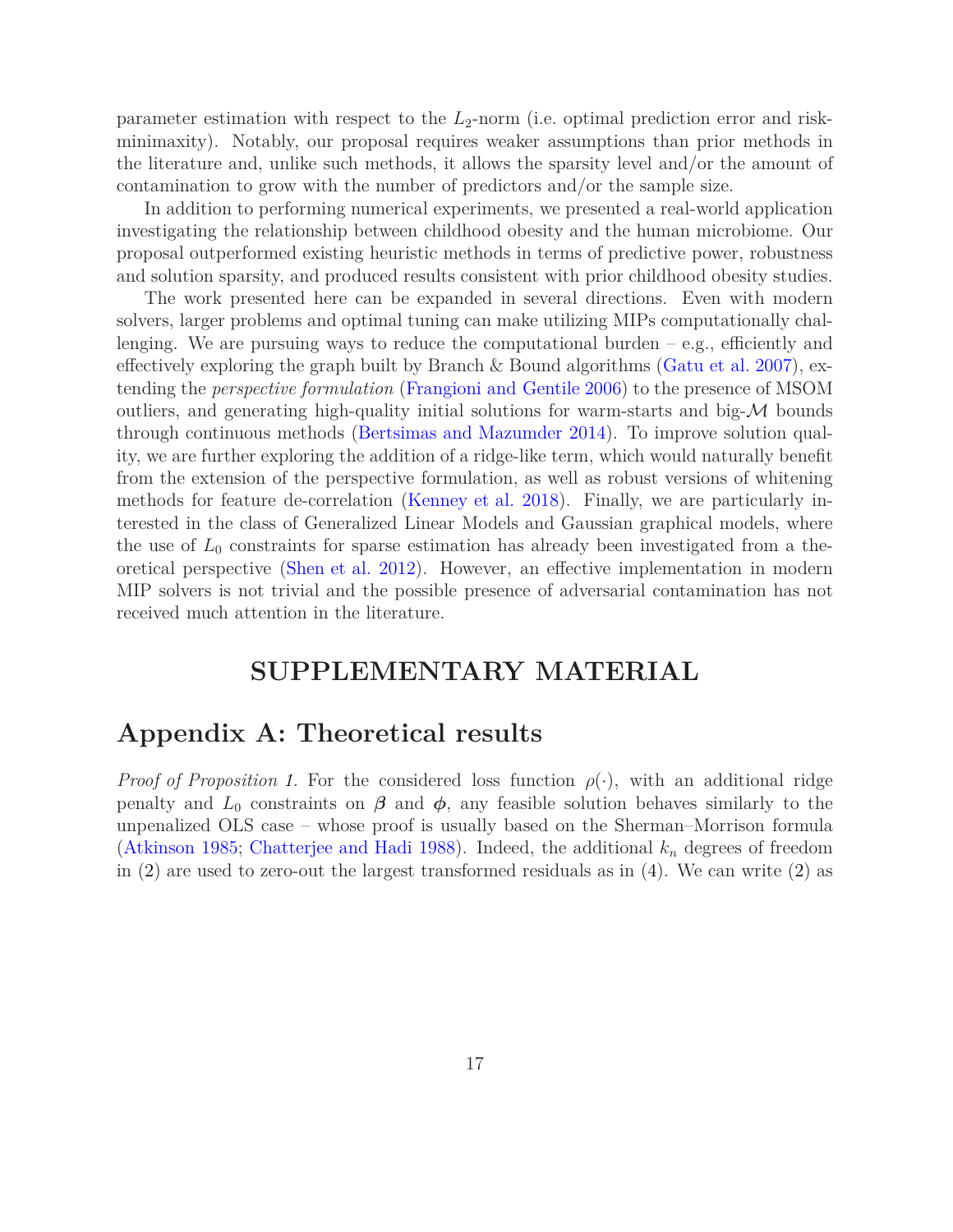follows

$$
\min_{\substack{\|\beta\|_{0} \leq k_{p} \\ \|\beta\|_{2} \leq \lambda}} \frac{1}{n} \sum_{i=1}^{n} \rho(y_{i} - \boldsymbol{x}_{i}^{T} \boldsymbol{\beta} - \phi_{i}) = \min_{\substack{\|\beta\|_{0} \leq k_{p} \\ \|\beta\|_{2} \leq \lambda}} \min_{\substack{\|\beta\|_{0} \leq k_{n} \\ \|\beta\|_{2} \leq \lambda}} \frac{1}{n} \sum_{i=1}^{n} \rho(y_{i} - \boldsymbol{x}_{i}^{T} \boldsymbol{\beta} - \phi_{i})
$$
\n
$$
= \min_{\substack{\|\beta\|_{0} \leq k_{p} \\ \|\beta\|_{2} \leq \lambda}} \min_{\substack{\beta \leq k_{p} \\ \|\beta\|_{2} \leq \lambda}} \frac{1}{n} \sum_{i=1}^{n} \rho(e_{i} - \phi_{i})
$$
\n
$$
= \min_{\substack{\|\beta\|_{2} \leq \lambda \\ \|\beta\|_{2} \leq \lambda}} T(\boldsymbol{\beta}).
$$

Then for fixed and feasible  $\beta$ , we evaluate  $T(\beta)$  before performing the outer minimization. Since  $\rho(\boldsymbol{x}) \geq 0$  and  $\rho(\boldsymbol{x}) = 0$  at  $\boldsymbol{x} = \boldsymbol{0}$ , each  $\rho(e_i - \phi_i)$  in  $T(\boldsymbol{\beta})$  is minimized at  $\phi_i = e_i$ . However, only at most  $k_n$  of the  $\rho(e_i - \phi_i)$  with  $\rho(e_i) \neq 0$  can achieve this minimum as *n* − *k<sub>n</sub>*</sub> or more of  $\phi_i$  must be set to 0. Hence, it follows that  $T(\beta) = n^{-1}[\sum_{i=1}^{n-k_n} (\rho(e_i -$ 0))<sub>i:n</sub> +  $\sum_{i=n-k_n+1}^{n} (\rho(e_i - e_i))_{i:n}$ ] =  $n^{-1} \sum_{i=1}^{n-k_n} (\rho(e_i))_{i:n}$ .

*Proof of Proposition [2.](#page-8-0)* Our approach is similar to [Bertsimas and Mazumder](#page-25-4) [\(2014](#page-25-4)) and [Alfons et al.](#page-24-0) [\(2013\)](#page-24-0) and is not affected by the presence of an  $L_0$  constraint on  $\beta$ . For the first part of the proof, consider the presence of  $n_0 \leq k_n = n - h$  outliers, so that  $n - n_0 \geq h$  units are non-outlying. Let  $\tilde{Z} = [\tilde{y}, \tilde{X}]$  be the contaminated sample and  $M_y = \max_{1,\dots,n} |y_i|$ . If  $\hat{\boldsymbol{\beta}} = \mathbf{0}$  (possibly excluding the intercept term), the corresponding loss  $Q(\hat{\boldsymbol{\beta}})$  in [\(2\)](#page-5-0) satisfies  $Q(\mathbf{0}) = \sum_{i=1}^{h} [\rho(\tilde{\boldsymbol{y}})]_{1:n} \leq \sum_{i=1}^{h} [\rho(\boldsymbol{y})]_{1:n} \leq h\rho(M_{\boldsymbol{y}})$ , where the first inequality follows from the fact that the contamination is arbitrary but not necessarily adversarial, as well as the result in Proposition [1.](#page-7-1) Take any other estimate  $\beta$  such that  $\|\hat{\beta}\|_2^2 \ge l_1$ , where  $l_1 = (h\rho(M_y) + 1)/\lambda^*$  is independent from the contamination structure. It follows that  $Q(\hat{\beta}) \geq \lambda^* ||\beta||_2^2 \geq h\rho(M_y) + 1 > Q(0)$ , leading to a contradiction since  $Q(\mathbf{0}) \geq Q(\hat{\boldsymbol{\beta}})$  (i.e. the objective is non-decreasing in the number of active features). Thus,  $\|\hat{\beta}(\tilde{Z})\|_2^2 \leq l_1$  shows that the MIP estimator in [\(2\)](#page-5-0) does not breakdown for  $n_0 \leq k_n$  $(i.e. \epsilon^* \geq (k_n+1)/n).$ 

For the second part of the proof, we need to show that  $\epsilon^* \leq (k_n + 1)/n$ . We assume that the estimator does not breakdown, so that  $\|\hat{\beta}(\tilde{Z})\|_2^2 \leq u_1$ . Let  $n_0 > k_n$  and denote the corresponding contaminated sample as  $\tilde{Z} = (\tilde{y}, \tilde{X}) = Z + (\Delta_y, \Delta_X)$ . It follows that

<span id="page-17-0"></span>
$$
Q(\hat{\beta}) = \sum_{i=1}^{n-n_0} \left[ \rho(\tilde{\mathbf{y}} - \tilde{\mathbf{X}} \hat{\beta}) \right]_{i=1:n} + \sum_{j=n-n_0+1}^{n-k_n} \left[ \rho(\tilde{\mathbf{y}} - \tilde{\mathbf{X}} \hat{\beta}) \right]_{j=1:n} + \lambda^* ||\hat{\beta}||_2^2
$$
  
\n
$$
\geq \left[ \rho((y_i - \mathbf{x}_i^T \hat{\beta}) + (\Delta_{y_i} - \Delta_{x_i}^T \hat{\beta})) \right]_{i=n-n_0+1} + \lambda^* ||\hat{\beta}||_2^2
$$
 (A.1)

since at least one outlier is included in the fit; namely, the unit corresponding to the  $(n$  $n_0 + 1$ )-th position of the ordered transformed residuals. Thus, the possible unboundedness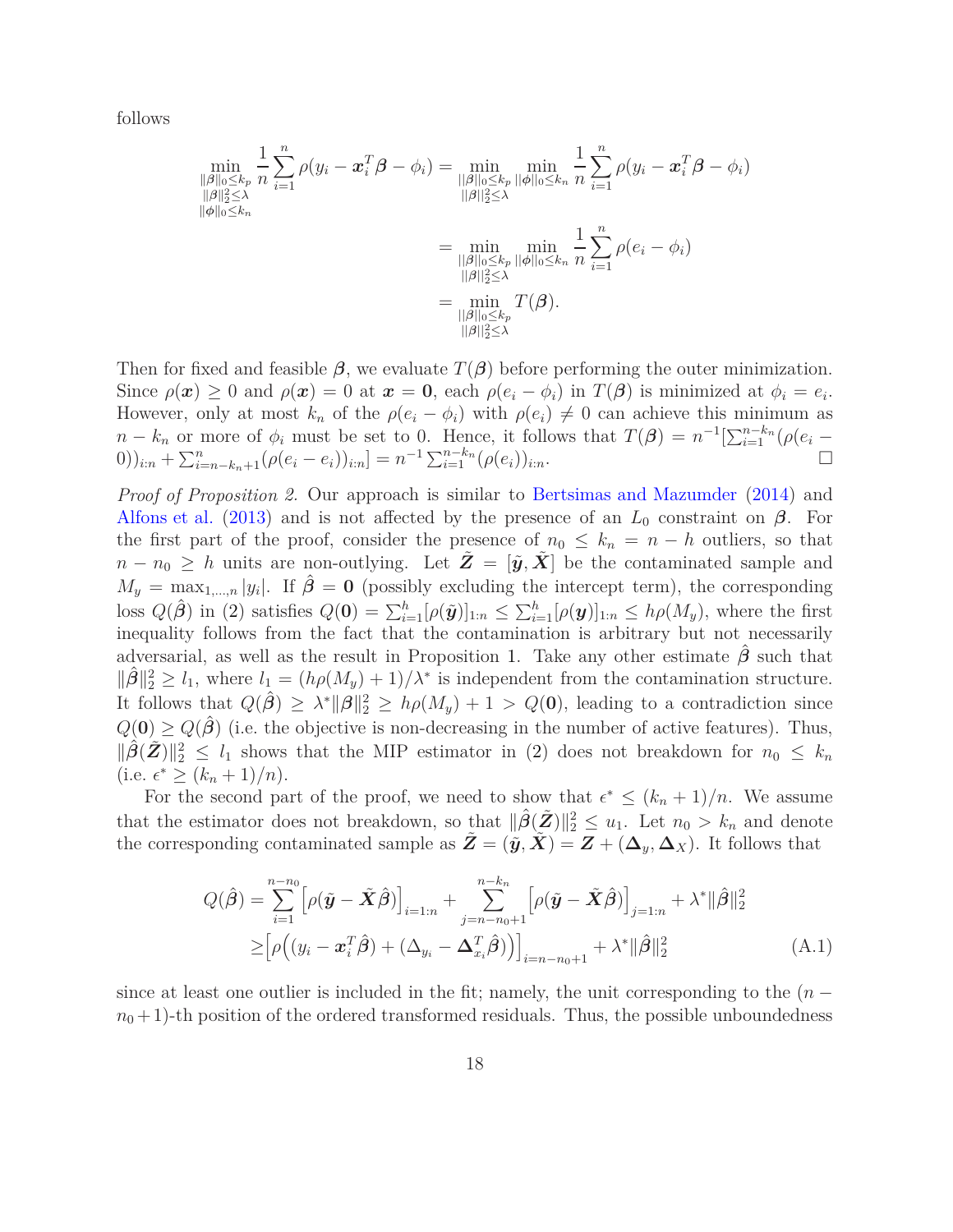of [\(A.1\)](#page-17-0), as both terms  $\Delta_{y_i}$  and  $\Delta_{x_i}$  may take arbitrarily large values, contradicts the assumption that  $\|\hat{\beta}(\tilde{Z})\|_2^2$  $2 \le u_1$ .

*Proof of Proposition [3.](#page-9-1)* The following proof provides a necessary condition for any method to achieve SFSOD consistency. This has been proved for feature selection with an *L*<sup>0</sup> constraint [\(Shen et al. 2012,](#page-27-17) [2013](#page-28-10)), and also extended to the presence of group constraints [\(Xiang et al. 2015\)](#page-28-15). Here we extend this further to account for the presence of, and identify, MSOM outliers. The main difference being that variable selection in [\(2\)](#page-5-0) is performed on two disjoint sets of coefficients *β* and *φ*. Similarly to Theorem 1 in [Shen et al.](#page-28-10) [\(2013](#page-28-10)), we consider a least favorable scenario where Fano's inequality can be applied. Let  $\mathcal{C}_{\beta} = {\beta_j}_{j}^p$ *j*=0 be a collection of parameters with components equal to  $\gamma_{\beta}$  or 0 (e.g., one can think of  $\beta_0$ ) as being the true model). Similarly, define  $\mathcal{C}_{\phi} = {\phi_i}_{i=0}^n$  as a collection of parameters with components equal to  $\gamma_{\phi}$  or 0. Assume also that  $\|\boldsymbol{\beta}_j - \boldsymbol{\beta}_{j'}\|_2^2 \leq 4\gamma_{\beta}^2$  for any  $j, j' \in 0, 1, \ldots, p$ , and  $\|\boldsymbol{\phi}_i - \boldsymbol{\phi}_{i'}\|_2^2 \leq 4\gamma_{\phi}^2$  for any  $i, i' \in 0, 1, \ldots, n$ . Let  $\Delta_{\beta}^* = \min_{\beta_0: |\beta_0| \geq 1, \beta_0 \in \mathcal{S}_{\beta}, |\mathcal{S}_{\beta}| \leq p_0} \Delta_{\beta}$ and  $\Delta_{\phi}^* = \min_{\phi_0: |\phi_0| \ge 1, \phi_0 \in \mathcal{S}_{\phi}, |\mathcal{S}_{\phi}| \le n_0} \Delta_{\phi}$  such that  $r_{\beta} = \max_{1 \le j \le p} ||\boldsymbol{X}_j||_2^2 [n \Delta_{\beta}^*]^{-1}$  and  $r_{\phi} =$  $[n\Delta_{\phi}^*]^{-1}$ . For any  $\beta_j$ ,  $\beta_{j'} \in C_\beta$  with densities  $q(\beta_j)$  and  $q(\beta_{j'})$ , respectively, the corresponding Kullback-Leibler information is equal to  $D[q(\beta_j), q(\beta_{j'})] = ||\boldsymbol{X}(\beta_j - \beta_{j'})||_2^2 \leq$  $2 \max_{1 \leq k \leq p} ||X_k||_2^2 \gamma_{\beta}^2 / (n\sigma^2) \leq 2r_{\beta} \Delta_{\beta} / \sigma^2$ . Here the first bound is obtained using subadditivity and the triangle inequality, and the second one is based on Lemma 1 in [Shen et al.](#page-28-10) [\(2013\)](#page-28-10). Similarly,  $D[q(\phi_i), q(\phi_{i'})] = ||\phi_i - \phi_{i'}||_2^2 \leq 2\gamma_{\phi}^2/(n\sigma^2) \leq 2r_{\phi}\Delta_{\phi}/\sigma^2$ . Thus, for any estimates  $T_\beta$  and  $T_\phi$ , it follows from Fano's inequality that:  $F_\beta = (p+1)^{-1} \sum_{j \in C_\beta} P(T_\beta =$  $j) \leq (2nr_{\beta}\Delta_{\beta} + \sigma^2 \log 2)/(\sigma^2 \log(p))$  and  $F_{\phi} = (n+1)^{-1} \sum_{i \in C_{\phi}} P(T_{\phi} = i) \leq (2nr_{\phi}\Delta_{\phi} + i)$  $\sigma^2 \log 2$ )/ $(\sigma^2 \log(n))$ . Using the fact that  $P(\hat{\mathcal{S}} \neq \mathcal{S}) = P[(\hat{\mathcal{S}}_{\beta} \neq \mathcal{S}_{\beta}) \cup (\hat{\mathcal{S}}_{\phi} \neq \mathcal{S}_{\phi})] =$  $1 - P[(\hat{S}_{\beta} = S_{\beta}) \cap (\hat{S}_{\phi} = S_{\phi})] \ge 1 - \min\{P(\hat{S}_{\beta} = S_{\beta}), P(\hat{S}_{\phi} = S_{\phi})\}\)$  leads to the following lower bound:

<span id="page-18-0"></span>
$$
\sup_{\{(\theta,A): \Delta_{\theta} \le R^*\}} P(\hat{\mathcal{S}} \ne \mathcal{S}) \ge 1 - \min(F_{\beta}, F_{\phi}),
$$
\n(A.2)

where  $R^* = \max\{(1 - c^*_{\beta})\sigma^2 \log(p)/(2nr_{\beta}), (1 - c^*_{\phi})\sigma^2 \log(n)/(2nr_{\phi})\}\$ and  $c^*_{\beta}, c^*_{\phi} > 0$ . For  $\sup_{\theta_0 \in B_0(u,l)} (\hat{S} \neq S) \to 0$  as in Proposition [3,](#page-9-1) it follows from  $(A.2)$  that the *L*<sub>0</sub>-band  $B(u, l)$ cannot interact with the  $L_0$ -ball  $B(R^*, 0)$ . Thus, a necessary condition for any estimator to achieve SFSOD consistency is that  $l \geq \sigma^2/n \max\{\log(p)/(4r_\beta), \log(n)/4r_\phi\}$ ; this provides a tighter bound compared to a naïve substitution of  $p + n$  in place of p in Theorem 1 of [Shen et al.](#page-28-10)  $(2013)$ .

*Proof of Proposition [4.](#page-10-1)* The following result bounds the reconstruction error  $P(\hat{\theta}_{L_0} \neq \hat{\theta}_0) \geq$  $P(\hat{S}^{L_0} \neq S)$  and extends Theorem 2 in [Shen et al.](#page-28-10) [\(2013](#page-28-10)) to the presence of MSOM outliers. Let  $\overline{S} \subset \{1, \ldots, (p+n)\}$  be any feasible estimate of the active set such that  $\overline{S}_{\beta} \neq S_{\beta}$ and  $\bar{S}_{\phi} \neq \bar{S}_{\phi}$ , with  $|\bar{S}_{\phi}| \leq p_0$  and  $|\bar{S}_{\phi}| \leq n_0$ . Note that if  $k_p = p_0$  and  $k_n = n_0$ , it follows that  $|\hat{S}^{L_0}| = |\hat{S}^{L_0}_{\beta}| + |\hat{S}^{L_0}_{\phi}| \leq p_0 + n_0$ . To simplify the notation, take  $L(\theta, \mathcal{S}_{\beta}, \mathcal{S}_{\phi}) =$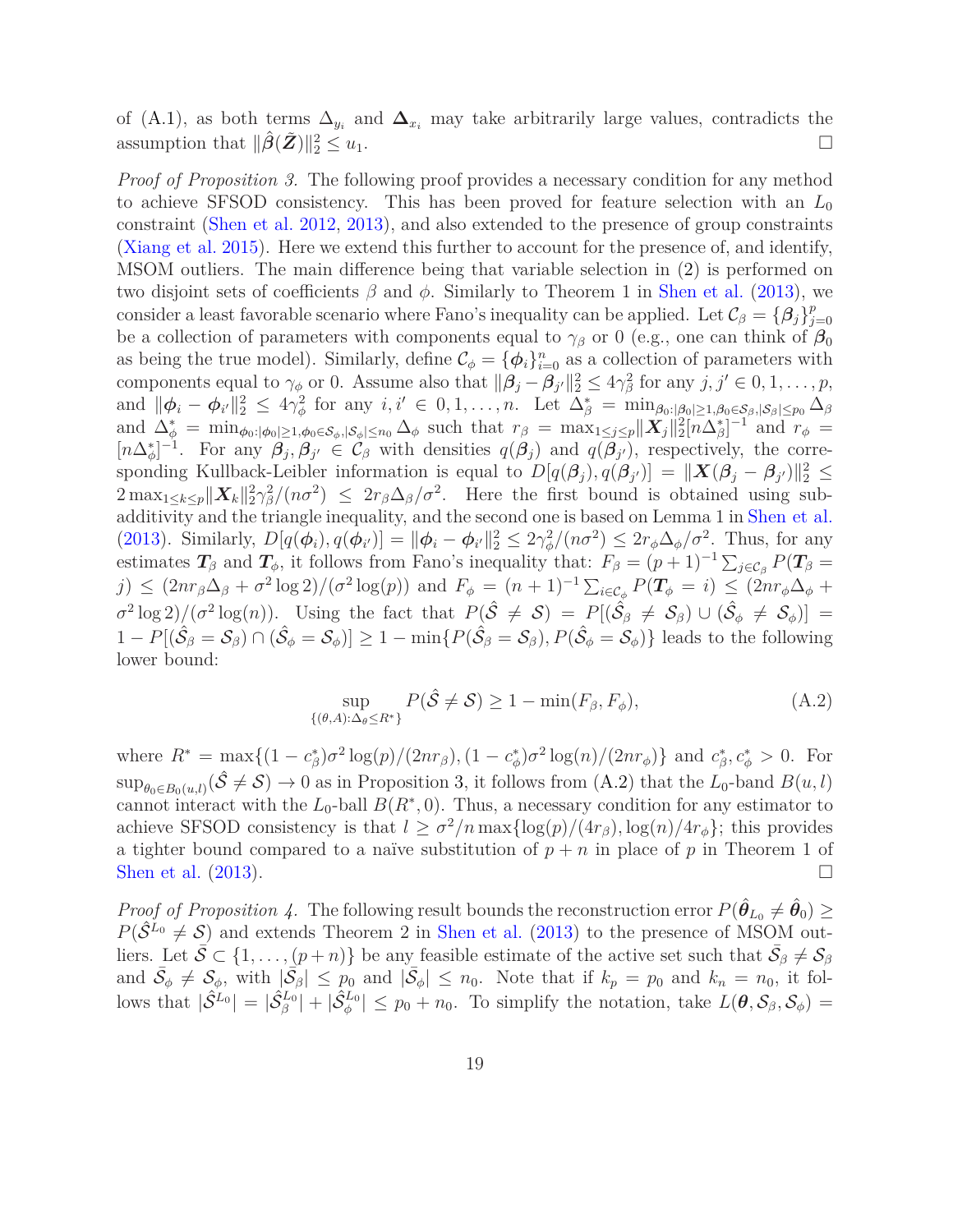1  $\frac{1}{2}||\bm{y}-\bm{X}_{\mathcal{S}_{\beta}}\bm{\beta}_{\mathcal{S}_{\beta}}-\bm{I}_{n_{\mathcal{S}_{\phi}}}\bm{\phi}_{\mathcal{S}_{\phi}}||_{2}^{2}.$  Partitioning  $\bar{\mathcal{S}}$  as  $(\bar{\mathcal{S}}_{\beta}\backslash\mathcal{S}_{\beta})\cup(\bar{\mathcal{S}}_{\beta}\cap\mathcal{S}_{\beta})\cup(\bar{\mathcal{S}}_{\phi}\backslash\mathcal{S}_{\phi})\cup(\bar{\mathcal{S}}_{\phi}\cap\mathcal{S}_{\phi}),$ it follows that:

$$
P(\hat{\theta}_{L_0} \neq \hat{\theta}_0) \le P(\hat{\beta}_{L_0} \neq \hat{\beta}_0) + P(\hat{\phi}_{L_0} \neq \hat{\phi}_0)
$$
  
\n
$$
\le \sum_{\substack{\hat{S}_{\beta}^{L_0} \in \bar{S}_{\beta}}} P(L(\beta, \hat{S}_{\beta}^{L_0}) - L(\beta_0, S_{\beta}) \le 0)
$$
  
\n
$$
+ \sum_{\substack{\hat{S}_{\phi}^{L_0} \in \bar{S}_{\phi}}} P(L(\phi, \hat{S}_{\phi}^{L_0}) - L(\phi_0, S_{\phi}) \le 0)
$$
  
\n
$$
\le \sum_{i_p=0}^{p_0-1} \sum_{j_p=0}^{p_0-i_p} {p-p_0 \choose j_p} {p_0 \choose i_p} P(L(\beta, \hat{S}_{\beta}^{L_0} = \bar{S}_{\beta}(i_p, j_p)) - L(\beta_0, S_{\beta}) \le 0)
$$
  
\n
$$
+ \sum_{i_n=0}^{n_0-1} \sum_{j_n=0}^{n_0-i_n} {n-n_0 \choose j_n} {n_0 \choose i_n} P(L(\phi, \hat{S}_{\phi}^{L_0} = \bar{S}_{\phi}(i_n, j_n)) - L(\phi_0, S_{\phi}) \le 0),
$$

where the first inequality follows from the union bound, the second inequality uses the probability of each feasible solution, and the third upper bound is based on the total number of possible solutions for a given size of correct  $(i_p \text{ and } i_n)$  and incorrect  $(j_p \text{ and } j_n)$ selections for SFSOD. Following the argument in [Shen et al.](#page-28-10) [\(2013\)](#page-28-10) separately on the two terms  $P(\hat{\beta}_{L_0} \neq \hat{\beta}_0)$  and  $P(\hat{\phi}_{L_0} \neq \hat{\phi}_0)$  leads to the following result:

$$
P(\hat{\theta}_{L_0} \neq \hat{\theta}_0) \leq 2 \sum_{i_p=1}^{p_0} \sum_{j_p=0}^{i_p} (p-p_0)^{j_p} p_0^{i_p} \exp\left(-\frac{i_p}{18\sigma^2} n \Delta_\beta + \frac{2}{3} j_p\right)
$$
  
+ 
$$
2 \sum_{i_n=1}^{n_0} \sum_{j_n=0}^{i_n} (n-n_0)^{j_n} n_0^{i_n} \exp\left(-\frac{i_n}{18\sigma^2} n \Delta_\phi + \frac{2}{3} j_n\right)
$$
  

$$
\leq \frac{2e}{e-1} \Biggl\{ R\Biggl(\exp\Biggl[-\frac{n}{18\sigma^2} \Biggl(\Delta_\beta - 36 \frac{\log p}{n} \sigma^2\Biggr)\Biggr]\Biggr)
$$
  
+ 
$$
R\Biggl(\exp\Biggl[-\frac{n}{18\sigma^2} \Biggl(\Delta_\phi - 36 \frac{\log n}{n} \sigma^2\Biggr)\Biggr]\Biggr)\Biggr\}
$$
  

$$
\leq \frac{4e}{e-1} \max \Biggl\{ R\Biggl(\exp\Biggl[-\frac{n}{18\sigma^2} \Biggl(\Delta_\beta - 36 \frac{\log p}{n} \sigma^2\Biggr)\Biggr]\Biggr),
$$
  

$$
R\Biggl(\exp\Biggl[-\frac{n}{18\sigma^2} \Biggl(\Delta_\phi - 36 \frac{\log n}{n} \sigma^2\Biggr)\Biggr]\Biggr),
$$

where  $R(x) = x/(1-x)$ . Using the fact that  $P(\hat{\theta}_{L_0} \neq \hat{\theta}_0) \leq 1$  establishes the result in [\(6\)](#page-10-2); this is a tighter bound compared to the naïve extension of Theorem 2 in [Shen et al.](#page-28-10) [\(2013\)](#page-28-10) using  $p + n$  in place of  $p$ .

*Proof of Proposition [5.](#page-10-0)* The result in Proposition [5\(](#page-10-0)1) immediately follows from Propo-sition [4](#page-10-1) through a pointwise bound of [\(6\)](#page-10-2) to  $\theta_0 \in B(u_{\theta}, l_{\theta})$ . For Proposition [5\(](#page-10-0)2) our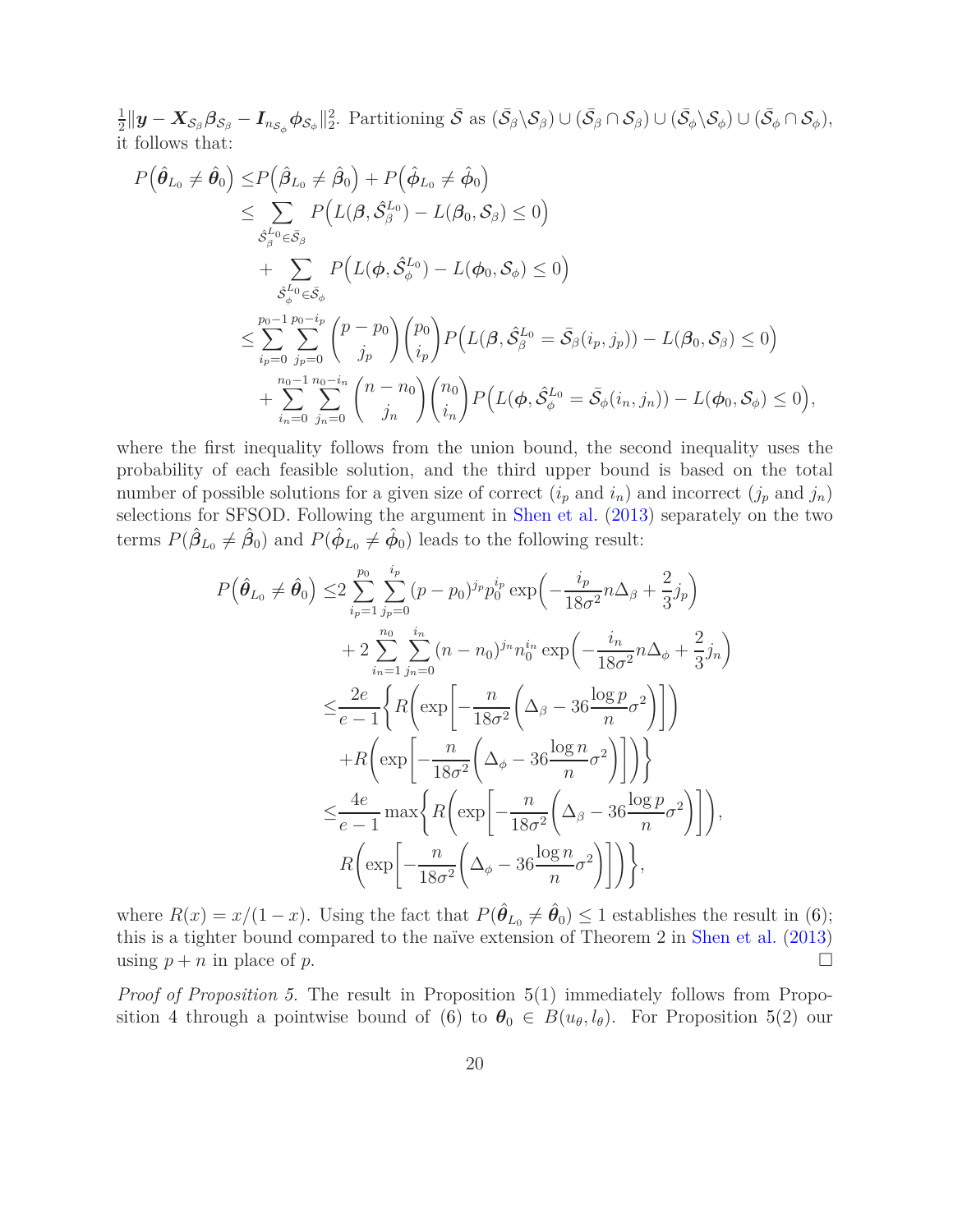approach is similar to [Liu and Yu](#page-26-18) [\(2013\)](#page-26-18) and [Zhu et al.](#page-28-16) [\(2020\)](#page-28-16). Proposition [5\(](#page-10-0)1) guarantees that  $P(\hat{\theta}_{L_0} = \hat{\theta}_0) \to 1$  as  $(n, p) \to \infty$ . Therefore, with a probability tending to one, it follows that:

$$
\begin{aligned} \hat{\bm{\theta}}_{L_0}=&(\bm{A}_{\hat{\mathcal{S}}^{L_0}}^T\bm{A}_{\hat{\mathcal{S}}^{L_0}})^{-1}\bm{A}_{\hat{\mathcal{S}}^{L_0}}\bm{y}\\&(\bm{A}_{\hat{\mathcal{S}}^{L_0}}^T\bm{A}_{\hat{\mathcal{S}}^{L_0}})^{-1}\bm{A}_{\hat{\mathcal{S}}^{L_0}}(\bm{A}_{\mathcal{S}}\bm{\theta}_0+\bm{\varepsilon})\\&\bm{\theta}_0+(\bm{A}_{\mathcal{S}}^T\bm{A}_{\mathcal{S}})^{-1}\bm{A}_{\mathcal{S}}\bm{\varepsilon}.\end{aligned}
$$

Using the moment generating function with the fact that  $\varepsilon_i \sim N(0, \sigma^2)$  for  $i \notin S_\phi$  leads to  $(A_S^T \mathbf{A}_S)^{-1} \mathbf{A}_S \varepsilon \sim N(0, \sigma^2(A_S^T \mathbf{A}_S)^{-1})$ . Consequently,  $\sqrt{n}(\hat{\theta}_{L_0} - \theta_0) \to^d N(0, \Sigma_{\theta}^{-1})$ .

*Proof of Proposition [6.](#page-10-3)* Both results immediately follow from Theorem 2(B) in [Shen et al.](#page-28-10) [\(2013\)](#page-28-10) considering our SFSOD formulation based on the two disjoint sets  $\mathcal{S}_{\beta}$  and  $\mathcal{S}_{\phi}$ .  $\square$ 

#### **Appendix B: Simulation study**

Our simulations were performed through the high-performance computing infrastructure of the *Institute for Computational and Data Sciences Advanced CyberInfrastructure* (ICDS-ACI) at Penn State University. We used basic memory option on the ACI-B cluster with an Intel Xeon 24 core processor at 2.2 GHz and 128 GB of RAM. The multi-thread option in R and Gurobi was limited to a maximum of 24 threads.

We compared the following estimators:

- a. The *sparse-LTS* estimator combines an *L*1-penalty with the LTS estimator [\(Alfons et al.](#page-24-0) [2013\)](#page-24-0). Similarly to other methods, we do not perform a final re-weighting step. The algorithm starts with 1000 initial subsamples, where 20 subsamples with the lowest value of the objective function are used to compute additional concentration-steps until convergence. The sparsity level is tuned according to the BIC-type criterion proposed by the authors. Our implementation is based on the parallelized sparseLTS function of the robustHD package [\(Alfons 2019](#page-24-5)) in R (we use the R version 3.6.1).
- b. The *enet-LTS* estimator combines an elastic-net penalty with the LTS loss function [\(Kurnaz et al. 2017](#page-26-8)). Also here we use a Lasso penalty and the algorithm starts with 1000 initial subsamples, where 20 subsamples with the lowest value of the objective function are used to compute additional concentration-steps until convergence. The sparsity level is tuned through a robust 10-folds cross-validation as advocated by the authors. It is implemented using the enetLTS function (without parallelization) of the homonymous R package [\(Kurnaz et al. 2018\)](#page-26-19).
- c. Our *MIP* procedure solves [\(2\)](#page-5-0) based on the *L*2-loss and excludes the ridge-like penalty. The sparsity level  $k_p^*$  ranges from 1 (only the intercept term) to  $2p_0$  and is tuned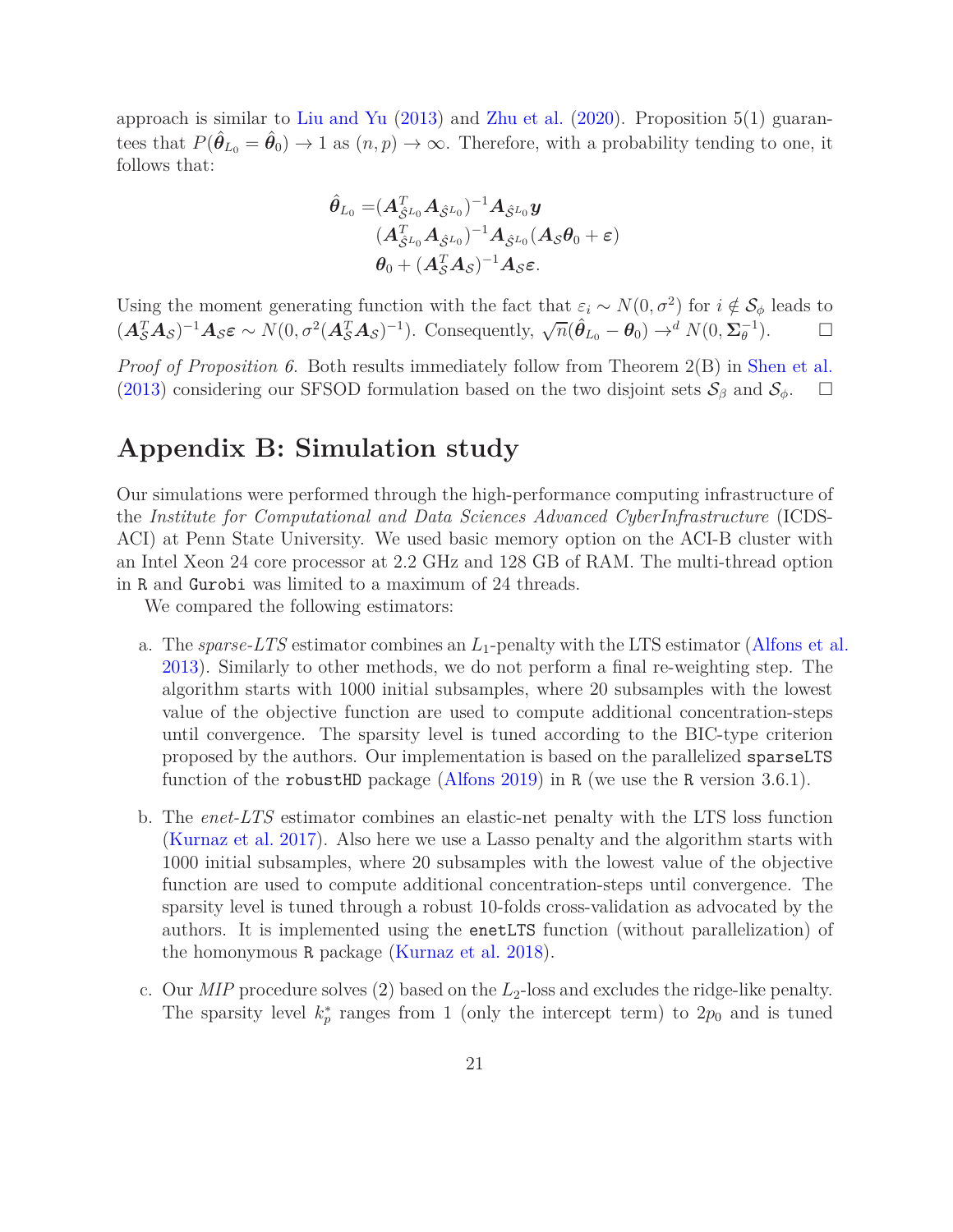through a BIC-type criterion (see also Section [3.2\)](#page-6-0). This is computed as:  $BIC(k_p^*)$  $k_p^* \log(h) + h \log(L)$ , where  $h = n - n_0$  and  $L = h^{-1} ||\mathbf{y} - \mathbf{A}\hat{\theta}_{L_0}||_2^2$ . Instead of taking the minimum BIC, we aim at finding an elbow across the considered  $k_p^*$  values. As a simple approach, our final solution is the one with the largest absolute decrease along consecutive model sizes, i.e.  $k_p = \min_{k_p^*} {\text{BIC}(k_p^*) - \text{BIC}(k_p^* - 1)}$ . For each  $k_p^*$  value, the corresponding MIQP is warm-started using the result from the previous model of size  $k_p^* - 1$ . Big- $\mathcal M$  bounds are computed using the ensemble method described in Section [3.2,](#page-6-0) including all estimators used in our comparison (apart from the oracle). Our implementation is based on the Julia programming language (version 0.6.0) in connection with the MIP commercial solver Gurobi (version 8.1.1) through the JuMP package. Our code can run in parallel and is provided in Appendix D. Each job runs with a scheduled time limit of 300 seconds.

Table [B.1](#page-21-0) shows our results in terms of medians and MADs for the simulation setting discussed in Section [4.](#page-11-0) A comparison with Table [1](#page-13-0) highlights the skewness of most metrics, with all methods performing better, especially our proposal (denoted MIP).

<span id="page-21-0"></span>Table B.1: Median (MAD in parenthesis) of RMSPE, variance and squared bias for *β*ˆ, FPR and FNR for  $\hat{\beta}$  and outlier detection, and computing time, based on 100 simulation replications for the simulation setting in Section [4.](#page-11-0)

| $\boldsymbol{n}$ | $\mathcal{p}$ | Method                                | <b>RMSPE</b>                                         | $var(\hat{\beta})$                                   | bias $(\hat{\beta})^2$                               | $\text{FPR}(\hat{\beta})$                            | $\text{FNR}(\hat{\beta})$                            | $\text{FPR}(\hat{\phi})$                             | $\text{FNR}(\hat{\phi})$                             | Time                                                       |
|------------------|---------------|---------------------------------------|------------------------------------------------------|------------------------------------------------------|------------------------------------------------------|------------------------------------------------------|------------------------------------------------------|------------------------------------------------------|------------------------------------------------------|------------------------------------------------------------|
| 50               | 50            | Oracle<br>EnetLTS<br>SparseLTS<br>MIP | 1.90(0.23)<br>2.35(0.42)<br>2.45(0.48)<br>1.95(0.40) | 0.01(0.00)<br>0.05(0.00)<br>0.06(0.00)<br>0.04(0.00) | 0.00(0.00)<br>0.03(0.00)<br>0.00(0.00)<br>0.00(0.00) | 0.00(0.00)<br>0.11(0.07)<br>0.53(0.07)<br>0.00(0.00) | 0.00(0.00)<br>0.00(0.00)<br>0.00(0.00)<br>0.00(0.00) | 0.00(0.00)<br>0.00(0.00)<br>0.00(0.00)<br>0.00(0.00) | 0.00(0.00)<br>0.00(0.00)<br>0.00(0.00)<br>0.00(0.00) | 0.00(0.00)<br>14.74(0.73)<br>1.55(0.23)<br>8.82(3.85)      |
| 100              | 50            | Oracle<br>EnetLTS<br>SparseLTS<br>MIP | 1.86(0.15)<br>2.00(0.18)<br>2.14(0.20)<br>1.86(0.16) | 0.00(0.00)<br>0.01(0.00)<br>0.03(0.00)<br>0.01(0.00) | 0.00(0.00)<br>0.00(0.00)<br>0.00(0.00)<br>0.00(0.00) | 0.00(0.00)<br>0.22(0.20)<br>0.67(0.08)<br>0.00(0.00) | 0.00(0.00)<br>0.00(0.00)<br>0.00(0.00)<br>0.00(0.00) | 0.00(0.00)<br>0.00(0.00)<br>0.00(0.00)<br>0.00(0.00) | 0.00(0.00)<br>0.00(0.00)<br>0.00(0.00)<br>0.00(0.00) | 0.00(0.00)<br>12.21(0.20)<br>2.20(0.38)<br>33.02(10.98)    |
| 150              | 50            | Oracle<br>EnetLTS<br>SparseLTS<br>MIP | 1.80(0.13)<br>1.88(0.14)<br>1.96(0.17)<br>1.80(0.14) | 0.00(0.00)<br>0.01(0.00)<br>0.02(0.00)<br>0.00(0.00) | 0.00(0.00)<br>0.00(0.00)<br>0.00(0.00)<br>0.00(0.00) | 0.00(0.00)<br>0.30(0.21)<br>0.67(0.07)<br>0.00(0.00) | 0.00(0.00)<br>0.00(0.00)<br>0.00(0.00)<br>0.00(0.00) | 0.00(0.00)<br>0.00(0.00)<br>0.00(0.00)<br>0.00(0.00) | 0.00(0.00)<br>0.00(0.00)<br>0.00(0.00)<br>0.00(0.00) | 0.00(0.00)<br>12.65(0.24)<br>4.51(0.92)<br>415.14(331.70)  |
| 50               | 200           | Oracle<br>EnetLTS<br>SparseLTS<br>MIP | 1.88(0.22)<br>2.86(0.74)<br>2.66(0.51)<br>1.92(0.31) | 0.00(0.00)<br>0.03(0.00)<br>0.02(0.00)<br>0.02(0.00) | 0.00(0.00)<br>0.02(0.00)<br>0.01(0.00)<br>0.00(0.00) | 0.00(0.00)<br>0.17(0.04)<br>0.16(0.02)<br>0.00(0.00) | 0.00(0.00)<br>0.00(0.00)<br>0.00(0.00)<br>0.00(0.00) | 0.00(0.00)<br>0.00(0.00)<br>0.00(0.00)<br>0.00(0.00) | 0.00(0.00)<br>0.00(0.00)<br>0.00(0.00)<br>0.00(0.00) | 0.00(0.00)<br>43.99(2.48)<br>3.37(0.57)<br>6.91(4.22)      |
| 100              | 200           | Oracle<br>EnetLTS<br>SparseLTS<br>MIP | 1.80(0.20)<br>2.28(0.45)<br>2.29(0.25)<br>1.80(0.20) | 0.00(0.00)<br>0.02(0.00)<br>0.01(0.00)<br>0.00(0.00) | 0.00(0.00)<br>0.01(0.00)<br>0.00(0.00)<br>0.00(0.00) | 0.00(0.00)<br>0.24(0.09)<br>0.31(0.02)<br>0.00(0.00) | 0.00(0.00)<br>0.00(0.00)<br>0.00(0.00)<br>0.00(0.00) | 0.00(0.00)<br>0.00(0.00)<br>0.00(0.00)<br>0.00(0.00) | 0.00(0.00)<br>0.00(0.00)<br>0.00(0.00)<br>0.00(0.00) | 0.00(0.00)<br>53.96(3.34)<br>11.40(2.48)<br>65.80(27.63)   |
| 150              | 200           | Oracle<br>EnetLTS<br>SparseLTS<br>MIP | 1.82(0.16)<br>2.07(0.24)<br>2.25(0.21)<br>1.82(0.16) | 0.00(0.00)<br>0.02(0.00)<br>0.01(0.00)<br>0.00(0.00) | 0.00(0.00)<br>0.01(0.00)<br>0.00(0.00)<br>0.00(0.00) | 0.00(0.00)<br>0.21(0.14)<br>0.42(0.04)<br>0.00(0.00) | 0.00(0.00)<br>0.00(0.00)<br>0.00(0.00)<br>0.00(0.00) | 0.00(0.00)<br>0.01(0.01)<br>0.00(0.00)<br>0.00(0.00) | 0.00(0.00)<br>0.00(0.00)<br>0.00(0.00)<br>0.00(0.00) | 0.00(0.00)<br>56.98(3.41)<br>19.09(3.37)<br>599.00(360.73) |

We also explored weak SNR scenarios. The following simulation setting is the same as in Section [4,](#page-11-0) with the only difference being that the signal-to-noise-ratio is reduced to  $SNR = 3$ . Table [B.2](#page-22-0) shows simulation results in term of medians and MADs. A comparison with Table [1](#page-13-0) shows that similar conclusions hold, although all methods experience an overall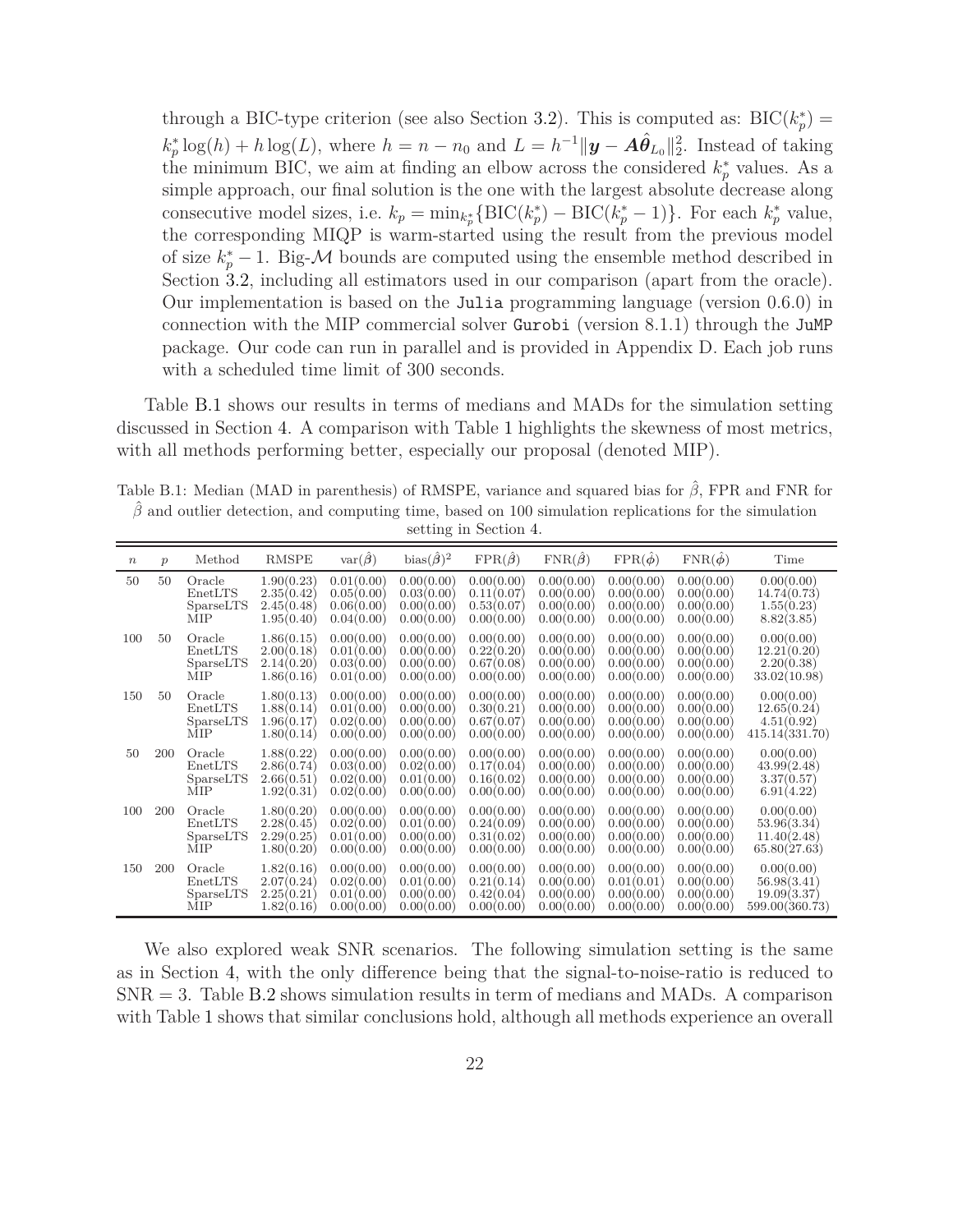decrease in performance. Our approach generally outperforms other methods and converges faster to the oracle solution. However, for scenarios with small sample sizes, the FNR in *β*ˆ for our method is worse. Moreover, while computing time for heuristic methods remains similar to the stronger SNR scenario, our proposal shows a marked increase.

<span id="page-22-0"></span>Table B.2: Median (MAD in parenthesis) of RMSPE, variance and squared bias for *β*ˆ, FPR and FNR for  $\hat{\beta}$  and outlier detection, and computing time, based on 100 simulation replications for a simulation setting similarly to Section [4](#page-11-0) with SNR = 3.

| $\boldsymbol{n}$ | $\mathcal{p}$ | Method                                       | <b>RMSPE</b>                                         | $var(\hat{\beta})$                                   | bias $(\hat{\beta})^2$                               | $\text{FPR}(\hat{\beta})$                            | $\text{FNR}(\hat{\beta})$                            | $FPR(\ddot{\phi})$                                   | $FNR(\phi)$                                          | Time                                                       |
|------------------|---------------|----------------------------------------------|------------------------------------------------------|------------------------------------------------------|------------------------------------------------------|------------------------------------------------------|------------------------------------------------------|------------------------------------------------------|------------------------------------------------------|------------------------------------------------------------|
| 50               | 50            | Oracle<br>EnetLTS<br>SparseLTS<br>MIP        | 2.49(0.34)<br>3.09(0.73)<br>3.30(0.57)<br>2.93(0.99) | 0.02(0.00)<br>0.14(0.00)<br>0.15(0.00)<br>0.10(0.00) | 0.00(0.00)<br>0.06(0.00)<br>0.01(0.00)<br>0.02(0.00) | 0.00(0.00)<br>0.18(0.13)<br>0.58(0.07)<br>0.00(0.00) | 0.00(0.00)<br>0.00(0.00)<br>0.00(0.00)<br>0.20(0.30) | 0.00(0.00)<br>0.00(0.00)<br>0.00(0.00)<br>0.00(0.00) | 0.00(0.00)<br>0.00(0.00)<br>0.00(0.00)<br>0.00(0.00) | 0.00(0.00)<br>14.76(0.81)<br>2.56(0.72)<br>16.17(9.01)     |
| 100              | 50            | Oracle<br>EnetLTS<br>SparseLTS<br>MIP        | 2.42(0.20)<br>2.58(0.26)<br>2.82(0.27)<br>2.48(0.30) | 0.01(0.00)<br>0.02(0.00)<br>0.05(0.00)<br>0.02(0.00) | 0.00(0.00)<br>0.00(0.00)<br>0.00(0.00)<br>0.00(0.00) | 0.00(0.00)<br>0.30(0.16)<br>0.71(0.10)<br>0.00(0.00) | 0.00(0.00)<br>0.00(0.00)<br>0.00(0.00)<br>0.00(0.00) | 0.00(0.00)<br>0.00(0.00)<br>0.00(0.00)<br>0.00(0.00) | 0.00(0.00)<br>0.00(0.00)<br>0.00(0.00)<br>0.00(0.00) | 0.00(0.00)<br>12.30(0.21)<br>2.40(0.26)<br>60.97(38.33)    |
| 150              | 50            | Oracle<br>EnetLTS<br>SparseLTS<br>MIP        | 2.29(0.16)<br>2.48(0.23)<br>2.57(0.21)<br>2.31(0.21) | 0.00(0.00)<br>0.02(0.00)<br>0.03(0.00)<br>0.01(0.00) | 0.00(0.00)<br>0.00(0.00)<br>0.00(0.00)<br>0.00(0.00) | 0.00(0.00)<br>0.50(0.25)<br>0.76(0.07)<br>0.00(0.00) | 0.00(0.00)<br>0.00(0.00)<br>0.00(0.00)<br>0.00(0.00) | 0.00(0.00)<br>0.00(0.00)<br>0.00(0.00)<br>0.00(0.00) | 0.00(0.00)<br>0.00(0.00)<br>0.00(0.00)<br>0.00(0.00) | 0.00(0.00)<br>12.82(0.18)<br>4.05(1.26)<br>751.73(302.70)  |
| 50               | 200           | Oracle<br>EnetLTS<br>SparseLTS<br><b>MIP</b> | 2.44(0.31)<br>3.93(1.28)<br>3.67(1.06)<br>3.30(1.51) | 0.00(0.00)<br>0.04(0.00)<br>0.04(0.00)<br>0.05(0.00) | 0.00(0.00)<br>0.03(0.00)<br>0.03(0.00)<br>0.01(0.00) | 0.00(0.00)<br>0.18(0.05)<br>0.17(0.02)<br>0.00(0.00) | 0.00(0.00)<br>0.00(0.00)<br>0.00(0.00)<br>0.20(0.30) | 0.00(0.00)<br>0.01(0.02)<br>0.00(0.00)<br>0.00(0.00) | 0.00(0.00)<br>0.00(0.00)<br>0.00(0.00)<br>0.00(0.00) | 0.00(0.00)<br>45.94(2.43)<br>4.22(1.19)<br>18.76(17.94)    |
| 100              | 200           | Oracle<br>EnetLTS<br>SparseLTS<br>MIP        | 2.40(0.27)<br>3.18(0.65)<br>3.09(0.30)<br>2.46(0.41) | 0.00(0.00)<br>0.03(0.00)<br>0.02(0.00)<br>0.01(0.00) | 0.00(0.00)<br>0.01(0.00)<br>0.00(0.00)<br>0.00(0.00) | 0.00(0.00)<br>0.30(0.10)<br>0.33(0.02)<br>0.00(0.00) | 0.00(0.00)<br>0.00(0.00)<br>0.00(0.00)<br>0.00(0.00) | 0.00(0.00)<br>0.01(0.02)<br>0.00(0.00)<br>0.00(0.00) | 0.00(0.00)<br>0.00(0.00)<br>0.00(0.00)<br>0.00(0.00) | 0.00(0.00)<br>55.32(3.40)<br>13.58(4.58)<br>107.57(74.31)  |
| 150              | 200           | Oracle<br>EnetLTS<br>SparseLTS<br>MIP        | 2.37(0.21)<br>2.76(0.31)<br>2.98(0.34)<br>2.39(0.22) | 0.00(0.00)<br>0.02(0.00)<br>0.02(0.00)<br>0.00(0.00) | 0.00(0.00)<br>0.01(0.00)<br>0.00(0.00)<br>0.00(0.00) | 0.00(0.00)<br>0.28(0.14)<br>0.45(0.02)<br>0.00(0.00) | 0.00(0.00)<br>0.00(0.00)<br>0.00(0.00)<br>0.00(0.00) | 0.00(0.00)<br>0.00(0.00)<br>0.00(0.00)<br>0.00(0.00) | 0.00(0.00)<br>0.00(0.00)<br>0.00(0.00)<br>0.00(0.00) | 0.00(0.00)<br>56.74(3.69)<br>12.60(0.89)<br>840.34(519.30) |

We also explored simulation settings with multicollinearity structures. Table [B.3](#page-23-0) presents our results for a simulation scenario which mimics that of Section [4](#page-11-0) (reporting medians and MADs), with the only difference being that  $\Sigma_X$  has an autoregressive correlation structure  $\Sigma_{X,ij} = 0.3^{|i-j|}$ . Though this could be considered a "mild" level of correlation, we note that the addition of contamination increases the amount of multicollinearity present. Here our approach is often outperformed by other methods for small sample sizes, however as the latter increase we can again notice that our proposal converges faster to the oracle solution and results like those in Table [1](#page-13-0) hold.

Smaller SNR regimes and stronger correlation structures were also explored; results are not reported as all methods performed quite poorly. In these settings, as advocated in [Hastie et al.](#page-26-12) [\(2017\)](#page-26-12), a ridge-like penalty may be beneficial.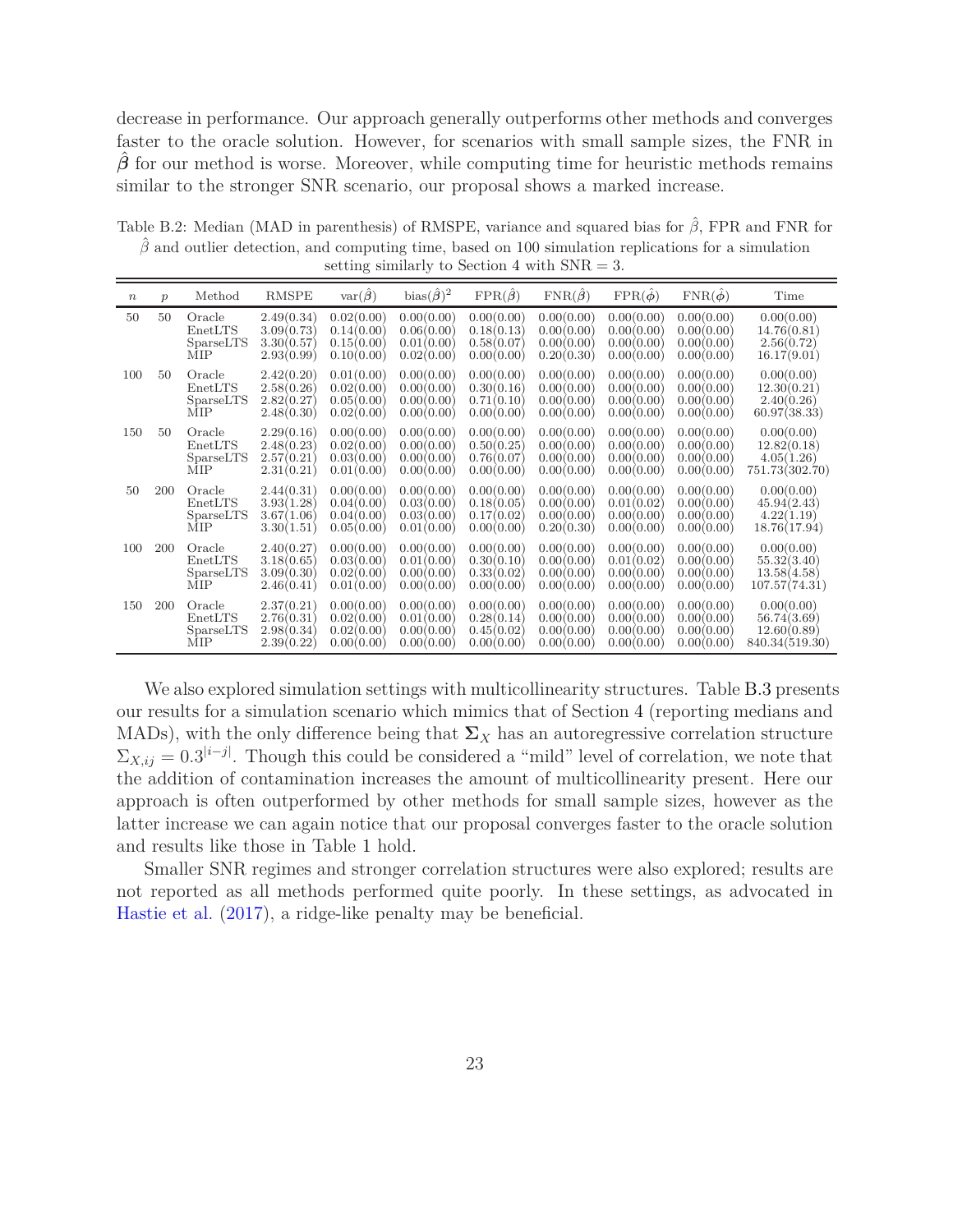|                  |               |                                       |                                                      |                                                      |                                                      |                                                      | to because the problem of indicidentially            |                                                      |                                                      |                                                            |
|------------------|---------------|---------------------------------------|------------------------------------------------------|------------------------------------------------------|------------------------------------------------------|------------------------------------------------------|------------------------------------------------------|------------------------------------------------------|------------------------------------------------------|------------------------------------------------------------|
| $\boldsymbol{n}$ | $\mathcal{p}$ | Method                                | <b>RMSPE</b>                                         | $var(\hat{\beta})$                                   | bias $(\hat{\beta})^2$                               | $\text{FPR}(\hat{\beta})$                            | $\text{FNR}(\hat{\boldsymbol{\beta}})$               | $\text{FPR}(\hat{\phi})$                             | $\text{FNR}(\hat{\phi})$                             | Time                                                       |
| 50               | 50            | Oracle<br>EnetLTS<br>SparseLTS<br>MIP | 2.34(0.26)<br>2.75(0.36)<br>2.92(0.49)<br>3.00(0.59) | 0.02(0.00)<br>0.05(0.00)<br>0.08(0.00)<br>0.09(0.00) | 0.00(0.00)<br>0.02(0.00)<br>0.00(0.00)<br>0.00(0.00) | 0.00(0.00)<br>0.07(0.07)<br>0.51(0.07)<br>0.11(0.03) | 0.00(0.00)<br>0.00(0.00)<br>0.00(0.00)<br>0.00(0.00) | 0.00(0.00)<br>0.00(0.00)<br>0.00(0.00)<br>0.00(0.00) | 0.00(0.00)<br>0.00(0.00)<br>0.00(0.00)<br>0.00(0.00) | 0.00(0.00)<br>14.71(0.55)<br>1.39(0.22)<br>9.05(2.67)      |
| 100              | 50            | Oracle<br>EnetLTS<br>SparseLTS<br>MIP | 2.30(0.21)<br>2.43(0.23)<br>2.57(0.25)<br>2.46(0.26) | 0.01(0.00)<br>0.01(0.00)<br>0.03(0.00)<br>0.02(0.00) | 0.00(0.00)<br>0.01(0.00)<br>0.00(0.00)<br>0.00(0.00) | 0.00(0.00)<br>0.09(0.10)<br>0.56(0.10)<br>0.04(0.03) | 0.00(0.00)<br>0.00(0.00)<br>0.00(0.00)<br>0.00(0.00) | 0.00(0.00)<br>0.00(0.00)<br>0.00(0.00)<br>0.00(0.00) | 0.00(0.00)<br>0.00(0.00)<br>0.00(0.00)<br>0.00(0.00) | 0.00(0.00)<br>12.63(0.18)<br>1.77(0.20)<br>26.37(8.51)     |
| 150              | 50            | Oracle<br>EnetLTS<br>SparseLTS<br>MIP | 2.21(0.17)<br>2.36(0.17)<br>2.38(0.19)<br>2.31(0.20) | 0.00(0.00)<br>0.01(0.00)<br>0.02(0.00)<br>0.01(0.00) | 0.00(0.00)<br>0.00(0.00)<br>0.00(0.00)<br>0.00(0.00) | 0.00(0.00)<br>0.18(0.20)<br>0.54(0.05)<br>0.02(0.03) | 0.00(0.00)<br>0.00(0.00)<br>0.00(0.00)<br>0.00(0.00) | 0.00(0.00)<br>0.00(0.00)<br>0.00(0.00)<br>0.00(0.00) | 0.00(0.00)<br>0.00(0.00)<br>0.00(0.00)<br>0.00(0.00) | 0.00(0.00)<br>13.13(0.16)<br>3.23(0.82)<br>340.60(175.80)  |
| 50               | 200           | Oracle<br>EnetLTS<br>SparseLTS<br>MIP | 2.33(0.33)<br>3.19(0.96)<br>3.01(0.55)<br>3.01(0.74) | 0.00(0.00)<br>0.04(0.00)<br>0.02(0.00)<br>0.03(0.00) | 0.00(0.00)<br>0.01(0.00)<br>0.00(0.00)<br>0.00(0.00) | 0.00(0.00)<br>0.16(0.05)<br>0.16(0.02)<br>0.02(0.01) | 0.00(0.00)<br>0.00(0.00)<br>0.00(0.00)<br>0.00(0.00) | 0.00(0.00)<br>0.00(0.00)<br>0.00(0.00)<br>0.00(0.00) | 0.00(0.00)<br>0.00(0.00)<br>0.00(0.00)<br>0.00(0.00) | 0.00(0.00)<br>44.68(2.70)<br>3.48(0.82)<br>8.30(5.25)      |
| 100              | 200           | Oracle<br>EnetLTS<br>SparseLTS<br>MIP | 2.27(0.23)<br>2.63(0.32)<br>2.76(0.32)<br>2.75(0.29) | 0.00(0.00)<br>0.02(0.00)<br>0.01(0.00)<br>0.01(0.00) | 0.00(0.00)<br>0.00(0.00)<br>0.00(0.00)<br>0.00(0.00) | 0.00(0.00)<br>0.18(0.12)<br>0.29(0.02)<br>0.03(0.00) | 0.00(0.00)<br>0.00(0.00)<br>0.00(0.00)<br>0.00(0.00) | 0.00(0.00)<br>0.00(0.00)<br>0.00(0.00)<br>0.00(0.00) | 0.00(0.00)<br>0.00(0.00)<br>0.00(0.00)<br>0.00(0.00) | 0.00(0.00)<br>54.46(2.21)<br>8.74(1.75)<br>66.16(20.62)    |
| 150              | 200           | Oracle<br>EnetLTS<br>SparseLTS<br>MIP | 2.24(0.20)<br>2.46(0.24)<br>2.67(0.23)<br>2.55(0.21) | 0.00(0.00)<br>0.01(0.00)<br>0.01(0.00)<br>0.01(0.00) | 0.00(0.00)<br>0.00(0.00)<br>0.00(0.00)<br>0.00(0.00) | 0.00(0.00)<br>0.16(0.10)<br>0.35(0.05)<br>0.03(0.00) | 0.00(0.00)<br>0.00(0.00)<br>0.00(0.00)<br>0.00(0.00) | 0.00(0.00)<br>0.00(0.00)<br>0.00(0.01)<br>0.00(0.00) | 0.00(0.00)<br>0.00(0.00)<br>0.00(0.00)<br>0.00(0.00) | 0.00(0.00)<br>59.83(2.19)<br>14.67(2.96)<br>375.21(247.13) |

<span id="page-23-0"></span>Table B.3: Median (MAD in parenthesis) of RMSPE, variance and squared bias for *β*ˆ, FPR and FNR for  $\hat{\beta}$  and outlier detection, and computing time, based on 100 simulation replications for a simulation setting similarly to Section [4](#page-11-0) in presence of multicollinearity.

## **Appendix C: Application study**

Our analysis of the real datasets was performed through the same high-performance computing infrastructure as our simulations. We used an Intel Xeon 24 core processor at 2.2 GHz and 128 GB of RAM. The multi-thread option in R and Gurobi was limited to a maximum of 24 threads.

Since the test set may contain any number of outliers, we utilized a (robustly) scaled estimation procedure as proposed in [Mishra](#page-27-16) [\(2019](#page-27-16)) for our comparisons in Table [2.](#page-14-0) After tuning  $k_p$ , we compute the training and test residuals ( $\epsilon_{tr}$  and  $\epsilon_{te}$ ), training and test scaling parameter  $(s_{tr}$  and  $s_{te}$ ), and scaled test error  $(r_{te})$  as follows:

$$
\begin{aligned} \boldsymbol{\epsilon}_\mathrm{tr} &= \boldsymbol{y}_\mathrm{tr} - \boldsymbol{X}_\mathrm{tr} \hat{\boldsymbol{\beta}} - \hat{\boldsymbol{\phi}} \\ s_\mathrm{tr} &= \sqrt{||\boldsymbol{\epsilon}_\mathrm{tr}||_2^2/n_\mathrm{tr}} \\ \boldsymbol{\epsilon}_\mathrm{te} &= \boldsymbol{y}_\mathrm{te} - \boldsymbol{X}_\mathrm{te} \hat{\boldsymbol{\beta}} \\ s_\mathrm{te} &= \mathrm{MAD}(\boldsymbol{r}_\mathrm{te}) \\ \boldsymbol{r}_\mathrm{te} &= \boldsymbol{\epsilon}_\mathrm{te}/s_\mathrm{tr}. \end{aligned}
$$

Outliers from  $r_{te}$  are identified and removed based on the threshold rule  $|r_{te}| > 1.345 s_{te}$ (as specified in [Mishra 2019](#page-27-16)) and the average SPE is taken over the estimated non-outlying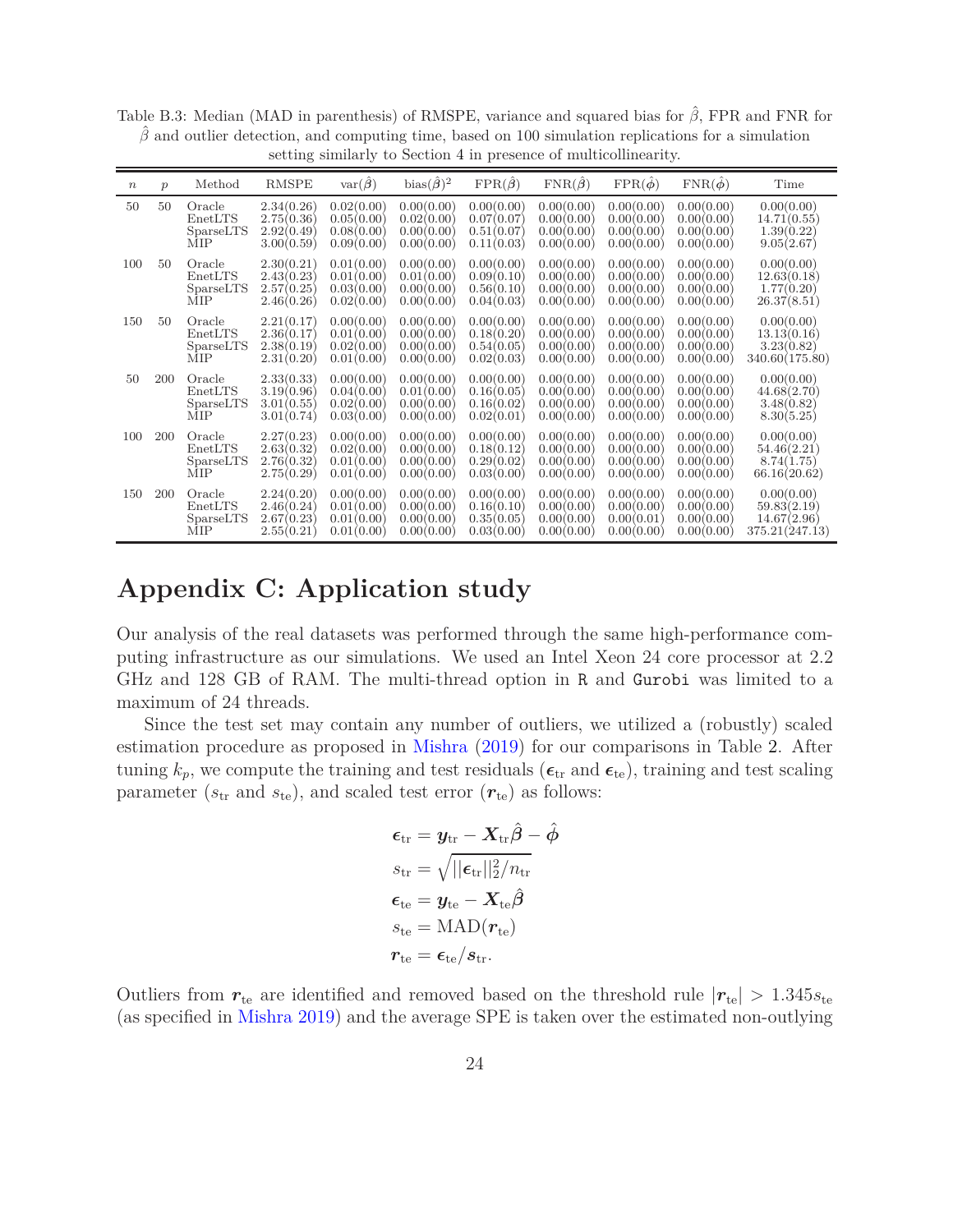points.

Lastly, we provide the median results across replications in Table [C.1](#page-24-6) corresponding to the same instances provided in Table 2 of the main text. We compare SPE values across robust approaches, enet-LTS, sparse-LTS and our MIP proposal (described in Appendix B) as well as a classic Lasso. More specifically, we use a Lasso penalty and tune via 10-fold cross-validation across a grid of at most 100 tuning parameters. It is implemented using the cv.glmnet function within the glmnet R package [\(Friedman et al. 2010\)](#page-25-18).

<span id="page-24-6"></span>Table C.1: Median (MAD in parenthesis) of SPE, estimated nonzero coefficients on training data, and estimated number of non-outlying points on test data, based on 5 replications, and estimated nonzero coefficients on the full data, for the human microbiome analysis using 10% trimming for robust methods.

| Data          | $n^{\rm tr}$ | $n^{\text{te}}$ | $\mathcal{p}$ | Method                               | <b>SPE</b>                                           | $\hat{p}_0^{\text{tr}}$                    | $n^{\text{te}} - \hat{n}_0^{\text{te}}$      | $\hat{p}^{\mathrm{full}}_0$      |
|---------------|--------------|-----------------|---------------|--------------------------------------|------------------------------------------------------|--------------------------------------------|----------------------------------------------|----------------------------------|
| Child oral    | 172          | 43              | 78            | EnetLTS<br>SparseLTS<br>MIP<br>Lasso | 0.41(0.11)<br>0.43(0.08)<br>0.32(0.04)<br>0.51(0.05) | 58(0.86)<br>56(6.2)<br>2(0.8)<br>1(2.14)   | 35(1.79)<br>33(1.50)<br>34(1.33)<br>33(1.60) | 60<br>55<br>$\overline{2}$<br>10 |
| Child gut     | 152          | 38              | 75            | EnetLTS<br>SparseLTS<br>MIP<br>Lasso | 0.33(0.13)<br>0.34(0.02)<br>0.31(0.04)<br>0.68(0.13) | 58(0.24)<br>54(4.69)<br>2(1.26)<br>1(1.05) | 29(1.17)<br>30(1.30)<br>30(0.97)<br>33(1.54) | 54<br>74<br>$\overline{2}$       |
| Maternal oral | 172          | 43              | 79            | EnetLTS<br>SparseLTS<br>MIP<br>Lasso | 0.45(0.03)<br>0.36(0.14)<br>0.38(0.09)<br>0.78(0.09) | 64(1.63)<br>58(5.32)<br>3(1.05)<br>1(0.00) | 34(1.07)<br>34(1.02)<br>37(0.80)<br>36(0.97) | 65<br>60<br>6                    |

### **Appendix D: Code**

Our code is available upon request.

### **References**

<span id="page-24-5"></span>Alfons, A. (2019), *robustHD: Robust Methods for High-Dimensional Data*. R package version 0.6.1.

**URL:** *[https: // CRAN. R-project. org/ package= robustHD](https://CRAN.R-project.org/package=robustHD)*

- <span id="page-24-0"></span>Alfons, A., Croux, C. and Gelper, S. (2013), 'Sparse least trimmed squares regression for analyzing high-dimensional large data sets', *The Annals of Applied Statistics* pp. 226–248.
- <span id="page-24-3"></span>Amato, U., Antoniadis, A., De Feis, I. and Gijbels, I. (2020), 'Penalised robust estimators for sparse and high-dimensional linear models', *Statistical Methods & Applications* pp. 1–48.
- <span id="page-24-1"></span>Atkinson, A. C. (1985), *Plots, transformations, and regression: an introduction to graphical methods of diagnostic regression analysis*, Clarendon Press, Oxford.
- <span id="page-24-4"></span>Atkinson, A. C. and Riani, M. (2000), *Robust Diagnostic Regression Analysis*, Springer–Verlag, New York.
- <span id="page-24-2"></span>Barratt, S., Angeris, G. and Boyd, S. (2020), 'Minimizing a sum of clipped convex functions', *Optimization Letters* pp. 1–17.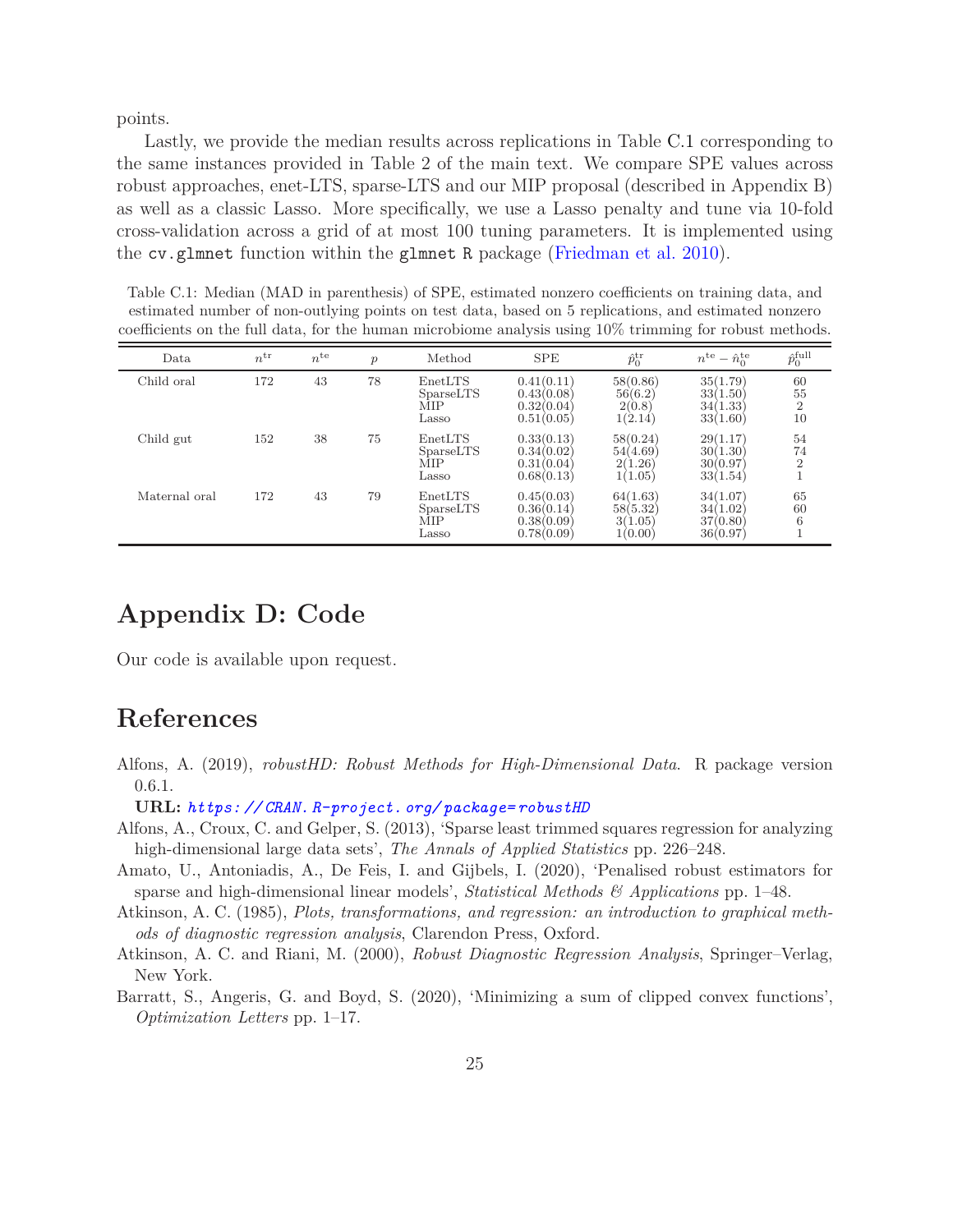<span id="page-25-0"></span>Beckman, R. J. and Cook, R. D. (1983), 'Outlier. . . . . . . . . . s', *Technometrics* **25**(2), 119–149.

- <span id="page-25-5"></span>Bernholt, T. (2006), Robust estimators are hard to compute, Technical Report 52/2005, University of Dortmund.
- <span id="page-25-2"></span>Bertsimas, D., King, A. and Mazumder, R. (2016), 'Best subset selection via a modern optimization lens', *The annals of statistics* **44**(2), 813–852.
- <span id="page-25-4"></span>Bertsimas, D. and Mazumder, R. (2014), 'Least quantile regression via modern optimization', *The Annals of Statistics* pp. 2494–2525.
- <span id="page-25-3"></span>Bertsimas, D. and Van Parys, B. (2020), 'Sparse high-dimensional regression: Exact scalable algorithms and phase transitions', *The Annals of Statistics* **48**(1), 300–323.
- <span id="page-25-10"></span>Bien, J., Taylor, J. and Tibshirani, R. (2013), 'A lasso for hierarchical interactions', *Annals of statistics* **41**(3), 1111–1141.
- <span id="page-25-13"></span>Bradic, J., Fan, J. and Wang, W. (2011), 'Penalized composite quasi-likelihood for ultrahigh dimensional variable selection', *Journal of the Royal Statistical Society: Series B (Statistical Methodology)* **73**(3), 325–349.
- <span id="page-25-9"></span>Breiman, L. (1995), 'Better subset regression using the nonnegative garrote', *Technometrics* **37**(4), 373–384.
- <span id="page-25-8"></span>Chang, L., Roberts, S. and Welsh, A. (2018), 'Robust lasso regression using tukey's biweight criterion', *Technometrics* **60**(1), 36–47.
- <span id="page-25-17"></span>Chatterjee, S. and Hadi, A. S. (1988), *Sensitivity Analysis in Linear Regression*, John Wiley & Sons, New York.
- <span id="page-25-1"></span>Cook, R. D. and Weisberg, S. (1982), *Residuals and influence in regression*, Chapman and Hall, New York.
- <span id="page-25-14"></span>Craig, S. J., Blankenberg, D., Parodi, A. C. L., Paul, I. M., Birch, L. L., Savage, J. S., Marini, M. E., Stokes, J. L., Nekrutenko, A., Reimherr, M., Chiaromonte, F. and Makova, K. D. (2018), 'Child weight gain trajectories linked to oral microbiota composition', *Scientific reports* **8**(1), 1–14.
- <span id="page-25-11"></span>Donoho, D. L. and Huber, P. J. (1983), The notion of breakdown point, *in* P. Bickel, K. A. Doksum and J. L. H. Jr., eds, 'A festschrift for Erich L. Lehmann', Wadsworth, Belmont, California, pp. 157–184.
- <span id="page-25-6"></span>Fan, J. and Li, R. (2001), 'Variable selection via nonconcave penalized likelihood and its oracle properties', *Journal of the American statistical Association* **96**(456), 1348–1360.
- <span id="page-25-12"></span>Fan, J., Xue, L. and Zou, H. (2014), 'Strong oracle optimality of folded concave penalized estimation', *Annals of statistics* **42**(3), 819.
- <span id="page-25-16"></span>Frangioni, A. and Gentile, C. (2006), 'Perspective cuts for a class of convex 0–1 mixed integer programs', *Mathematical Programming* **106**(2), 225–236.
- <span id="page-25-7"></span>Freue, G. V. C., Kepplinger, D., Salibián-Barrera, M., Smucler, E. et al. (2019), 'Robust elastic net estimators for variable selection and identification of proteomic biomarkers', *The Annals of Applied Statistics* **13**(4), 2065–2090.
- <span id="page-25-18"></span>Friedman, J., Hastie, T. and Tibshirani, R. (2010), 'Regularization paths for generalized linear models via coordinate descent', *Journal of Statistical Software* **33**(1), 1–22. **URL:** *[http: // www. jstatsoft. org/ v33/ i01/](http://www.jstatsoft.org/v33/i01/)*
- <span id="page-25-15"></span>Gatu, C., Yanev, P. I. and Kontoghiorghes, E. J. (2007), 'A graph approach to generate all possible regression submodels', *Computational Statistics & Data Analysis* **52**(2), 799–815.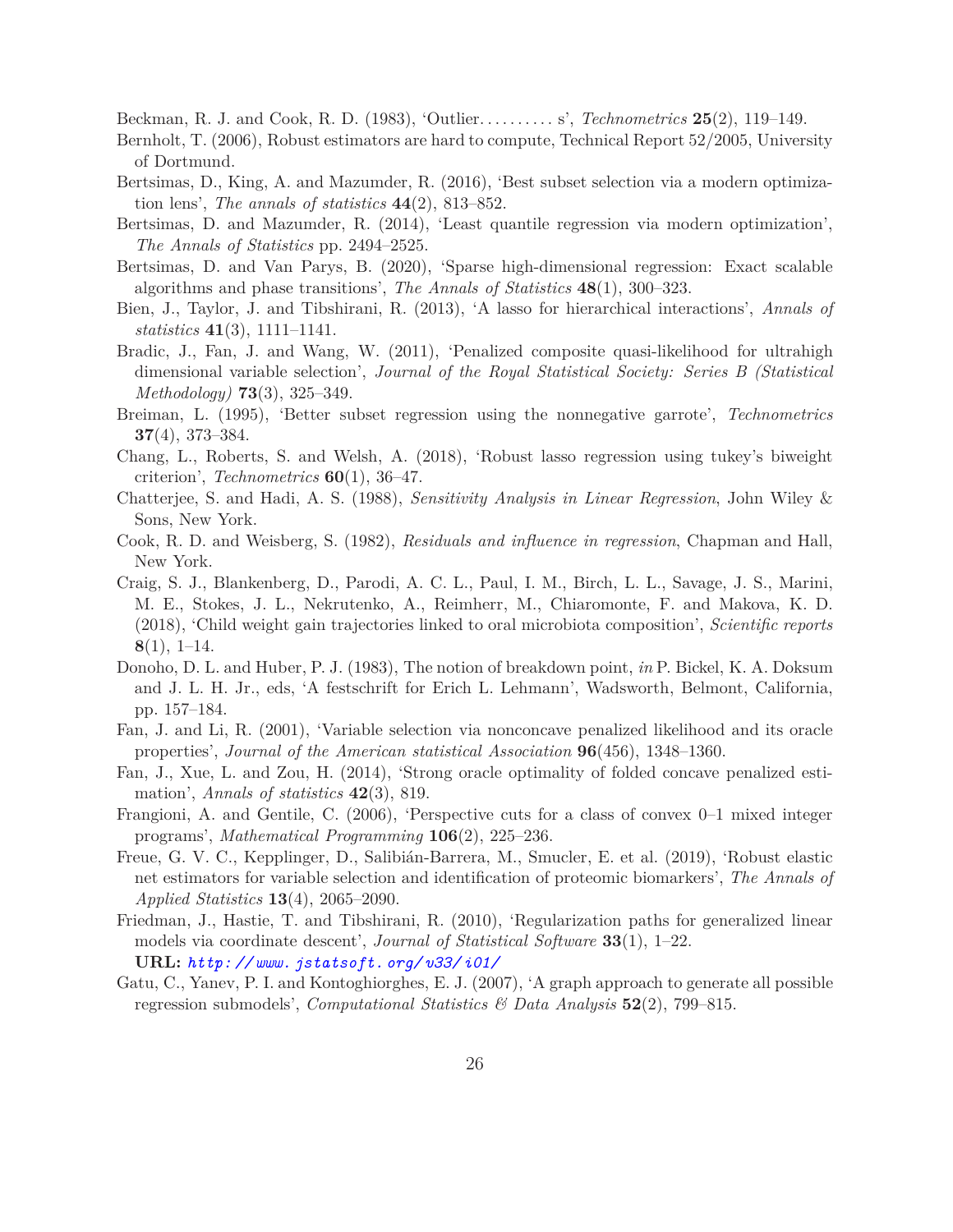- <span id="page-26-2"></span>Gómez, A. (2019), Outlier detection in time series via mixed-integer conic quadratic optimization. Research report AG 19.05, ISE, University of Southern California.
- <span id="page-26-15"></span>Goodson, J., Groppo, D., Halem, S. and Carpino, E. (2009), 'Is obesity an oral bacterial disease?', *Journal of dental research* **88**(6), 519–523.
- <span id="page-26-17"></span>Griffiths, L. J., Smeeth, L., Hawkins, S. S., Cole, T. J. and Dezateux, C. (2009), 'Effects of infant feeding practice on weight gain from birth to 3 years', *Archives of disease in childhood* **94**(8), 577–582.
- <span id="page-26-14"></span>Hadi, A. S. and Luceño, A. (1997), 'Maximum trimmed likelihood estimators: a unified approach, examples, and algorithms', *Computational Statistics & Data Analysis* **25**(3), 251–272.
- <span id="page-26-16"></span>Haffajee, A. D. and Socransky, S. S. (2009), 'Relation of body mass index, periodontitis and tannerella forsythia', *Journal of clinical periodontology* **36**(2), 89–99.
- <span id="page-26-12"></span>Hastie, T., Tibshirani, R. and Tibshirani, R. J. (2017), 'Extended comparisons of best subset selection, forward stepwise selection, and the lasso'. arXiv preprint arXiv:1707.08692.
- <span id="page-26-3"></span>Hastie, T., Tibshirani, R. and Wainwright, M. (2015), *Statistical learning with sparsity: the lasso and generalizations*, CRC press, Boca Raton, Florida.
- <span id="page-26-11"></span>Hoerl, A. E. and Kennard, R. W. (1970), 'Ridge regression: Biased estimation for nonorthogonal problems', *Technometrics* **12**(1), 55–67.
- <span id="page-26-6"></span>Hoeting, J., Raftery, A. E. and Madigan, D. (1996), 'A method for simultaneous variable selection and outlier identification in linear regression', *Computational Statistics & Data Analysis* **22**(3), 251–270.
- <span id="page-26-0"></span>Huber, P. J. and Ronchetti, E. M. (2009), *Robust Statistics*, John Wiley & Sons, New Jersey.
- <span id="page-26-10"></span>Kenney, A., Chiaromonte, F. and Felici, G. (2018), 'Efficient and effective *l*<sup>0</sup> feature selection'. arXiv preprint arXiv:1808.02526.
- <span id="page-26-9"></span>Khan, J. A., Van Aelst, S. and Zamar, R. H. (2007), 'Robust linear model selection based on least angle regression', *Journal of the American Statistical Association* **102**(480), 1289–1299.
- <span id="page-26-5"></span>Kong, D., Bondell, H. D. and Wu, Y. (2018), 'Fully efficient robust estimation, outlier detection and variable selection via penalized regression', *Statistica Sinica* **28**(2), 1031–1052.
- <span id="page-26-8"></span>Kurnaz, F. S., Hoffmann, I. and Filzmoser, P. (2017), 'Robust and sparse estimation methods for high-dimensional linear and logistic regression', *Chemometrics and Intelligent Laboratory Systems* **172**, 211–222.
- <span id="page-26-19"></span>Kurnaz, F. S., Hoffmann, I. and Filzmoser, P. (2018), *enetLTS: Robust and Sparse Methods for High Dimensional Linear and Logistic Regression*. R package version 0.1.0. **URL:** *[https: // CRAN. R-project. org/ package= enetLTS](https://CRAN.R-project.org/package=enetLTS)*
- <span id="page-26-4"></span>Lee, Y., MacEachern, S. N. and Jung, Y. (2012), 'Regularization of case-specific parameters for robustness and efficiency', *Statistical Science* **27**(3), 350–372.
- <span id="page-26-7"></span>Li, W. (2012), Simultaneous variable selection and outlier detection using LASSO with applications to aircraft landing data analysis, PhD thesis, Rutgers University.
- <span id="page-26-13"></span>Lin, W., Shi, P., Feng, R. and Li, H. (2014), 'Variable selection in regression with compositional covariates', *Biometrika* **101**(4), 785–797.
- <span id="page-26-18"></span>Liu, H. and Yu, B. (2013), 'Asymptotic properties of lasso+ mls and lasso+ ridge in sparse high-dimensional linear regression', *Electronic Journal of Statistics* **7**, 3124–3169.
- <span id="page-26-1"></span>Liu, J., Cosman, P. C. and Rao, B. D. (2017), 'Robust linear regression via *ℓ*<sup>0</sup> regularization', *IEEE Transactions on Signal Processing* **66**(3), 698–713.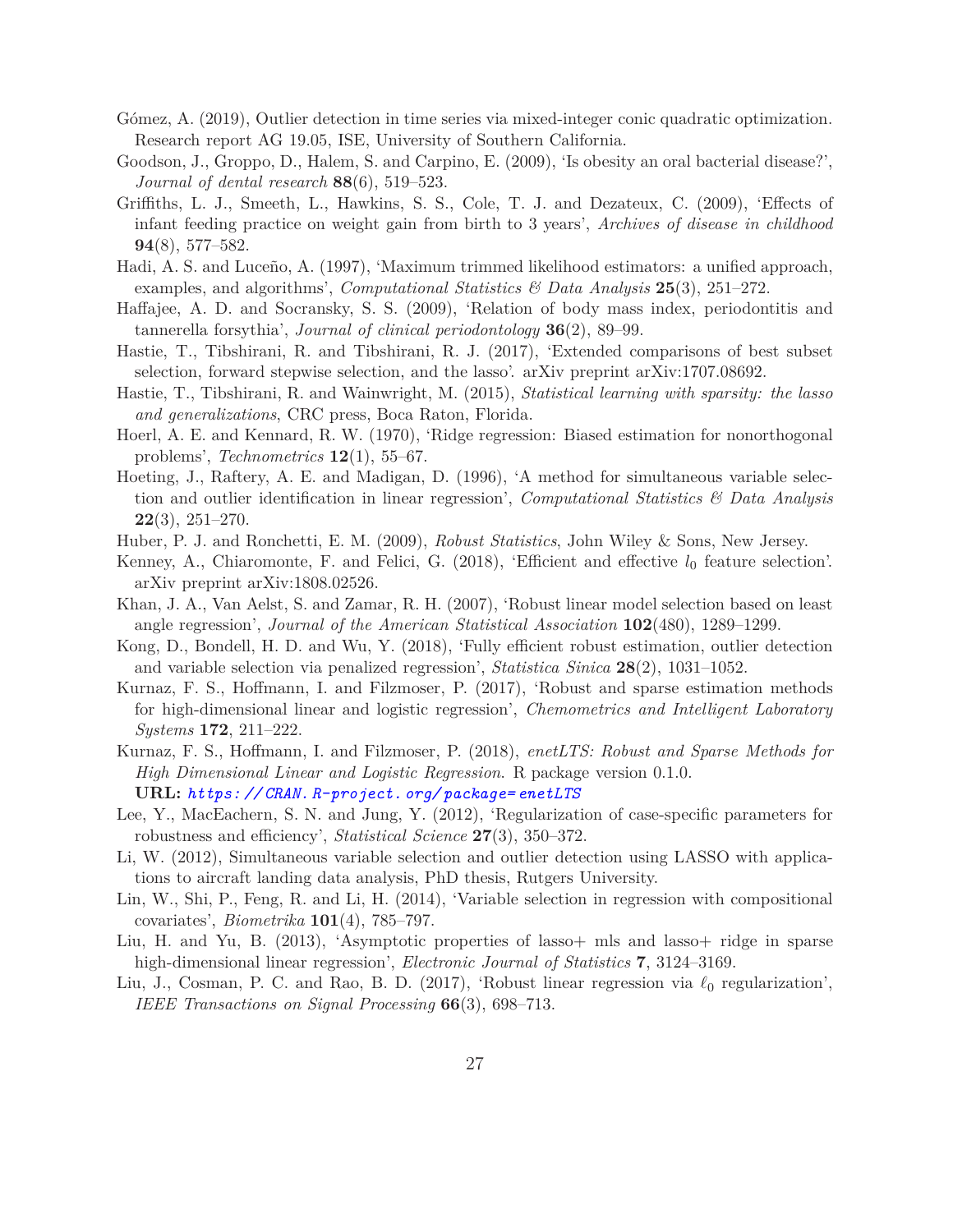- <span id="page-27-4"></span>Liu, T.-Y. and Jiang, H. (2019), 'Minimizing sum of truncated convex functions and its applications', *Journal of Computational and Graphical Statistics* **28**(1), 1–10.
- <span id="page-27-11"></span>Loh, P.-L. (2017), 'Statistical consistency and asymptotic normality for high-dimensional robust *m*-estimators', *The Annals of Statistics* **45**(2), 866–896.
- <span id="page-27-12"></span>Machkour, J., Alt, B., Muma, M. and Zoubir, A. M. (2017), The outlier-corrected-data-adaptive lasso: A new robust estimator for the independent contamination model, *in* 'Signal Processing Conference (EUSIPCO), 2017 25th European', IEEE, pp. 1649–1653.
- <span id="page-27-10"></span>Maronna, R. A. (2011), 'Robust ridge regression for high-dimensional data', *Technometrics* **53**(1), 44–53.
- <span id="page-27-2"></span>Maronna, R. A., Martin, R. D. and Yohai, V. J. (2006), *Robust Statistics: Theory and Methods*, John Wiley & Sons, New York.
- <span id="page-27-3"></span>McCann, L. (2006), Robust model selection and outlier detection in linear regressions, PhD thesis, Massachusetts Institute of Technology.
- <span id="page-27-9"></span>Menjoge, R. S. and Welsch, R. E. (2010), 'A diagnostic method for simultaneous feature selection and outlier identification in linear regression', *Computational Statistics & Data Analysis* **54**(12), 3181–3193.
- <span id="page-27-6"></span>Miller, A. J. (2002), *Subset selection in regression*, (2nd ed.) edn, Chapman and Hall/CRC, Boca Raton, Florida.
- <span id="page-27-16"></span>Mishra, A. (2019), 'Robust regression with compositional covariates'. arXiv preprint arXiv:1909.04990.
- <span id="page-27-1"></span>Morgenthaler, S., Welsch, R. E. and Zenide, A. (2004), Algorithms for robust model selection in linear regression, *in* M. Hubert, G. Pison, A. Struyf and S. V. Aelst, eds, 'Theory and Applications of Recent Robust Methods', Springer–Verlag, Basel, Switzerland, pp. 195–206.
- <span id="page-27-0"></span>Müller, S. and Welsh, A. H. (2005), 'Outlier robust model selection in linear regression', *Journal of the American Statistical Association* **100**(472), 1297–1310.
- <span id="page-27-7"></span>Natarajan, B. K. (1995), 'Sparse approximate solutions to linear systems', *SIAM journal on computing* **24**(2), 227–234.
- <span id="page-27-14"></span>Paul, I. M., Williams, J. S., Anzman-Frasca, S., Beiler, J. S., Makova, K. D., Marini, M. E., Hess, L. B., Rzucidlo, S. E., Verdiglione, N., Mindell, J. A. and Birch, L. L. (2014), 'The intervention nurses start infants growing on healthy trajectories (insight) study', *BMC pediatrics* **14**(1), 1– 15.
- <span id="page-27-13"></span>Rousseeuw, P. J. and Yohai, V. J. (1984), Robust regression by means of s-estimators, *in* J. Franke, W. Hardle and R. D. Martin, eds, 'Robust and nonlinear time series analysis', Springer–Verlag, New York, pp. 256–272.
- <span id="page-27-15"></span>Savage, J. S., Birch, L. L., Marini, M., Anzman-Frasca, S. and Paul, I. M. (2016), 'Effect of the insight responsive parenting intervention on rapid infant weight gain and overweight status at age 1 year: a randomized clinical trial', *JAMA pediatrics* **170**(8), 742–749.
- <span id="page-27-8"></span>Schrijver, A. (1986), *Theory of linear and integer programming*, John Wiley & Sons, New York.
- <span id="page-27-5"></span>She, Y. and Owen, A. B. (2011), 'Outlier detection using nonconvex penalized regression', *Journal of the American Statistical Association* **106**(494), 626–639.
- <span id="page-27-17"></span>Shen, X., Pan, W. and Zhu, Y. (2012), 'Likelihood-based selection and sharp parameter estimation', *Journal of the American Statistical Association* **107**(497), 223–232.